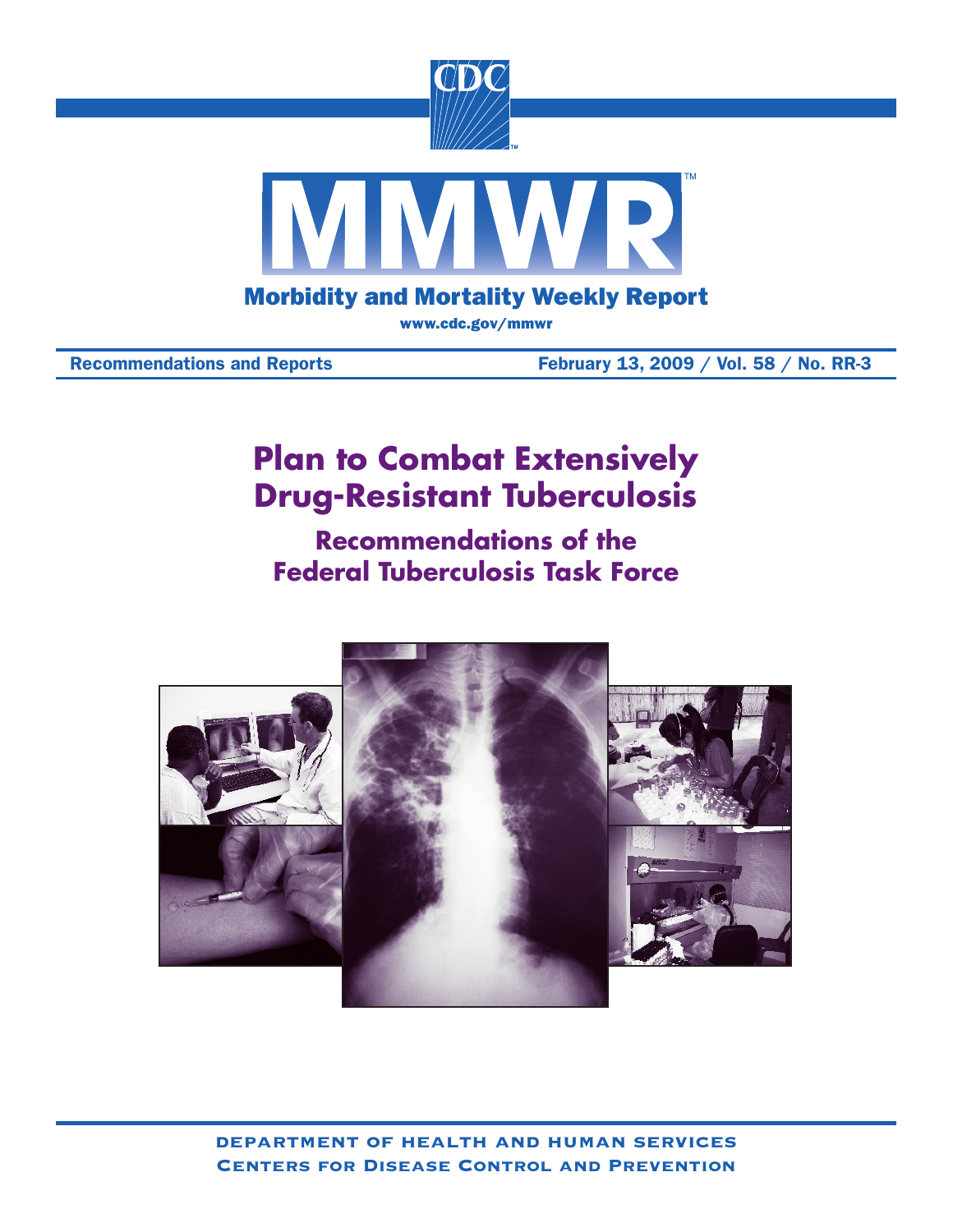The *MMWR* series of publications is published by the Coordinating Center for Health Information and Service, Centers for Disease Control and Prevention (CDC), U.S. Department of Health and Human Services, Atlanta, GA 30333.

**Suggested Citation:** Centers for Disease Control and Prevention. [Title]. MMWR 2009;58(No. RR-#):[inclusive page numbers].

#### **Centers for Disease Control and Prevention**

Richard E. Besser, MD (*Acting*) *Director* Tanja Popovic, MD, PhD *Chief Science Officer* James W. Stephens, PhD *Associate Director for Science*

Steven L. Solomon, MD *Director, Coordinating Center for Health Information and Service* Jay M. Bernhardt, PhD, MPH *Director, National Center for Health Marketing* Katherine L. Daniel, PhD *Deputy Director, National Center for Health Marketing*

#### **Editorial and Production Staff**

Frederic E. Shaw, MD, JD *Editor,* MMWR *Series* Susan F. Davis, MD (*Acting*) *Assistant Editor,* MMWR *Series* Robert A. Gunn, MD, MPH *Associate Editor,* MMWR *Series* Teresa F. Rutledge *Managing Editor,* MMWR *Series* David C. Johnson (*Acting*) *Lead Technical Writer-Editor* Jeffrey D. Sokolow, MA *Project Editor* Martha F. Boyd *Lead Visual Information Specialist*

Malbea A. LaPete Stephen R. Spriggs *Visual Information Specialists* Kim L. Bright, MBA Quang M. Doan, MBA Phyllis H. King *Information Technology Specialists*

#### **Editorial Board**

William L. Roper, MD, MPH, Chapel Hill, NC, Chairman Virginia A. Caine, MD, Indianapolis, IN David W. Fleming, MD, Seattle, WA William E. Halperin, MD, DrPH, MPH, Newark, NJ Margaret A. Hamburg, MD, Washington, DC King K. Holmes, MD, PhD, Seattle, WA Deborah Holtzman, PhD, Atlanta, GA John K. Iglehart, Bethesda, MD Dennis G. Maki, MD, Madison, WI Sue Mallonee, MPH, Oklahoma City, OK Patricia Quinlisk, MD, MPH, Des Moines, IA Patrick L. Remington, MD, MPH, Madison, WI Barbara K. Rimer, DrPH, Chapel Hill, NC John V. Rullan, MD, MPH, San Juan, PR William Schaffner, MD, Nashville, TN Anne Schuchat, MD, Atlanta, GA Dixie E. Snider, MD, MPH, Atlanta, GA John W. Ward, MD, Atlanta, GA

#### **Contents**

| <b>Recommendations to Combat Extensively</b>                    |  |
|-----------------------------------------------------------------|--|
|                                                                 |  |
| Action Plan to Combat Extensively Drug-Resistant Tuberculosis 6 |  |
|                                                                 |  |
|                                                                 |  |
|                                                                 |  |

#### **Disclosure of Relationship**

CDC, our planners, and our content experts wish to disclose they have no financial interests or other relationships with the manufacturers of commercial products, suppliers of commercial services, or commercial supporters. Presentations will not include any discussion of the unlabeled use of a product or a product under investigational use.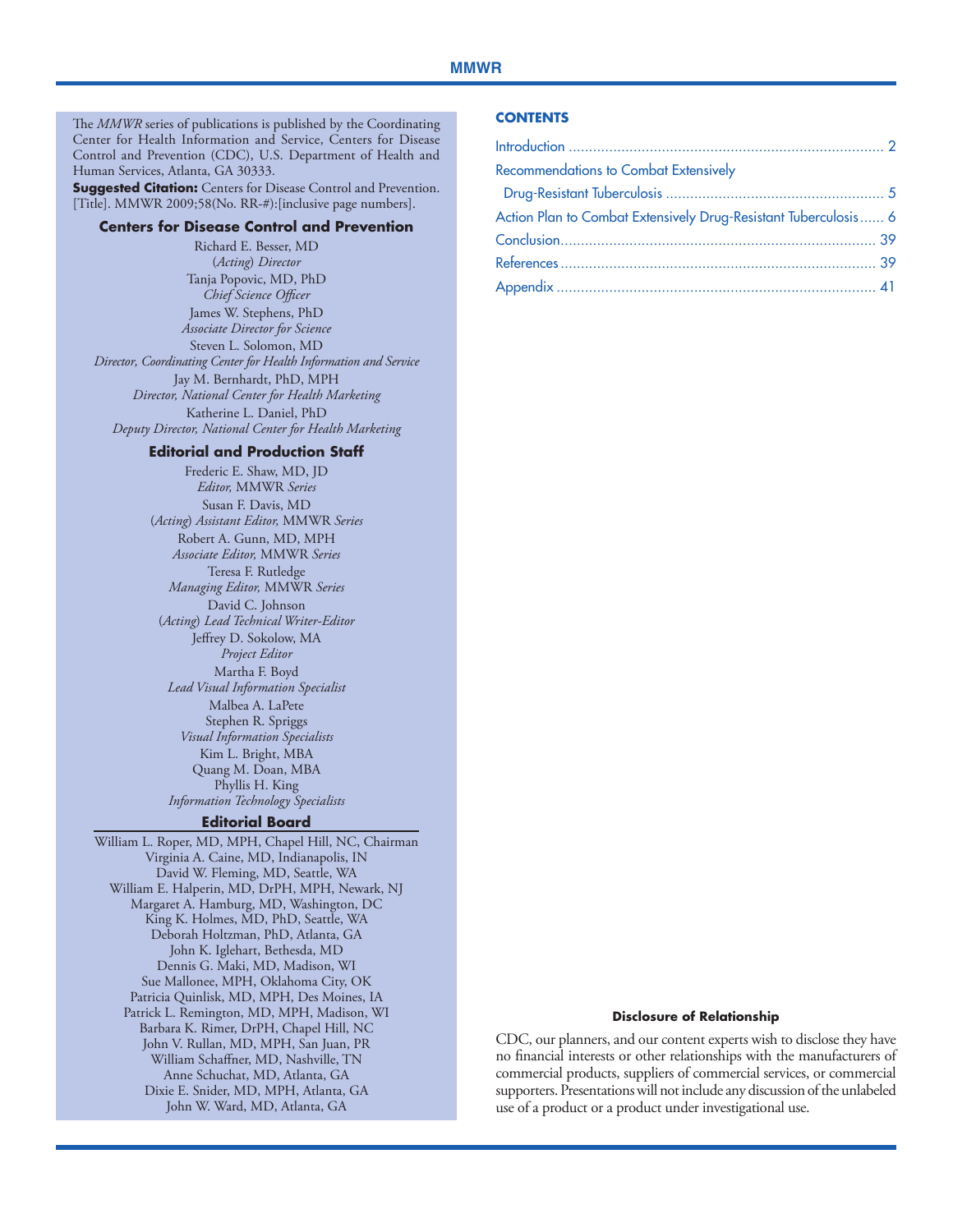# **Plan to Combat Extensively Drug-Resistant Tuberculosis Recommendations of the Federal Tuberculosis Task Force**

Reported by Philip LoBue, MD<sup>1</sup> Christine Sizemore, PhD2 Kenneth G. Castro, MD1

*1Division of TB Elimination, National Center for HIV/AIDS, Viral Hepatitis, STD, and TB Prevention, CDC 2Division of Microbiology and Infectious Diseases, National Institute for Allergy and Infectious Diseases, National Institutes of Health, Bethesda, Maryland*

### *Summary*

*An estimated one third of the world's population is infected with* Mycobacterium tuberculosis*, and nearly 9 million persons develop disease caused by* M. tuberculosis *each year. Although tuberculosis (TB) occurs predominantly in resource-limited countries, it also occurs in the United States.*

*During 1985–1992, the United States was confronted with an unprecedented TB resurgence. This resurgence was accompanied by a rise in multidrug-resistant TB (MDR TB), which is defined as TB that is resistant to the two most effective first-line therapeutic drugs, isoniazid and rifampin. In addition, virtually untreatable strains of* M. tuberculosis *are emerging globally. Extensively drug-resistant (XDR) TB is defined as MDR TB that also is resistant to the most effective second-line therapeutic drugs used commonly to treat MDR TB: fluoroquinolones and at least one of three injectable second-line drugs used to treat TB (amikacin, kanamycin, or capreomycin). XDR TB has been identified in all regions of the world, including the United States.*

*In the United States, the cost of hospitalization for one XDR TB patient is estimated to average \$483,000, approximately twice the cost for MDR TB patients. Because of the limited responsiveness of XDR TB to available antibiotics, mortality rates among patients with XDR TB are similar to those of TB patients in the preantibiotic era.*

*In January 1992, CDC convened a Federal TB Task Force to draft an action plan to improve prevention and control of drugresistant TB in the United States (CDC. National action plan to combat multidrug-resistant tuberculosis. MMWR 1992;41([No. RR-11]). In November 2006, CDC reconvened the Task Force to draft an updated action plan to address the issue of MDR TB and XDR TB. Task Force members were divided into nine response areas and charged with articulating the most pressing problems, identifying barriers to improvement, and recommending specific action steps to improve prevention and control of XDR TB within their respective areas.*

*Although the first priority of the Federal TB Task Force convened in 2006 was to delineate objectives and action steps to address MDR TB and XDR TB domestically, members recognized the necessity for TB experts in the United States to work with the international community to help strengthen TB control efforts globally. TB represents a substantial public health problem in low- and middle-income countries, many of which might benefit from assistance by the United States. In addition, the global TB epidemic directly affects the United States because the majority of all cases of TB and 80% of cases of MDR TB reported in the United States occur among foreign-born persons. For these reasons, the Action Plan also outlines potential steps that U.S. government agencies can take to help solve global XDR TB problems. Unless the fundamental causes of MDR TB and XDR TB are addressed in the United States and internationally, the United States is likely to experience a growing number of cases of MDR TB and XDR TB that will be difficult, if not impossible, to treat or prevent.*

*The recommendations provided in this report include specific action steps and new activities that will require additional funding* 

*and a renewed commitment by government and nongovernment organizations involved in domestic and international TB control efforts to be implemented effectively. The Federal TB Task Force will coordinate activities of various federal agencies and partner with state and local health departments, nonprofit and TB advocacy organizations in implementing this plan to control and prevent XDR TB in the United States and to contribute to global efforts in the fight against this emerging public health crisis.*

The material in this report originated in the National Center for HIV/ AIDS, Viral Hepatitis, STD, and TB Prevention, Kevin Fenton, MD, PhD, Director, and the Division of Tuberculosis Elimination, Kenneth G. Castro, MD, Director.

**Corresponding preparer:** Philip LoBue, MD, Division of TB Elimination, National Center for HIV/AIDS, Viral Hepatitis, STD, and TB Prevention, CDC, 1600 Clifton Road, NE, MS E-10, Atlanta, GA 30333. Telephone: 404-639-8120; Fax: 404-639-8604; E-mail: plobue@cdc.gov.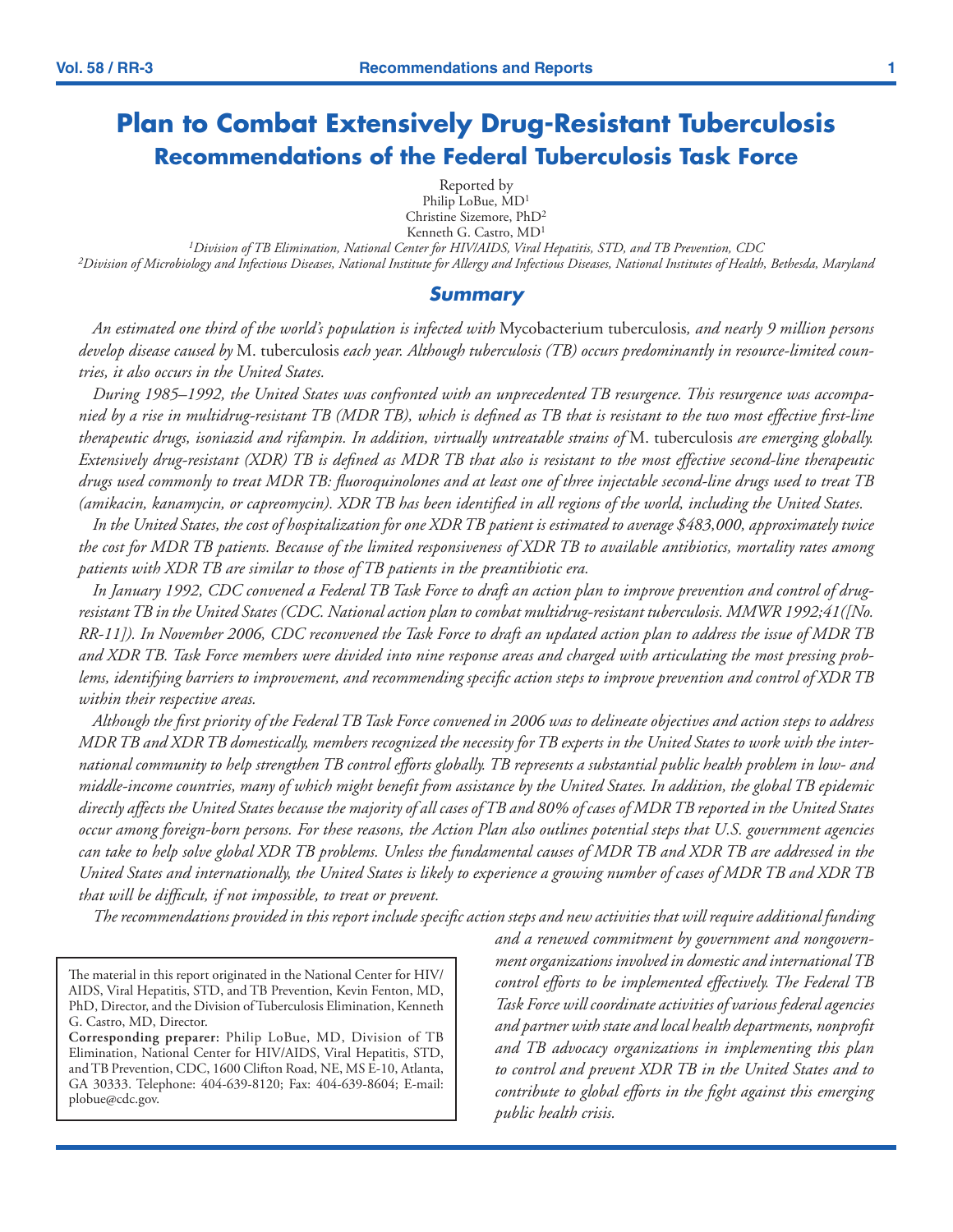## **Introduction**

## <span id="page-3-0"></span>**Global Health Burden of Tuberculosis**

Tuberculosis (TB) is among the most common infectious diseases and frequent causes of death worldwide (*1*). TB is caused by *Mycobacterium tuberculosis* and is spread most commonly by airborne transmission. *M. tuberculosis* can affect any part of the body but is found most often in the lungs. Persons with pulmonary TB generally have a cough that produces small airborne droplet nuclei containing tubercle bacilli that can remain in the air for hours. Vulnerable persons exposed to tubercle bacilli in airborne droplets might become infected. The majority of persons who become infected remain noncontagious and without a cough or other symptoms. These persons have latent *M. tuberculosis* infection (LTBI) and can be treated with a single drug (isoniazid) for 9 months to prevent disease.

Infected persons who do not have underlying medical problems and do not receive LTBI treatment have a 5%–10% lifetime risk for progressing to TB disease (*2*). However, the risk for disease progression increases substantially in the presence of immunosuppression, such as that caused by the human immunodeficiency virus (HIV) and immunosuppressive medications (*2*). Persons with pulmonary TB can be cured with a 6-month course of antibiotics that includes isoniazid, rifampin, pyrazinamide, and ethambutol during the first 2 months. In the United States, diagnosis and treatment for TB is accessible and effective (*3*). However, many developing countries have limited resources to diagnose TB illness and treat persons with TB. Worldwide, 2 billion persons (one third of the world's population) are thought to have LTBI. Nearly 9 million persons develop TB disease each year, and close to 2 million TB-related deaths occur annually (*1*). In the United States, approximately 13,000 new cases of TB are reported annually, and 650 persons die from TB each year (*4*). TB is the leading cause of mortality among persons infected with HIV (*5*).

## **Emergence of Drug-Resistant Tuberculosis**

During 1985–1992, the United States experienced an unprecedented TB resurgence marked by a substantial number of patients with TB who did not respond to treatment and who eventually died (*6*). Physicians and epidemiologists quickly determined that these persons had multidrug-resistant TB (MDR TB), which is defined as TB that is resistant to both isoniazid and rifampin (*7*). Although persons with MDR TB usually can be treated effectively by relying on second-line drugs (amikacin, kanamycin, or capreomycin), these have more side effects and are more expensive and less effective than firstline drugs and require regimens lasting 18–24 months (*3*). In addition, the cure rate for persons with MDR TB is 50%–60%, compared with 95%–97% for persons with drug-susceptible TB (*3*). In response to several MDR TB outbreaks in hospitals and correctional facilities in New York and Florida during 1988–1991 (*8,9*), CDC convened a Federal TB Task Force\* with representatives from multiple U.S. agencies<sup>†</sup> to produce recommendations for a nationwide response to the MDR TB outbreaks. In June 1992, the Federal TB Task Force published an action plan that provided a framework for response and specific action steps for state and local health departments and federal agencies (*7*). These action steps were grouped into nine categories: 1) surveillance and epidemiology, 2) laboratory diagnosis, 3) patient management, 4) screening and preventive therapy, 5) infection control, 6) outbreak control, 7) program evaluation, 8) information dissemination/training and education, and 9) research. Emergency federal funding was appropriated to CDC in 1993 and again in 1994 to allow the Federal TB Task Force and state and local health departments to implement certain parts of the plan. For example, CDC investigative teams were deployed to assist local programs in defining and organizing appropriate response to MDR TB outbreaks (CDC, personal communication, 2007). State and local health departments enhanced diagnostic laboratory capacity, increased the sensitivity of their surveillance systems, improved infection-control practices, and reemphasized the need for optimal treatment of all forms of TB to prevent the development and further transmission of MDR TB. Other federal agencies that are members of the task force also contributed substantially to implementation of the plan; a description of their activities follows.

The need for increased biomedical research and product development for TB was recognized by the National Institutes of Health (NIH) as part of the implementation of the 1992 Action Plan. The National Institute for Allergy and Infectious Diseases (NIAID) established extramural and intramural research programs in all areas of fundamental, translational, and clinical research in TB to create a platform of knowledge and the research tools needed to study *M. tuberculosis* and its interaction with the host and to characterize TB in animal models and humans. In June 2007, NIAID released a research agenda describing the specific biomedical research challenges and priorities that should be addressed in response to the emergence of drug-resistant TB (*10*).

<sup>\*</sup>A list of the members of the task force as of March 2007 appears on page 43 of this report.

<sup>†</sup> CDC, Food and Drug Administration, National Institutes of Health, Health Resources and Services Administration, Bureau of Prisons, Occupational Safety and Health Administration, Health Care Financing Administration, Indian Health Service, and National Institute on Drug Abuse.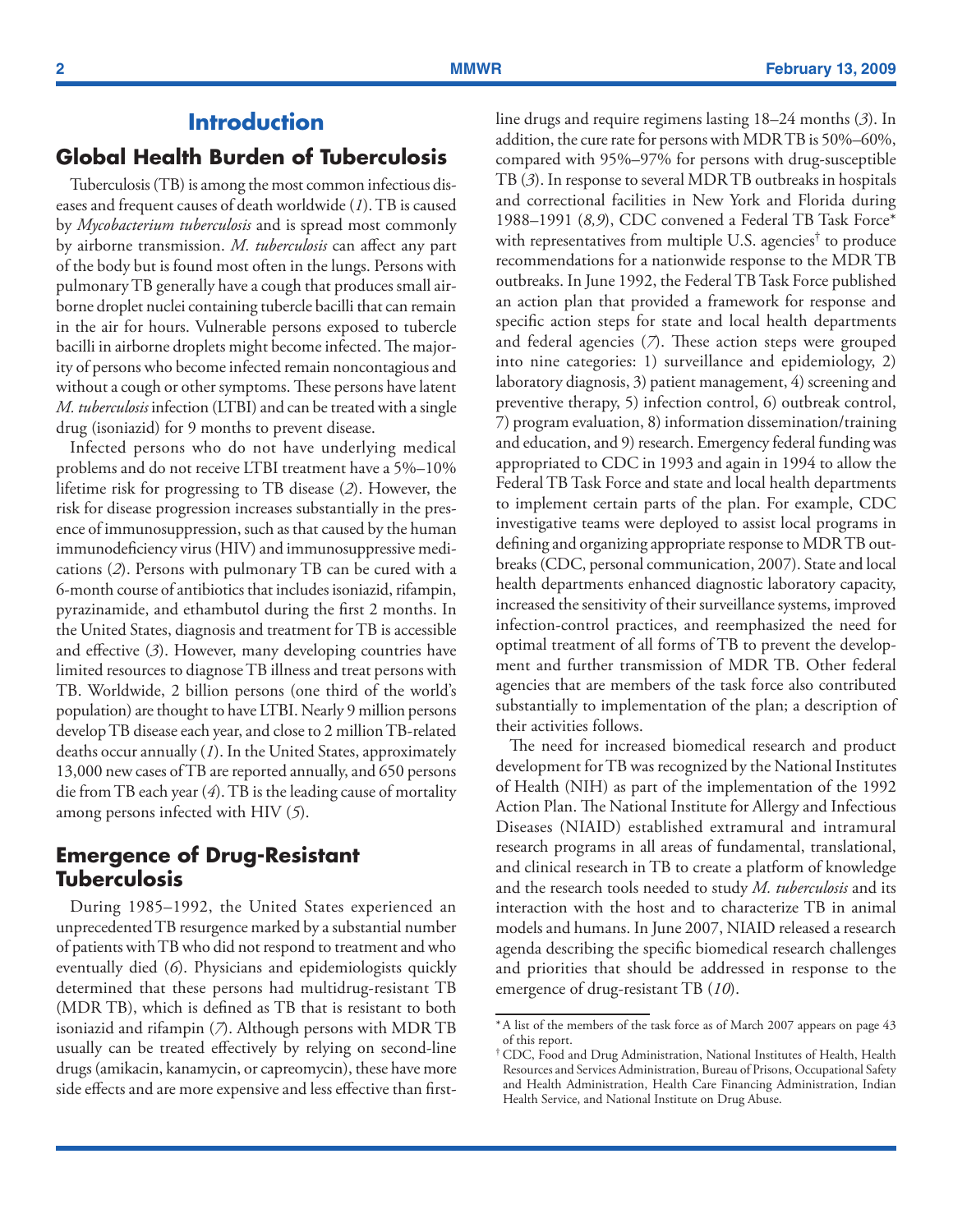The National Heart, Lung, and Blood Institute (NHLBI) supported studies with a strong emphasis on pulmonary TB, including complications through coinfection with HIV, and developed a training curriculum in TB for health professionals at medical institutions through the National Tuberculosis Curriculum Consortium (NTCC) (*11,12*). The Fogarty International Center (FIC) supported TB research and research training for developing country scientists through collaborative grants with U.S. institutions (*13*). The Eunice Kennedy Shriver National Institute of Child Health and Human Development (NICHD) focused on international clinical research for optimizing TB treatment in children and women coinfected with HIV (*14*). The more recently created National Institute of Biomedical Imaging and Bioengineering (NIBIB) has a substantial investment in diagnostic platform technologies (point-of-care and imaging) that can help improve TB diagnosis through advances in medical imaging methods (*15*).

In May 1994, the Food and Drug Administration (FDA) approved Rifater (a fixed-dose combination of rifampin, isoniazid, and pyrazinamide) to facilitate patient adherence with lengthy and complex multidrug therapy (*16*). In addition, FDA granted a priority new drug application review for the drug rifapentine, which was approved in July 1998 for the treatment of TB (*17*). In 1993, the United States Marshals Service (USMS) established a formal medical program for prisoners with TB (USMS, personal communication, 2007). As part of this activity, USMS drafted a series of advisory memoranda to provide education information and guidance to USMS field offices to support TB screening for staff and prisoners. USMS also collaborated with the Texas Department of Health to conduct presentations on TB control in correctional facilities highlighting patient tracking and follow-up issues that arise when transferring prisoners between and outside jurisdictions. The Department of Housing and Urban Development (HUD) developed web-based information and training activities on acquired immune deficiency syndrome (AIDS) and TB (HUD, personal communication, 2007).

Since 1998, with the creation of specific international TB programs (e.g., directly observed treatment, short-course [DOTS] expansion; research; training; and TB/HIV coinfection), the U.S. Agency for International Development (USAID) has provided technical and financial support to strengthen TB control programs worldwide (*18*). USAID also has supported drug-resistance surveys with biannual global reports and pilot programs to optimize MDR TB treatment and the Green Light Committee (GLC), which helps countries gain access to high-quality second-line TB drugs so they can provide treatment for persons with MDR TB (*19*). More recently, the Division of Immigration Health Services (DIHS) of the Health Resources and Services Administration (HRSA) implemented a national TB Continuity of Care Program for persons who are detained by U.S. Immigration and Customs Enforcement (ICE) agents in the Department of Homeland Security (DHS) and who are to be deported before completing TB therapy (*20*); in October 2007, DIHS was transferred from HRSA to ICE. In addition, U.S. government agencies have worked with their counterparts in Mexico and in U.S. state agencies to develop initiatives (e.g., Ten Against TB) to address TB, including drug-resistant TB, along the U.S.-Mexico border (*21*). During 1993–2007, as a result of implementation of the 1992 Action Plan, the reported annual incidence of MDR TB in the United States declined 75%, from 485 cases in 1993 to 119 cases in 2007 (*4*).

## **Emergence of Extensively Drug-Resistant Tuberculosis**

Since 1993, both incidence of TB and the total number of TB cases in the United States have decreased, although the rate of decline has slowed since 2000. Worldwide, the number of TB cases has continued to increase, but the incidence rate has decreased since 2003. Recently, highly drug-resistant forms of TB have emerged worldwide. In 2006, CDC, the World Health Organization (WHO) and the International Union Against Tuberculosis and Lung Disease (IUATLD) reported the results of a survey regarding drug-resistant TB conducted by 25 reference laboratories comprising the Global Supranational TB Reference Laboratory Network (2000–2004), the National TB Surveillance System in the United States (1993–2004), the national reference laboratory of South Korea (2004), and the national MDR TB patient registry in Latvia (2000–2002) (*22*). The findings indicated that 20% of *M. tuberculosis* isolates were MDR, and 2% also were resistant to multiple second-line drugs. This highly resistant form of TB was identified in every region of the world, including the United States, where 4% of MDR TB isolates also were resistant to multiple second-line drugs. In a report published in 2006, this highly resistant form of TB was named extensively drug-resistant TB (XDR TB) (*22*). XDR TB is a subset of MDR TB that is resistant both to isoniazid and rifampin and to any fluoroquinolone drug and at least one of three second-line injectable drugs (amikacin, kanamycin, or capreomycin) (*23*).

The emergence of XDR TB raises concerns about the possibility of epidemics of virtually untreatable TB. Such epidemics could result in excessive mortality and substantial financial and infrastructure burden for public health and TB control programs. XDR TB is much more expensive to treat, with hospitalization costs in the United States estimated to average \$483,000 per case. A major outbreak of XDR TB in the United States would constitute a substantial drain on public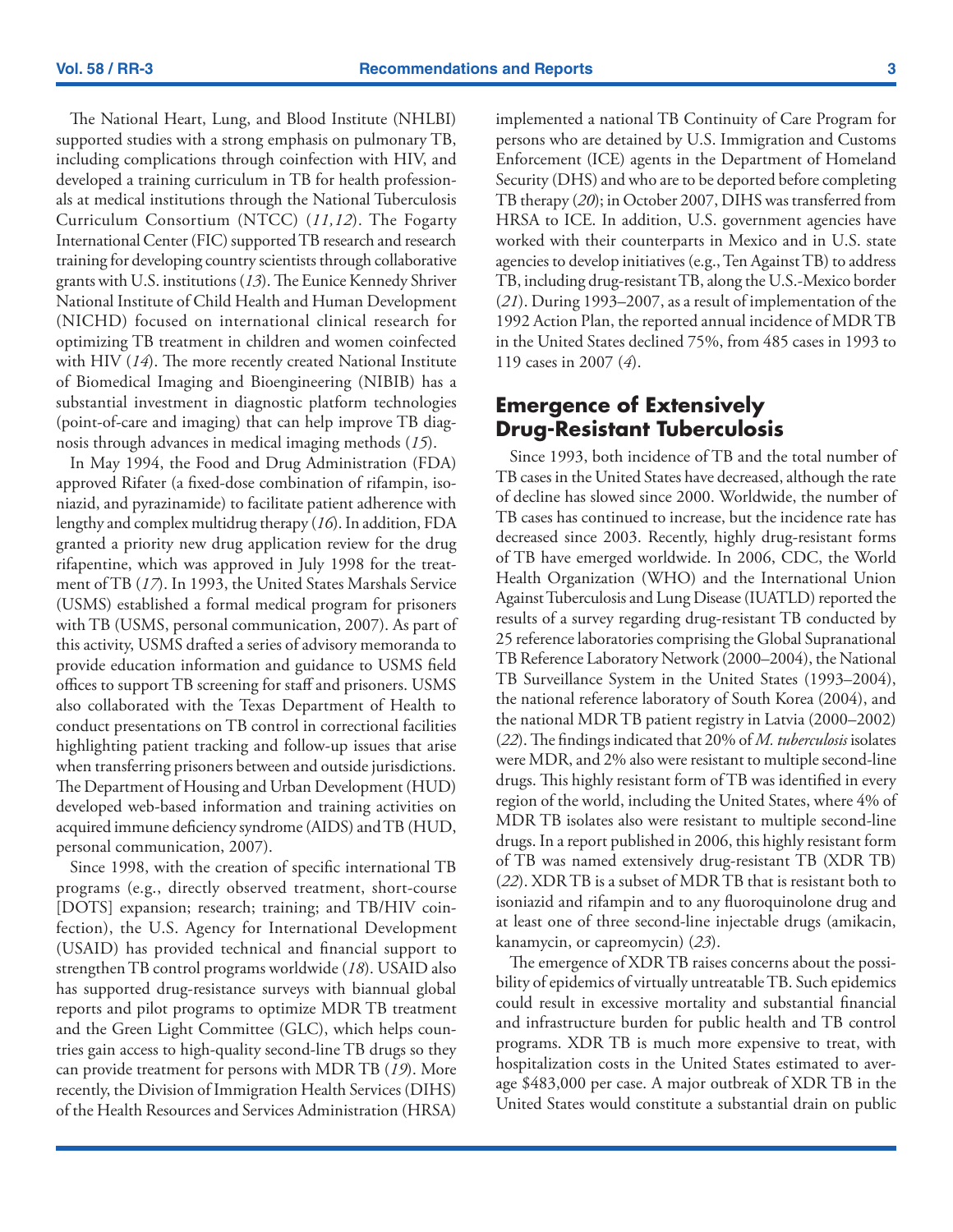health resources and could quickly deplete the existing state and local TB budgets and have a negative impact on progress toward TB elimination. This is especially true in an era of diminishing resources for TB control at the national, state, and local levels (*6*). Treatment failures and subsequent death are more common among patients with XDR TB, and the drugs available to treat XDR TB are associated with serious adverse effects. Because persons who are infected with HIV or who have other immune-compromising conditions (e.g., diabetes) are more vulnerable to progressing to active TB disease, infection with XDR TB is of particular concern among these persons. In countries with high rates of HIV and limited health-care resources, substantial numbers of XDR TB cases are likely present. As of April 2007, South Africa (where HIV prevalence was estimated at 10.8% in 2005) had reported 352 cases of XDR TB, with the actual prevalence likely being much higher (*24*) because cultures and susceptibility testing are performed on only a small fraction of TB patients, and many drug-resistant cases will go undetected.

## **Methodology**

After an outbreak of XDR TB among HIV-infected persons in Kwazulu Natal, South Africa, reported in August 2006, urgent expert consultations were organized by the South African Medical Research Council (SAMRC) and WHO in September and October 2006 (*25*). The result of these consultations was the 2007 publication of a global MDR TB and XDR TB response plan with eight overarching objectives (*26*). Several U.S. government agencies, including CDC, participated in the expert consultations. The U.S. Federal TB Task Force was recognized as the appropriate venue to coordinate U.S. involvement in the global response to XDR TB.

In November 2006, following participation in the SAMRC and WHO XDR TB consultations, CDC convened members of the Federal TB Task Force to discuss the emergence of XDR TB and coordinate U.S. government agency involvement in the domestic and international response to this problem. After several teleconferences, the Task Force agreed that a U.S. government agency action plan should be written. The action plan that had been published in 1992 to respond to MDR TB was selected as a basis for drafting the XDR TB response plan (*7*). Several members of the 2006 Task Force also had contributed to the 1992 Action Plan to combat MDR TB. This MDR TB expertise contributed substantially to a well-informed and effective discussion and the creation of an Action Plan to Combat Extensively Drug-Resistant TB. As had occurred in the process to create the 1992 Action Plan, members of the Federal TB Task Force were divided into sections to address critical areas of response. The 1992 action plan distributed the objectives and implementation steps needed to address 38 problems among nine response areas (surveillance and epidemiology, laboratory diagnosis, patient management, screening and preventive therapy, infection control, outbreak control, program evaluation, information dissemination/training and education, and research). Although largely overlapping with the 1992 action plan, the response areas for the XDR TB plan were reorganized as follows: 1) diagnostic laboratory; 2) surveillance, epidemiology, and outbreak investigations; 3) infection control; 4) clinical and programmatic interventions; 5) ethical and legal issues; 6) communication and education; 7) research; 8) partnerships; and 9) cost analysis. These response areas also are closely aligned with WHO's seven-point Global Action Plan to Combat XDR TB (*26*), which calls for public health authorities to 1) conduct rapid surveys of XDR TB to determine the burden, 2) enhance laboratory capacity with an emphasis on rapid drug-sensitivity testing, 3) improve the technical capacity of clinical and public health practitioners to respond effectively to XDR TB outbreaks and manage patients, 4) implement infection-control precautions, 5) increase research support for TB drug development, 6) increase research support for rapid diagnostic test development, and 7) promote universal access to antiretroviral drugs under joint TB/HIV activities. In addition, the implementation steps were renamed "action steps."

In January 2007, each subgroup of the Federal TB Task Force that was responsible for addressing a critical response area began by reviewing the relevant sections of the 1992 action plan to determine which problems, objectives**,** and action (formerly implementation) steps needed to be deleted or updated and revised. The subgroups also determined if gaps existed requiring the identification of additional problems, objectives and action steps. In particular, because the 1992 plan had focused primarily on domestic MDR TB, the subgroups were instructed to expand the scope of the new plan to address the role of U.S. government agencies in the international response to XDR TB. To reflect this distinction, the new plan labels objectives as domestic, international, or both. The expanded scope and a greater emphasis on detail resulted in a substantial increase in the number of problems, objectives, and action steps identified compared with the 1992 plan. For example, the number of problems increased from 38 in 1992 to 67 in the current plan. An emphasis also was placed on being as inclusive as possible when designating lead federal agencies and potential external partners. To provide a basis for revisions, the subgroup members reviewed pertinent literature published since 1992, which is substantially more voluminous, especially for drug-resistant TB, compared with that available before 1992, and available unpublished data. After drafts of the sections were completed, the sections were compiled into a single document that was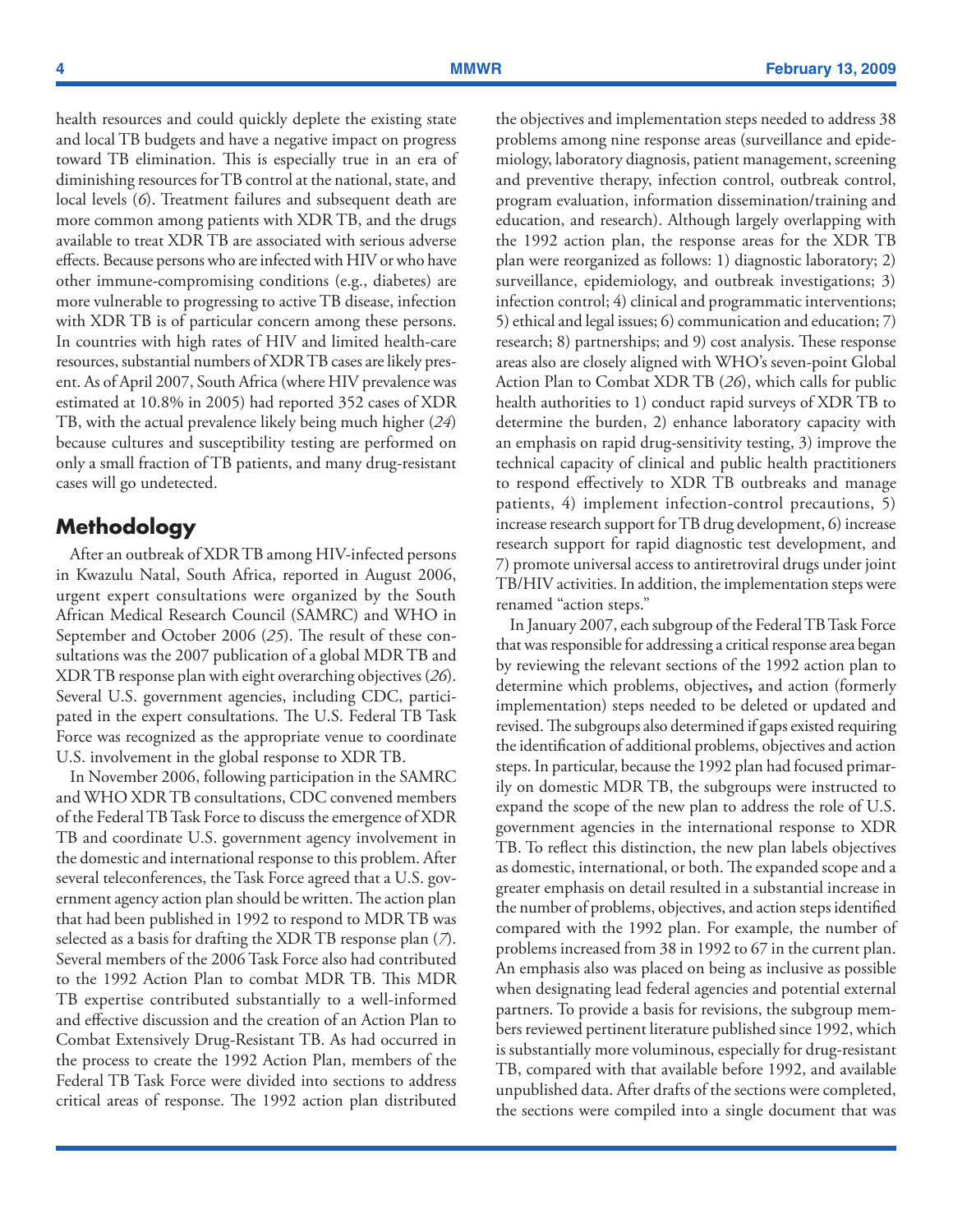<span id="page-6-0"></span>distributed to the entire Federal TB Task Force for review and comment. In June 2007, the Federal TB Task Force met in Rockville, Maryland, to make additional revisions, especially to eliminate redundancies between sections. These revisions were incorporated into a final draft that was submitted for multiple agency clearance in September 2007.

## **Recommendations to Combat Extensively Drug-Resistant Tuberculosis**

## **Diagnostic Laboratory**

The diagnosis of XDR TB is established by laboratory methods. Accurate, reliable, and prompt TB laboratory services should be coordinated fully with provider and public health practitioners caring for persons with TB. Test results must be available in a time frame that allows clinicians to make prompt and informed patient management decisions. For this goal to be met, laboratory capacity for the diagnosis of TB and the detection of drug resistance must be rapidly enhanced, both in the United States and worldwide. Adequate infrastructure must be built where it does not exist, a stable and well-trained work force must be developed and maintained, and a systems approach (*27*) must be implemented to maximize efficiency and proficiency. Laboratory methods and reporting, especially for susceptibility to second-line drugs, should be standardized through expert consensus. Rapid tests for TB diagnosis and drug-susceptibility testing on the basis of newer molecular methods must be evaluated promptly to determine their feasibility, especially for low-resource settings, and, if appropriately validated, their use should be promoted and facilitated. Internationally, competent, high-quality reference laboratory services with capacity to perform required testing of samples and to report results in a prompt fashion to providers and health officials must be available to jurisdictions in need.

## **Surveillance, Epidemiology, and Outbreak Investigation**

Domestic XDR TB surveillance must include accurate and complete reporting of second-line drug-susceptibility testing, real-time reporting, and active case finding. Central notification of MDR TB and XDR TB is essential to identify cross-jurisdictional issues and to provide potential for rapid emergency federal support, when needed. Internationally, rapid drug-susceptibility test (DST) surveys and more sustained systematic capture of DST information are highlighted as areas to be addressed as part of a comprehensive response to XDR TB. Epidemiologic studies that make use of genotyping tools are recommended to elucidate XDR TB risk factors and transmission dynamics. Strategies also are needed to rapidly identify and respond to domestic and international XDR TB outbreaks.

## **Infection Control**

Effective infection-control practices are critical to prevent the transmission and further spread of MDR and XDR TB in health-care settings and other congregate settings (e.g., correctional facilities and homeless shelters). CDC infectioncontrol guidelines were updated in December 2005 and should continue to be updated as needed (*28*). Further studies are needed to assess the effectiveness and feasibility of various infection-control strategies in different institutional settings. Testing workers for TB in various institutional settings is an important strategy for identifying workers infected with TB and detecting unsuspected transmission.

## **Clinical and Programmatic Interventions**

Prevention and control of TB in the United States require a robust public health infrastructure that includes a workforce trained in TB prevention, diagnosis, treatment, and case management. Because some patients fail to recognize TB symptoms, health care often is not sought during early stages of disease. In addition, providers who are unfamiliar with signs and symptoms of TB and with diagnostic standards might not suspect TB, delaying the start of effective treatment. Access to comprehensive and affordable clinical TB services (i.e., preventive, diagnostic, and treatment/case management) should be provided to all persons with TB or those suspected to have TB. Health-care providers who screen persons for TB should use up-to-date diagnostic and treatment guidelines. More health-care workers are needed to provide directly observed therapy (DOT) for TB patients to ensure successful treatment and help prevent development of disease attributable to drug-resistant TB.

## **Ethical and Legal Issues**

Strict infection-control measures are necessary to prevent the spread of XDR TB. Patients with XDR TB might need to be placed in airborne infectious isolation while initial treatment response is monitored in order to prevent disease transmission to others. Guidance is needed regarding the ethical and legal issues involved in identifying and treating persons with XDR TB. The adequacy of current public health laws in the United States to address drug-resistant TB has not been studied comprehensively since 1993 (*29*). All states have laws to compel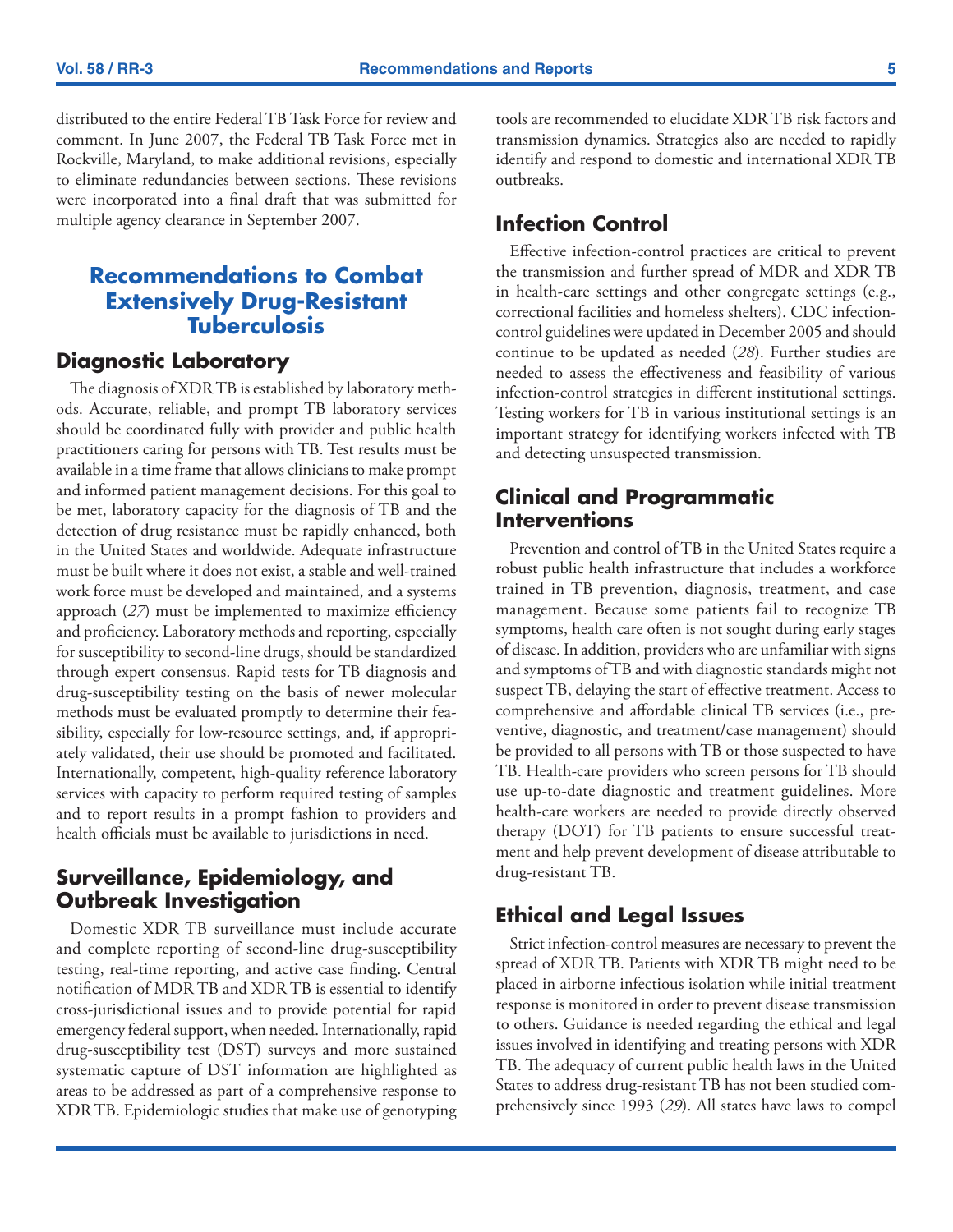<span id="page-7-0"></span>isolation for persons with certain infectious diseases (including TB); however, these laws vary by state, and those for TB might be contingent on patient nonadherence and failure of voluntary measures. Public health authorities must balance the interests of the public with individual rights. Legal and ethical issues become even more complicated when persons have XDR TB because prolonged isolation might be necessary even when a patient is adherent. In addition, for some patients, no effective treatment is available that would allow for release from isolation on completion. Additional complexity also exists regarding non-U.S. citizens with infectious XDR TB who are scheduled to be repatriated to their native countries. U.S. public health officials might not be familiar with public health laws of other countries.

## **Communication and Education**

As a result of TB incidence rates decreasing in the United States, health-care providers have received little training regarding TB and consequently might not recognize the signs and symptoms of TB, which can lead to incorrect diagnosis and treatment, creation of drug resistance, and continued spread of TB in the community (*30,31*). Health-care providers should be educated about the signs and symptoms of TB, diagnostic methods, prevention, and treatment. In addition, education materials on MDR TB and XDR TB should be developed for the general public, populations at high-risk for TB on the basis of demographic and clinical characteristics, TB patients, TB prevention advocacy organizations, and policy makers, including legislators. Education materials should include informational pamphlets, instructions for therapy, behaviors to prevent transmission, medical alerts, and descriptions of TB programs. Distribution of these materials should be coordinated across federal and state agencies and updated as necessary. Advocacy is critical to make the public aware of the importance of TB control to the public's health, and to educate policy makers on the magnitude of the problems that will result if resources to state and local TB control programs continue to decline.

## **Research**

The biomedical research challenges represented by drugresistant TB in the context of overall TB research activities have been described previously (*10*). Knowledge gaps remain regarding the genetics and growth characteristics of *M. tuberculosis,* the physiology and biochemistry of both the host and pathogen during infection, and the disease and genotypic and biologic markers that facilitate surveillance and indicate infection, disease, and drug resistance. Basic research needs to be supported to advance understanding of these issues and to help design new approaches to diagnosis and treatment. The emergence of drug-resistant TB illustrates the pressing need to develop new and effective drug regimens for the treatment of TB, including drugs to cure MDR TB and XDR TB and to prevent development of active disease among persons who are infected latently with drug-resistant *M. tuberculosis*. Because poor patient adherence to therapy is one factor that can lead to development of MDR TB and XDR TB, research of associated behavioral and social factors should be conducted to identify ways to improve patient adherence and treatment completion. New, rapid, and cost-effective diagnostic methods are needed, particularly for use in rural areas and developing countries. Ultimately, an effective vaccine is needed to eliminate TB.

## **Partnerships**

To coordinate efforts to control XDR TB, existing partnerships must be strengthened, and new partnerships are needed between countries and within both the public and private sectors, including government and nongovernment organizations. Partnerships are necessary to focus existing resources on the most affected geographic areas, increase current public and private resources (both financial and human resources), coordinate the efforts (including research, education, laboratory, and programmatic), and raise awareness of the problem and consequences.

## **Cost Analysis**

Comprehensive information is not available on the cost of treating and implementing programs and interventions to prevent XDR TB. Research on the cost of treating and preventing XDR TB is needed to calculate the cost-effectiveness and benefits of interventions and strategies to combat XDR TB.

## **Action Plan to Combat Extensively Drug-Resistant Tuberculosis**

## **Diagnostic Laboratory**

The laboratory plays a critical role in the diagnosis and management of drug-resistant TB. Test results must be available in a time frame that allows clinicians to make prompt patient management decisions. Many laboratory techniques used to confirm a TB diagnosis and to identify drug resistance were developed in the 1950s, 1960s, and 1970s. Substantial improvements have been made in culture techniques and in rapid methods in the past decade. However, these more accurate, rapid, and sophisticated methods have not been implemented widely, particularly in regions of the world where MDR TB and XDR TB are common and optimized algorithms for providing rapid point-of-care laboratory confirmation of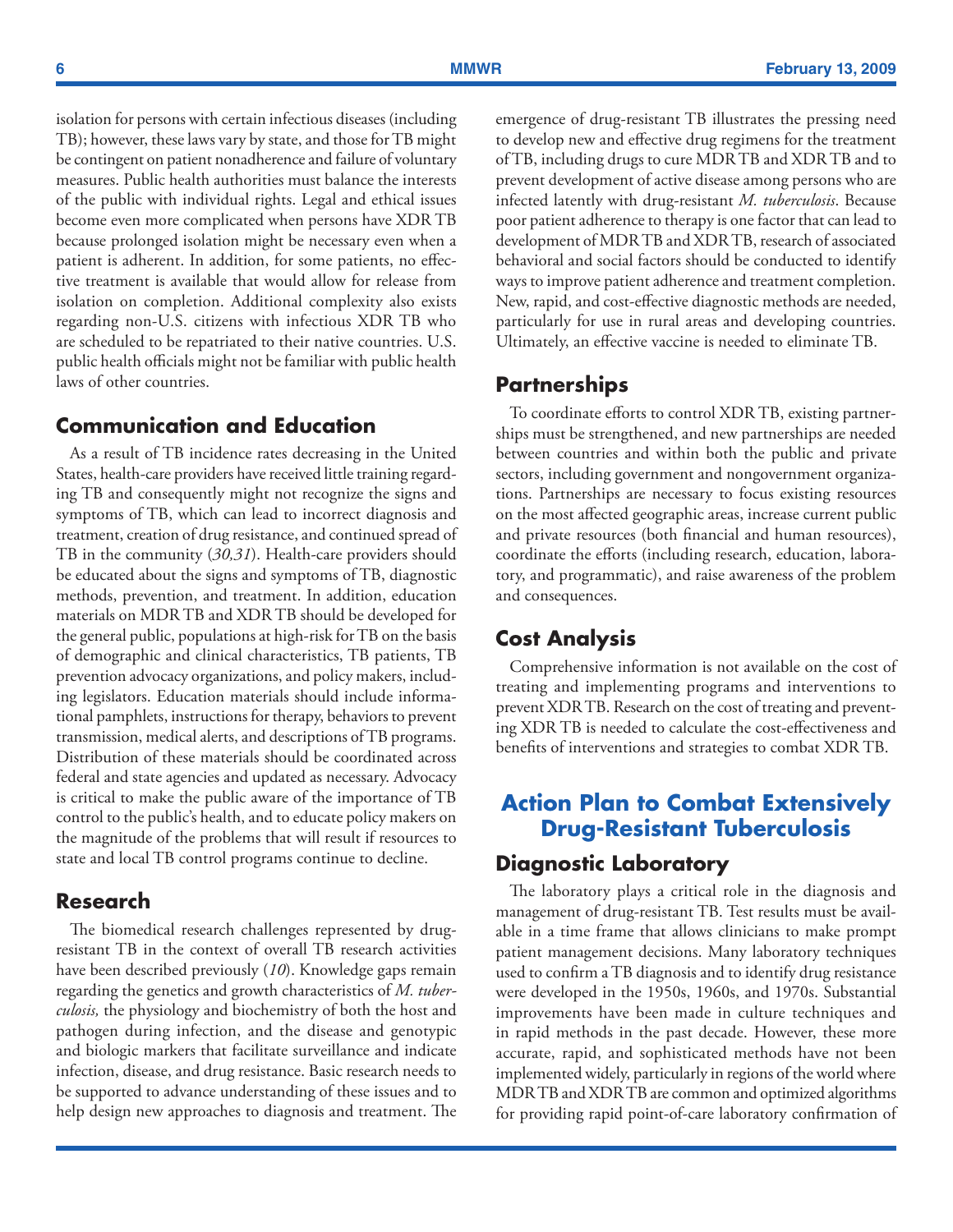TB and detection of drug resistance have not been established. To combat the growing problem of resistance to TB drugs, the most current methods need to be applied to their fullest capacity while better diagnostic tests are developed. The needs of the TB laboratory must be addressed to make laboratory services for TB, MDR TB, and XDR TB more rapid, sensitive, reliable, and more responsive to the needs for patient management, infection control, and TB control efforts. Although the challenges and potential solutions vary by setting, domestic and international TB laboratories face many of the same challenges.

### **Problem 1**

Many clinicians, laboratorians, health-care professionals, public health officials, and policy makers do not possess upto-date knowledge of what constitutes appropriate laboratory capabilities and capacities or the appropriate use of tests to arrive at a prompt and accurate diagnosis of TB.

#### **Objective 1.1**

Increase awareness of the need to develop necessary capacity and capabilities for the laboratory diagnosis of TB. This includes proper use of diagnostic tests, prompt reporting of results, and appropriate interpretation of test results for establishing a definite diagnosis and for guiding management of TB (domestic and international).

## **Action Steps**

1.1.1. Educate clinicians and public health officials about appropriate use of diagnostic services and tests, interpretation of laboratory test results, and the role of the diagnostic laboratory in monitoring treatment. Distribute current guidelines on TB diagnostic testing, drug-susceptibility testing, and laboratory services.

1.1.2. Conduct a survey of current practices and capabilities in private, hospital, commercial, and public TB laboratories to assess current methods and infrastructure used for direct detection of *M. tuberculosis* in patient specimens, and rapid testing for susceptibility to first- and second-line drugs.

1.1.3. Create or update self-assessment tools for private, hospital, commercial, and public laboratories to evaluate their practices in and knowledge of TB diagnosis and drugsusceptibility testing to facilitate planning of continuous quality improvements.

1.1.4. Educate policy makers, national health ministry officials, program officials, clinicians, laboratory managers, and laboratory directors about the role of prompt, reliable TB laboratory services in national and local health-care systems and public health programs.

1.1.5. Educate laboratorians, clinicians, and public health officials on the appropriate use of TB diagnostic laboratory services and the need for the integration of rapid tests into TB control programs to enhance patient care.

1.1.6. Identify and use resources available from regional jurisdictions in resource-limited settings with expected increases in MDR TB and XDR TB cases to help improve capacity for drug-susceptibility testing and care of patients with drugresistant TB.

Lead federal agencies: U.S. Department of Health and Human Services (HHS) (CDC and NIH), USAID, and U.S. Department of Veterans Affairs (VA).

Suggested§ collaborators: U.S. Department of Defense (DoD), American Thoracic Society (ATS), Infectious Diseases Society of America (IDSA), Association of Public Health Laboratories (APHL), National TB Controllers Association (NTCA), Regional Training and Medical Consultation Centers (RTMCCs), WHO, national health ministry, academia, and public health and private laboratories.

## **Problem 2**

Although the majority of domestic TB laboratories are prepared to respond to MDR TB, many have limited capacity to respond to XDR TB.

### **Objective 2.1**

Ensure that required laboratory services are available to respond properly to XDR TB (domestic).

#### **Action Steps**

 2.1.1. Assess current domestic laboratory resources and capacity to create an integrated network of TB diagnostic resources necessary for a prompt and robust response to XDR TB anywhere in the United States.

2.1.2. Develop centers of excellence for TB diagnosis as part of a network of laboratories and information/specimen management systems that use standardized procedures for reporting within 2 days of identification of MDR and XDR *M. tuberculosis* from clinical specimens, tracking and referral for TB cases, and shipping of specimens.

2.1.3. Develop enhanced biosafety level 3 laboratories with appropriate facilities, trained staff, administrative controls, and monitoring programs to handle XDR *M. tuberculosis* strains safely.

2.1.4. Ensure second-line drug-susceptibility testing of isolates from all patients identified with MDR TB.

2.1.5. Develop sufficient domestic laboratory capacity to accommodate rapid testing of *M. tuberculosis* strains in

<sup>§</sup> Organizations listed as suggested collaborators have not yet been approached to work on any recommended action steps.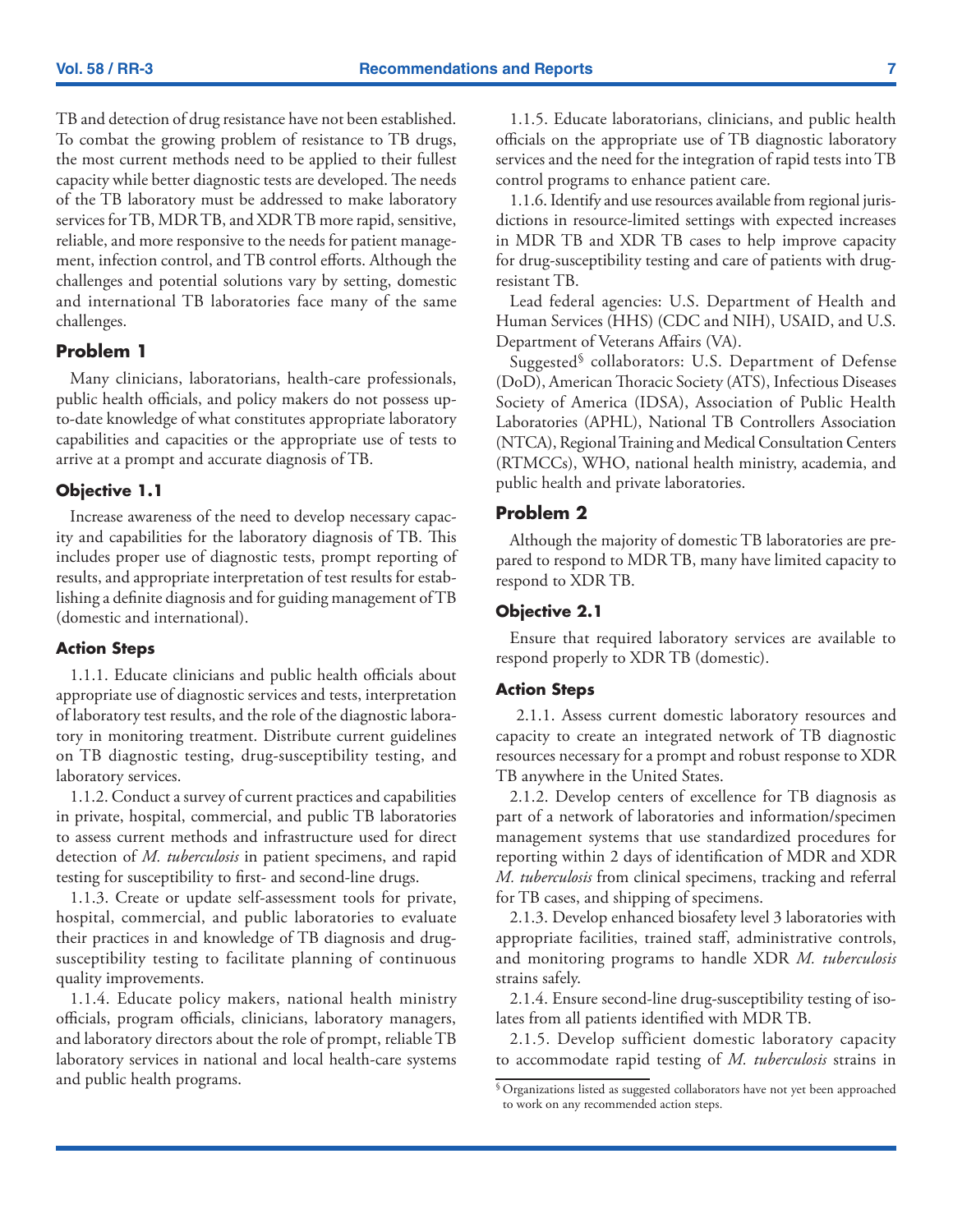case of domestic and international TB outbreaks (surge capacity) and to provide comprehensive, ongoing coverage for surveillance.

2.1.6. Develop a laboratory component for a rapid XDR TB outbreak response plan and provide training to local, state, and federal responders.

2.1.7. Coordinate the CDC Universal TB Genotyping Program with TB genotyping programs of the European Union (EU) and other international partners to identify genotypes associated with XDR *M. tuberculosis* strains and develop an early warning system for the spread of XDR *M. tuberculosis* strains.

Lead federal agencies: HHS (CDC and NIH).

Suggested collaborators: APHL, NTCA, academia, and public health and private laboratories.

## **Problem 3**

Current laboratory capacity is inadequate to identify, characterize and track drug resistant *M. tuberculosis* strains in response to the XDR TB epidemic.

### **Objective 3.1**

Enhance laboratory capacity to support outbreak investigations and studies of XDR TB (domestic).

## **Action Steps**

3.1.1. Provide support for MDR and XDR TB outbreak investigations through genotyping of *M. tuberculosis* isolates and rapid drug-susceptibility testing.

3.1.2. Fully implement the CDC Universal TB Genotyping Program to track and monitor *M. tuberculosis* strain transmission in the United States.

3.1.3. Establish and support a national *M. tuberculosis* genotype and isolate archive to compare strains, epidemiologic data, and clinical outcomes from different geographic regions.

3.1.4. Support efforts to determine genomic sequences of MDR and XDR *M. tuberculosis* strains to characterize resistance and aid in determining virulence mechanisms.

3.1.5. Provide overall technical laboratory assistance to investigate MDR TB and XDR TB outbreaks.

Lead federal agencies: HHS (CDC and NIH).

Suggested collaborators: NTCA, APHL, academia, and public health and private laboratories.

#### **Objective 3.2**

Determine laboratory capacity needed for rapid XDR TB surveys in WHO-designated high-burden (defined by WHO as the 22 countries with the highest TB morbidity) and TB-focus countries¶ (international).

#### **Action Steps**

3.2.1. Assess capacities of national and international academic, private, commercial, and public laboratories to provide laboratory services needed to conduct rapid XDR TB surveys.

3.2.2. Provide immediate (emergency) surge capacity through U.S. laboratory resources to affected countries in response to MDR TB and XDR TB outbreaks.

3.2.3. Develop a network of international quality-assured laboratories to conduct drug-susceptibility testing for XDR TB surveys.

3.2.4. Develop standardized methods for first- and second-line drug-susceptibility testing to be used in XDR TB surveys.

3.2.5. Develop external quality assessment programs for surveys.

Lead federal agencies: HHS (CDC and NIH) and USAID.

Suggested collaborators: U.S. Department of State (DOS), DoD, WHO, APHL, American Society for Microbiology (ASM), NTCA, IUATLD, Royal Netherlands Tuberculosis Association (KNCV), Research Institute of Tuberculosis (RIT), public health and private laboratories, and academia.

### **Problem 4**

The quality of and proficiency in TB laboratory diagnosis varies within the United States and internationally because a well-trained and stable laboratory workforce is not universally available.

#### **Objective 4.1**

Provide training in conventional and new diagnostic methods for TB (domestic and international).

### **Action Steps**

4.1.1. Provide training to private, commercial, and public health laboratory managers and supervisors in laboratory management and systems.

4.1.2. Provide training to TB laboratory personnel for conventional and new diagnostic tests.

4.1.3. Provide training in biosafety and safe manipulation of pathogenic mycobacteria.

4.1.4. Develop training materials for current, new, and emerging technologies for TB laboratory personnel.

<sup>¶</sup> Countries that either 1) are WHO high-burden countries, 2) are countries from which the majority of foreign-born persons with TB in the United States originate (e.g. Mexico, the Philippines, and Vietnam), 3) have high HIV/TB prevalence, or 4) have a high prevalence of MDR TB.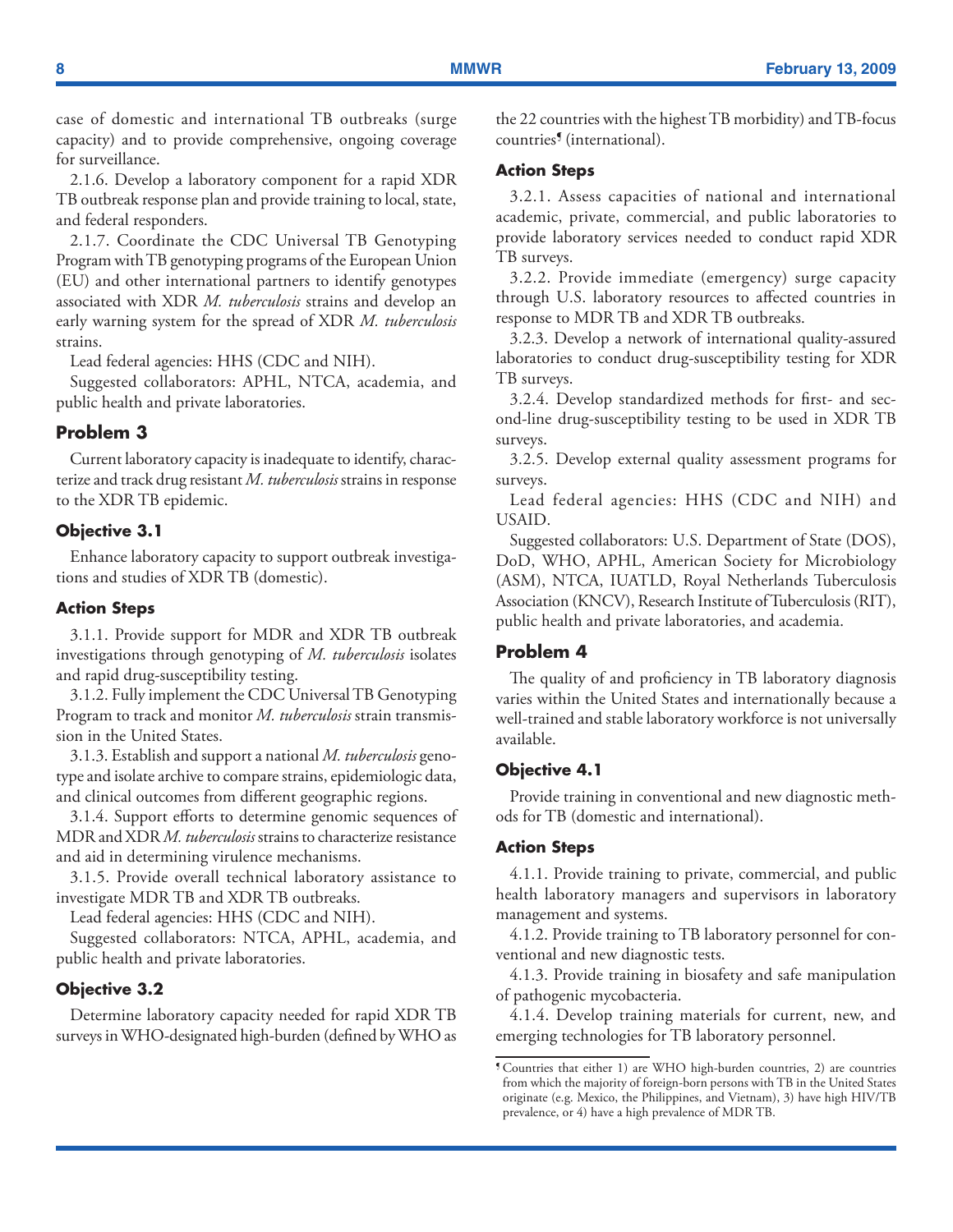4.1.5. Provide opportunities for exchange of personnel between laboratories in resource-limited settings to share knowledge about successful approaches to laboratory diagnosis.

4.1.6. Develop programs to assist laboratory managers in maintaining proficiency in TB laboratory services or to obtain services from referral laboratories.

4.1.7. Explore opportunities to integrate TB laboratory personnel into the general clinical laboratory workforce to strengthen overall human resource capacity at the local, district, and provincial levels.

4.1.8. Develop programs to inform and educate health-care providers about new tests for TB, their potential usefulness in establishing a diagnosis or monitoring therapy, and their cost/ benefit over existing approaches.

4.1.9. Evaluate the effectiveness of newly developed training activities and programs to build laboratory capacity.

Lead federal agencies: HHS (CDC), and USAID.

Suggested collaborators: DoD, APHL, NTCA, National Laboratory Training Network (NLTN), STOP TB USA, WHO, IUATLD, Clinical Laboratory Standards Institute (CLSI), the Global Fund, and the World Bank.

## **Problem 5**

TB laboratory services at certain local public health laboratories are limited and might depend on access to networks of other public and private laboratories with better diagnostic capabilities, which often leads to substantial delays in diagnosis and treatment of TB.

### **Objective 5.1**

Develop a systems approach to improving TB laboratory services at the local level (domestic).

#### **Action Steps**

5.1.1. Assess available TB laboratory services in a jurisdiction to determine the status and capacity of services and to identify unmet needs, obstacles to obtaining services, and opportunities for improvement.

5.1.2. Assess the actual costs of providing TB laboratory services through existing programs and develop a business plan for providing these services through an integrated system of laboratory services in the United States.

5.1.3. Develop a strategic plan for implementing and maintaining a systems approach to TB laboratory services.

5.1.4. Develop outcome measures to assess performance of and improvements in laboratory services and overall TB control programs.

Lead federal agencies: HHS (CDC).

Suggested collaborators: APHL, NTCA, state and local TB programs, academia, and public health and private laboratories.

### **Objective 5.2**

Develop integrated TB laboratory systems in highburden countries and countries with limited resources (international).

#### **Action Steps**

5.2.1. Inventory and assess available academic, private, commercial and public TB laboratory service providers to determine each country's domestic capacity to provide services for TB program and patient care activities.

5.2.2. Develop a network of public and private TB laboratories that use standardized and quality controlled methods for information and specimen management to meet the needs of the local and national TB treatment and control programs.

5.2.3. Provide training to develop national expertise in TB diagnostic laboratory services, patient care and TB control activities through engagement of national academic and clinical research programs.

5.2.4. Develop program-specific plans and phased approaches to improving laboratory services in national, country-level regional and peripheral (local) laboratories.

5.2.5. Develop local, district, regional, and national laboratories, including referral laboratories, that provide reliable services through conventional and rapid methods for TB diagnosis, drug-susceptibility testing and patient care.

5.2.6. Develop or ensure access to effective external quality assessment programs for laboratory services (e.g., acid fast bacillus [AFB]–smear microscopy, culture, and drug-susceptibility testing) provided at each level.

5.2.7. Support development of laboratory standards and accreditation programs with an emphasis on culture and drug-susceptibility testing to facilitate assessment and quality improvement of national and regional laboratories.

5.2.8. Explore options to increase TB laboratory capacity as part of efforts to improve general diagnostic laboratory service capacity and overall health sector reform.

5.2.9. Identify interim laboratory support services until local and regional capacity is developed.

5.2.10. Support research to develop inexpensive, high-quality diagnostic tools that can be used in resource-limited settings.

Lead federal agencies: HHS (CDC and NIH), and USAID.

Suggested collaborators: DoD, DOS, NTCA, APHL, ASM, WHO, and IUATLD.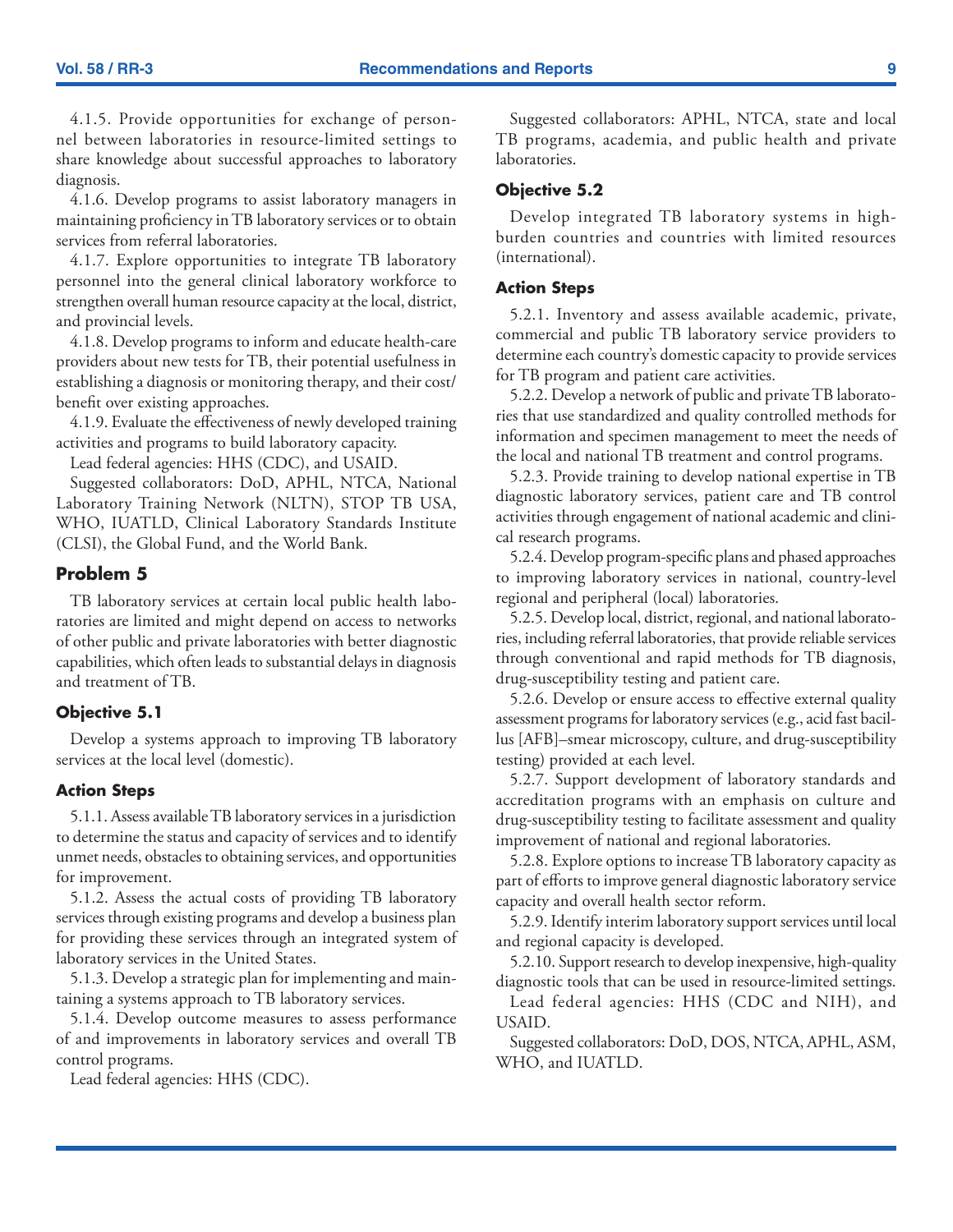## **Problem 6**

Culture-based laboratory tests to identify persons with XDR TB are slow, lack sensitivity, and have poor reliability, resulting in delayed diagnosis, treatment, and public health control efforts.

## **Objective 6.1**

Improve the ability of TB laboratories to identify and report drug-resistant *M. tuberculosis* (domestic).

## **Action Steps**

6.1.1. Develop local, district, state, regional, or referral laboratories that are able to rapidly identify *M. tuberculosis* bacteria in patient specimens and determine drug susceptibilities to first- and second-line agents using state-of-the-art conventional or rapid methods.

6.1.2. Encourage the use of state-of-the-art rapid tests for detection of *M. tuberculosis* and drug-susceptibility testing through focused laboratory funding.

6.1.3. Develop a bank of *M. tuberculosis* isolates for use in proficiency testing and research.

6.1.4. Implement proficiency testing programs and external quality assessment programs for new drug-susceptibility tests and rapid methods.

6.1.5. Assist laboratories in developing and implementing an integrated information management system for inventory, specimen tracking, reporting, and information sharing.

6.1.6. Identify interim laboratory support services until local and regional capacities are developed.

Lead federal agencies: HHS (CDC and NIH). Suggested collaborators: APHL and NTCA.

## **Problem 7**

The lack of guidelines for the use of conventional and rapid culture-based or molecular methods for detection of *M. tuberculosis* and drug resistance impedes the widespread use of these tests.

## **Objective 7.1**

Develop consensus guidelines to address TB laboratory testing in the United States, in high-burden and in focus countries (domestic and international).

## **Action Steps**

7.1.1. Develop consensus guidelines for culture, drug-susceptibility, and rapid diagnostic testing to be used in local, district, state, national, and country-level regional laboratories.

7.1.2. Develop consensus guidelines for the use of rapid methods (e.g., nucleic acid amplification tests) to detect *M. tuberculosis* directly from patient specimens.

7.1.3. Develop consensus guidelines for the use of rapid, molecular methods for drug-susceptibility testing.

7.1.4. Develop consensus guidelines for culture-based methods to determine resistance to second-line TB drugs.

7.1.5. Conduct operational and implementation research to develop guidelines for optimal algorithms for TB laboratory testing, specimen referral, and reporting.

Lead federal agencies: HHS (CDC and NIH) and USAID.

Suggested collaborators: APHL, ATS, IDSA, CLSI, WHO, IUATLD, and academia.

## **Problem 8**

The current process for evaluating newly developed diagnostic tests can be time consuming and delay implementation for routine clinical use.

## **Objective 8.1**

Develop strategies for expedited evaluation and implementation of new rapid methods for laboratory confirmation of TB and identification of drug-resistance patterns (domestic and international).

## **Action Steps**

8.1.1. Evaluate and deploy methods to optimize AFB sputum smear microscopy.

8.1.2. Evaluate and deploy sensitive and rapid molecular tests to detect *M. tuberculosis* directly in sputum specimens.

8.1.3. Evaluate and deploy rapid culture methods for isolating *M. tuberculosis*.

8.1.4. Evaluate and deploy rapid culture-based or molecular drug-susceptibility testing methods.

8.1.5. Develop methods to validate genotypic indicators of resistance through phenotypic susceptibility results and the patient's response to treatment.

8.1.6. Develop consensus methods and guidelines for the introduction and use of new diagnostic methods, including in resource-limited settings.

8.1.7. Provide access to well-characterized drug-susceptible and drug resistant-strains of *M. tuberculosis* for identification of drug-resistance markers.

8.1.8. Expand the genomic characterization of drug-resistant *M. tuberculosis* strains to identify new markers of resistance to second-line drugs.

8.1.9. Evaluate the cost effectiveness and appropriate use of available and new rapid methods and approaches to identify of MDR/XDR *M. tuberculosis*.

8.1.10. Determine and promote the most effective pointof-care drug-susceptibility testing methods and diagnostic algorithms and strategies, including molecular testing at the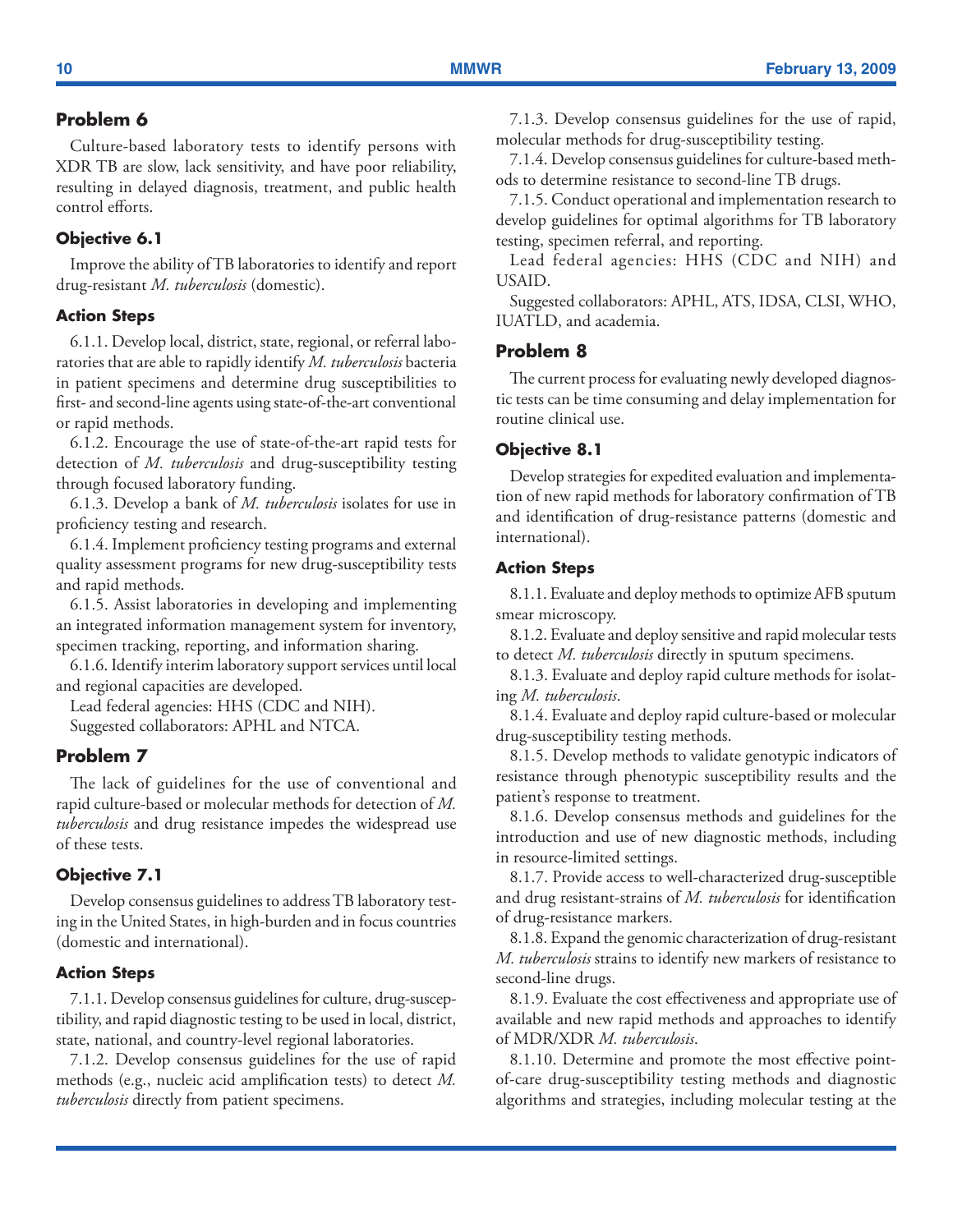local level followed by transport of positive specimens to fullservice laboratories for further evaluation.

8.1.11. Provide access to or conduct clinical trials in partnership with high-burden countries to validate new microbiologic drug-susceptibility tests as part of local diagnostic procedures/ algorithms.

8.1.12. Discuss with FDA criteria that will be required for approval of new tests for identification of drug-resistant TB and to perform rapid drug-susceptibility testing.

Lead federal agencies: HHS (CDC, FDA, and NIH), and USAID.

Suggested collaborators: DoD, Foundation for Innovative New Diagnostics (FIND), WHO Special Programme for Research and Training in Tropical Diseases [TDR]), academia, public health laboratories, and IUATLD.

## **Problem 9**

The laboratory confirmation of TB in HIV-infected persons is difficult and time consuming because of the need for highly sensitive, sophisticated and technically challenging diagnostic tests that are not universally available in all settings with a high burden of HIV and TB.

## **Objective 9.1**

Improve laboratory confirmation of TB, MDR TB, and XDR TB in HIV-infected persons (domestic and international).

## **Action Steps**

9.1.1. Strengthen TB laboratory capacity to detect AFBsmear negative TB through support of global efforts to build culture capacity in TB laboratories and develop methods to increase sensitivity of AFB-smear microscopy.

9.1.2. Develop and evaluate effective laboratory testing algorithms and specimen referral systems to prioritize specimens from HIV-infected persons appropriately.

9.1.3. Integrate TB laboratory capacity building with HIV laboratory capacity building.

9.1.4. Evaluate and deploy the use of sensitive and rapid molecular tests to detect *M. tuberculosis* directly in sputum and other clinical specimens from HIV-positive persons.

Lead federal agencies: HHS (CDC and NIH), and USAID.

Suggested collaborators: DOS, DoD, FIND, WHO (TDR), ASM, APHL, academia, IUATLD, and public health laboratories.

## **Problem 10**

Current technical assistance for laboratory capacity building is sporadic and not well coordinated or integrated often leading to unclear and inconsistent guidance.

### **Objective 10.1**

Develop consistent and well-coordinated approaches to technical assistance and consultation for TB laboratories in high-burden and focus countries (international).

#### **Action Steps**

10.1.1. Develop technical assistance approaches and practices that are coordinated, consistent, and compatible with the efforts of international partners such as WHO and IUATLD.

10.1.2. Establish a cadre of well-trained consultants to help guide coordinated approaches to building TB laboratory capacity in high-burden and focus countries.

10.1.3. Contribute to the coordinated development of standardized checklists and templates for laboratory evaluation and training materials for laboratory capacity building efforts.

10.1.4. Contribute to the coordinated development of external quality assessment guidance and documents for microscopic and culture identification of *M. tuberculosis* and drug-susceptibility testing.

10.1.5. Contribute to the coordinated development of widely compatible laboratory information systems to facilitate transfer of information within and between TB control programs.

10.1.6. Promote expansion of the Supranational Laboratory Network through inclusion of reference laboratories that can assist in capacity building and external quality assessment.

10.1.7. Promote expansion of the Supranational Laboratory Network proficiency testing to include second-line drugsusceptibility testing.

10.1.8. Promote and coordinate partnering of public health laboratories in the United States with public health laboratories in high-burden and focus countries.

Lead federal agencies: HHS (CDC and NIH), and USAID.

Suggested collaborators: DoD, DOS, NTCA, APHL, ASM, WHO, and IUATLD.

### **Problem 11**

Providing technical assistance is logistically difficult.

#### **Objective 11.1**

Establish international regional centers of excellence to facilitate implementation of technical assistance provided by the United States to TB endemic or TB-focus countries (international).

#### **Action Steps**

11.1.1. Build expertise for technical assistance to TB laboratories at selected centers of excellence in high-burden countries.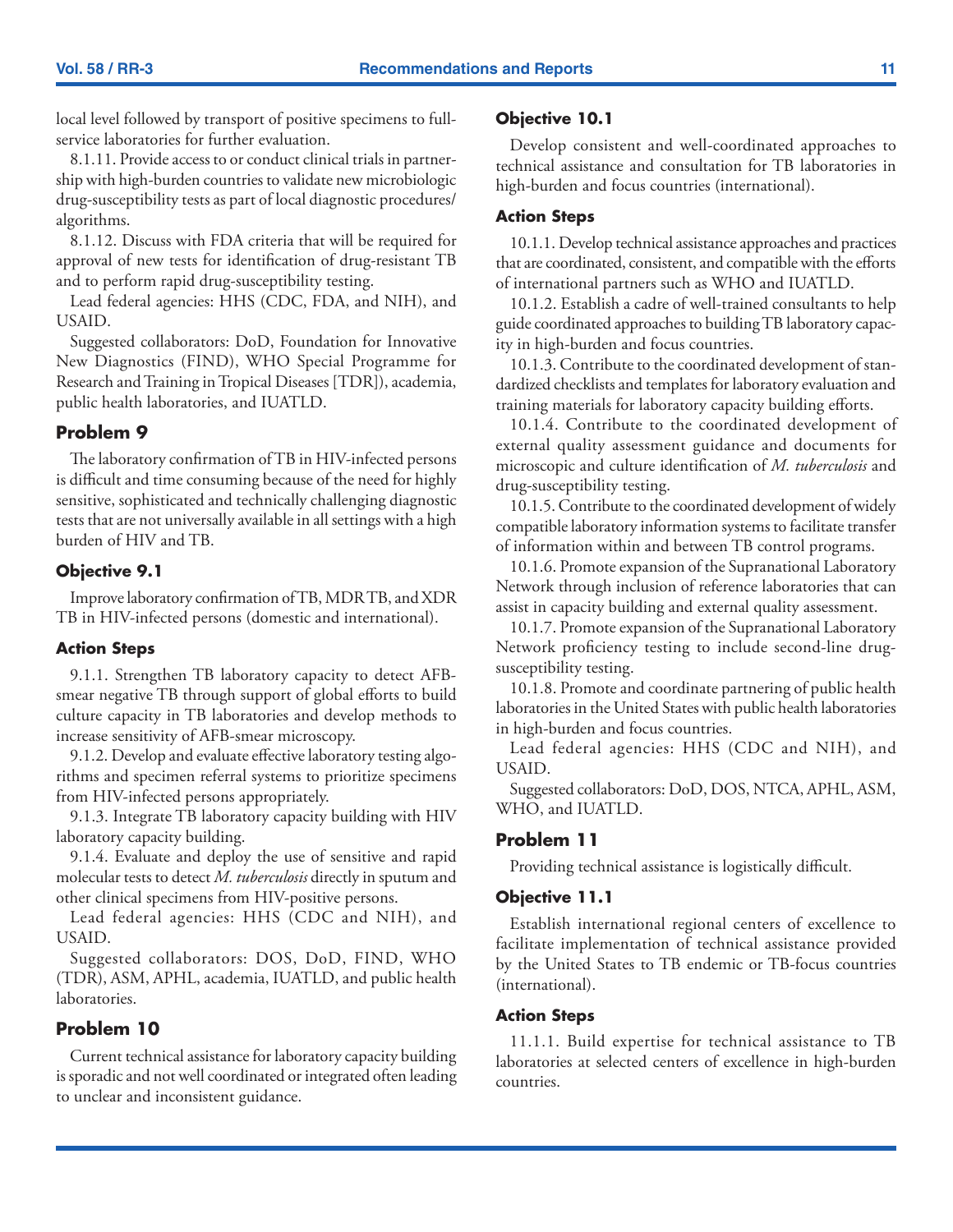11.1.2. Provide opportunities for peer-to-peer training and exchange of laboratory personnel in resource limited settings.

11.1.3. Assist centers of excellence in developing training programs for program staff, laboratory managers and bench workers on establishing methods for external quality assessment processes through site visits and monitoring.

11.1.4. Assist centers of excellence in establishing reference laboratory services for identification of *M. tuberculosis* and susceptibility testing for first- and second-line drugs that would qualify them as Supranational Reference Laboratories and that could be made available to partner programs.

Lead federal agencies: HHS (CDC and NIH) and USAID.

Suggested collaborators: DOS, DoD, WHO, IUATLD, APHL, ASM, KNCV, RIT, academia, and public health laboratories.

## **Problem 12**

Resources available to TB laboratories are often inadequate for building and maintaining the necessary infrastructure and competencies to provide consistently high-quality diagnostic services.

## **Objective 12.1**

Mobilize resources and support international efforts to strengthen and sustain TB laboratory capacity (international).

### **Action Steps**

12.1.1. Identify funding opportunities through the President's Emergency Plan for AIDS Relief, USAID, and the Global Fund to contribute to strengthening international laboratory efforts.

12.1.2. Support global efforts (e.g., WHO's strategic approach to the strengthening of laboratory services for TB control).

12.1.3. Support the Stop TB Partnership's Global Laboratory Initiative and the DOTS (directly observed therapy, short course) Expansion Working Group.

Lead federal agencies: USAID and HHS (CDC).

Suggested collaborators: DOS, WHO, the Bill & Melinda Gates Foundation, APHL, and the American Lung Association (ALA).

## **Problem 13**

The role of public and private TB laboratories in the diagnosis of persons latently infected with XDR *M. tuberculosis* has not been defined clearly.

### **Objective 13.1**

Develop laboratory services to identify persons with drug-resistant latent *M. tuberculosis* infection (DR LTBI) (domestic).

### **Action Steps**

13.1.1. Assess the capacity of public and private TB laboratories to support DR LTBI diagnostic testing by determining the status and capacity of currently available services and identifying gaps, obstacles and opportunities for improvement.

13.1.2. Develop materials and programs to train laboratory personnel in DR LTBI diagnostic testing.

13.1.3. Develop consensus laboratory guidelines for DR LTBI testing methods.

13.1.4. Conduct operational research to optimize testing and referral algorithms.

13.1.5. Develop proficiency testing and external quality assessment modules for DR LTBI diagnosis.

13.1.6. Conduct Phase 4 clinical studies of new technologies for DR LTBI diagnosis and management.

Lead federal agencies: HHS (CDC, FDA, NIH).

Suggested collaborators: DoD, NTCA, APHL, CLSI, ATS, and IDSA.

### **Problem 14**

International laboratory services used by physicians under provisions of the United States Immigration and Nationality Act often are not equipped to the standards of U.S. TB programs and might not be able to reliably identify persons with drug-susceptible or MDR TB and XDR TB.

### **Objective 14.1**

Evaluate and improve the ability of international laboratories employed to identify *M. tuberculosis* and perform drug-susceptibility testing for potential U.S. immigrants (international).

### **Action Steps**

14.1.1. Determine which high-burden country issues the largest number of immigrant visas and identify the top 20 immigrant visa processing posts.

14.1.2. Identify and assess the diagnostic capabilities of laboratories used by physicians affiliated with these visa processing posts.

14.1.3. Assure that evaluations and improvements in TB laboratory services used for medical evaluation of visa applicants are coordinated with overall efforts to improve national TB programs.

14.1.4. Provide training on the basis of U.S. government policies for the medical examination of aliens (available at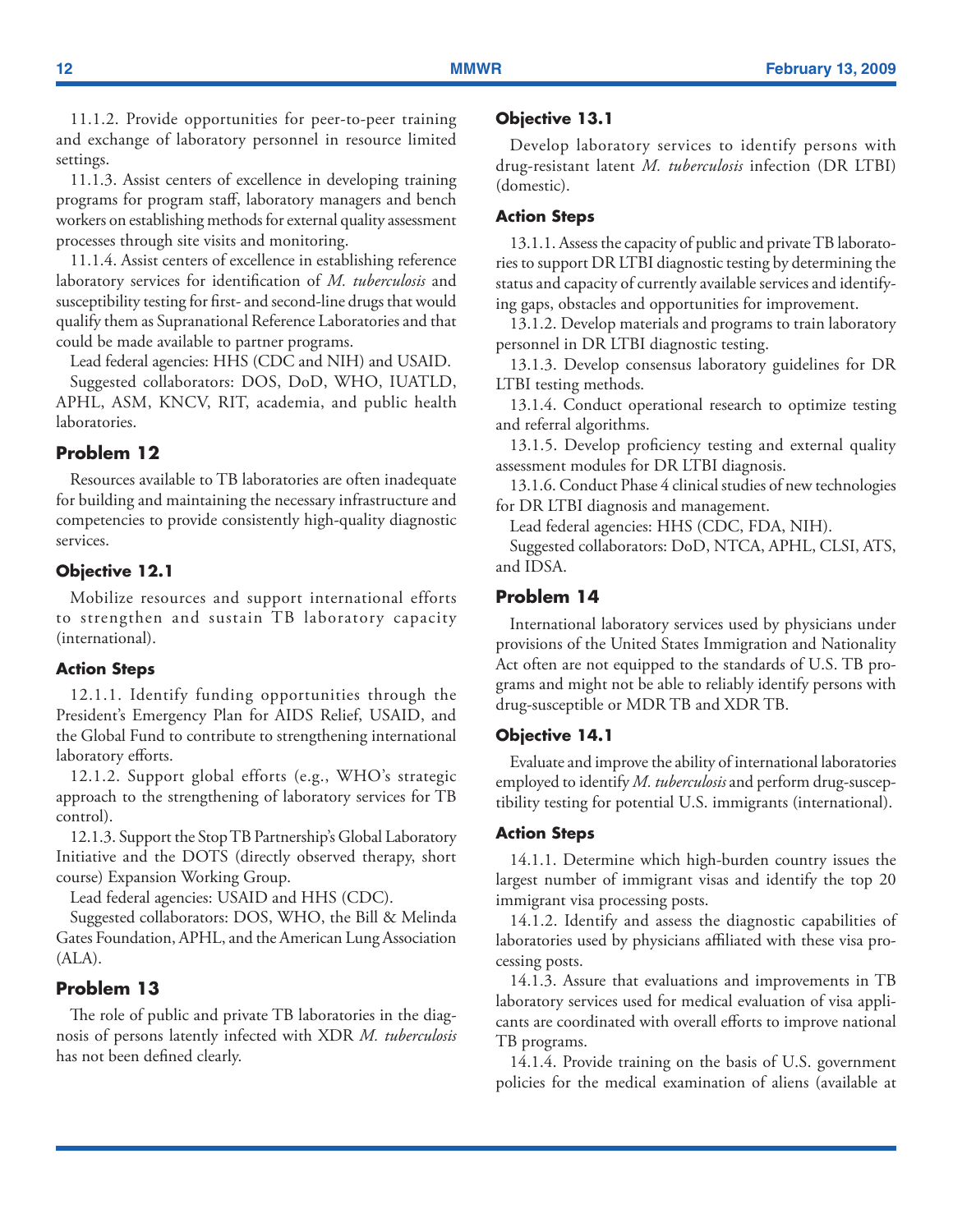<http://www.cdc.gov/ncidod/dq/health.htm>) to TB laboratories used by examining physicians to facilitate improvement of laboratory proficiency for identification of *M. tuberculosis* and diagnosis of drug-susceptible and drug-resistant TB.

14.1.5. Provide oversight, proficiency testing, and consultation to ensure adequate TB diagnostic and drug-susceptibility testing capability are available for visa applicants in international screening laboratories.

Lead federal agencies: U.S. Department of Homeland Security (DHS), and HHS (CDC).

Suggested collaborators: DOS and the International Organization for Migration.

## **Problem 15**

Limited capacity exists for the evaluation of new TB diagnostic tests (see Problem 54).

#### **Objective 15.1**

Evaluate new methods to provide rapid and reliable laboratory confirmation of TB and identify patterns of drug resistance (domestic).

### **Action Steps**

15.1.1. Contribute to the development and clinical evaluation of rapid and simple methods to identify and characterize MDR/XDR strains of *M. tuberculosis*.

15.1.2. Facilitate the development of improved diagnostic tests for rapid diagnosis of TB disease in persons with either compromised or intact immune systems.

15.1.3. Evaluate the specificity and sensitivity of candidate tests to rapidly diagnose and identify resistant *M. tuberculosis* strains in field settings.

15.1.4. Provide training in implementation research and field evaluations, and build clinical trial capacity to evaluate new laboratory tests.

Lead federal agencies: HHS (CDC, FDA, and NIH), and USAID.

Suggested collaborators: DoD, FIND, and academia.

## **Surveillance, Epidemiology, and Outbreak Investigations**

Identifying outbreaks of XDR TB to prevent further transmission requires a rapid, accurate, and adaptable surveillance system and coordinated response strategies. In the United States, individual states require reporting of TB cases by health-care providers and facilities to public health authorities. By mutual agreement, state health authorities report TB cases to CDC. Substantial delays can occur in reporting to CDC because many states report on a quarterly basis or at the end of the year. Key domestic surveillance needs include immediate

case reporting, accurate and complete reporting of second-line drug susceptibility and genotyping results, and active case finding among contacts and other high risk groups. Central notification of MDR and XDR TB is essential to identify crossjurisdictional issues and to outline specific areas that should be targeted for rapid emergency (federal) support. Improved, unambiguous technical guidance (including outcome standards) is needed for collection, reporting, and data-quality procedures at the local, state, and federal levels. Internationally, areas that require increased attention and improvement include capacity for rapid DST surveys and more sustained, systematic capture of DST information. Epidemiologic studies, including genetic analyses of host and pathogen, are recommended to elucidate risk factors for acquiring XDR TB, transmission dynamics and determinants of host survival.

## **Problem 16**

No requirement exists for rapid reporting of TB cases to the National TB Surveillance System (NTSS), and many state and city TB programs report to NTSS only quarterly or at the end of the year, thus substantially limiting the ability to identify rapidly and respond promptly to outbreaks of MDR TB and XDR TB.

### **Objective 16.1**

Develop a plan for reporting known or suspect MDR TB and XDR TB cases to the NTSS with no time lag (domestic).

#### **Action Steps**

16.1.1. Convene a working group of stakeholders (CDC, NTCA, local and state TB control programs, laboratorians) to develop an integrated plan for immediate notification of MDR TB and XDR TB cases.

16.1.2. Establish clear requirements and methods for reporting of MDR TB and XDR TB cases from local clinics to laboratories, hospitals, and other partners who might diagnose TB in patients to the state TB program and to NTSS.

16.1.3. Develop standard reports of aggregated XDR TB case data within the NTSS to provide to local and state TB programs.

16.1.4. Define mechanisms to provide feedback to state and local programs and partners regarding missing data, incomplete diagnostic information, and needed follow-up information.

16.1.5. Develop procedures and data requirements that allow public health agencies to identify and address large-scale and interjurisdictional issues and to request rapid mobilization of a federal response in case of emergencies.

16.1.6. Develop and maintain a national registry for MDR TB and XDR TB outside the NTSS that is linked to the national genotyping database or contains genotyping results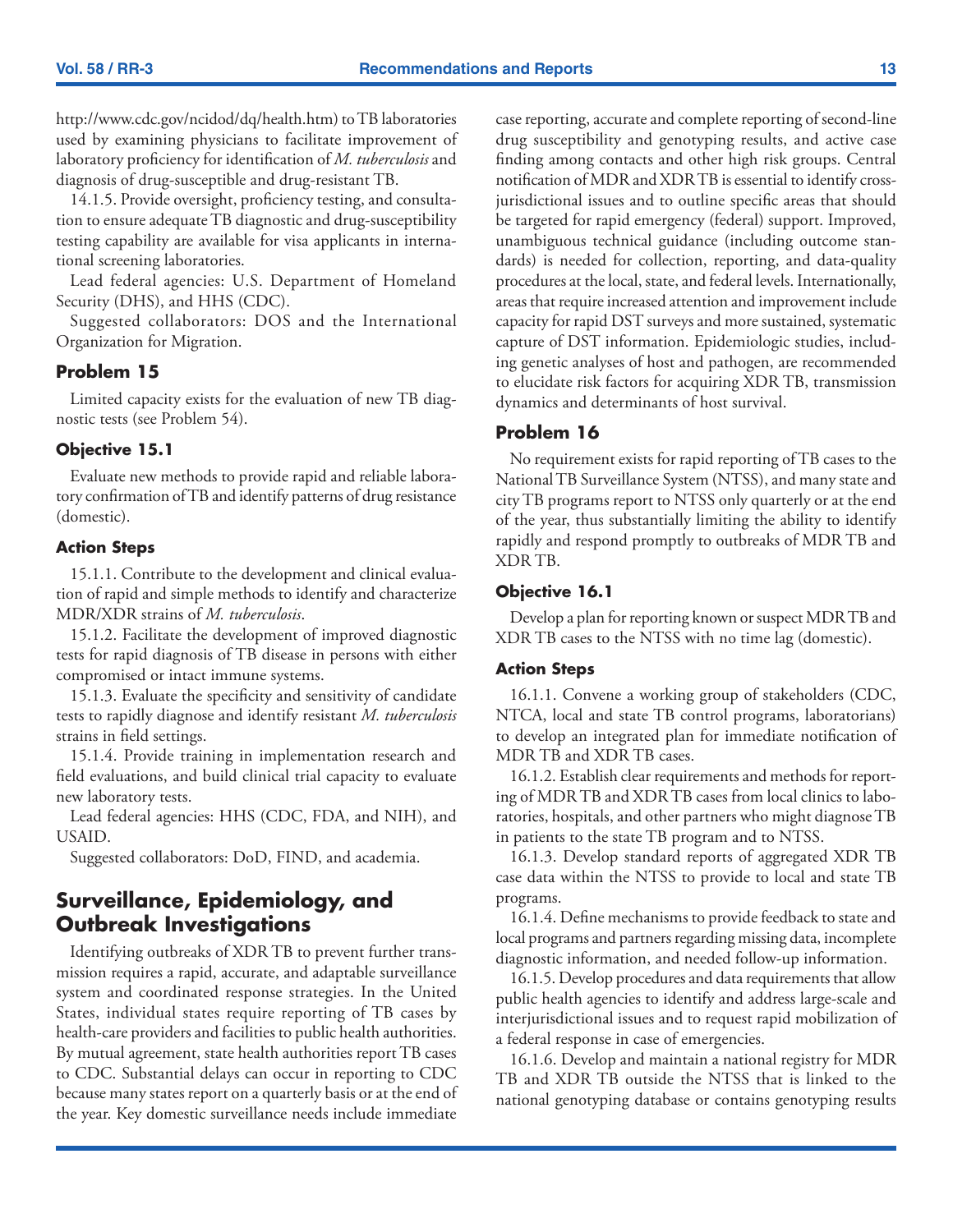from the state TB programs. The registry should include persons with reported cases and with nonreportable (noncounted) cases of MDR TB and XDR TB and persons with cases of TB identified by clinical diagnosis alone who are known contacts to culture-confirmed MDR TB or XDR TB.

16.1.7. Develop required data elements for the national registry that include relevant clinical data, information about primary or secondary MDR TB and XDR TB cases, detailed history of prior and current drug treatment and susceptibility test results incorporating expanded second-line drug panels.

16.1.8. Develop web-based access to the national registry for state and local health departments, diagnostic laboratories and relevant public health officials with appropriate safeguards to protect sensitive information and personal identifiers.

Lead federal agencies: HHS (CDC and Health Resources and Services Administration [HRSA]), Bureau of Prisons (BOP), and DHS (Immigration and Customs Enforcement [ICE]).

Suggested collaborators: state TB program directors, TB controllers, TB program surveillance coordinators, state border health offices, NTCA, and private and state public health laboratories.

### **Problem 17**

Data reported to the NTSS, including data for XDR TB cases, often are not fully validated for accuracy and completeness.

## **Objective 17.1**

Develop a plan to determine and assure completeness and accuracy of all reported TB data, including those for XDR TB cases (domestic).

#### **Action Steps**

17.1.1. Review the data currently required for reports of completeness of information collection for each variable that is requested of state TB programs by NTSS and expand these reports to reflect critical information pertinent to XDR TB (e.g., initial and final DST results and initial treatment strategy).

17.1.2. Conduct site visits or standardized surveys to review current surveillance procedures for state and local health departments and identify opportunities for improvement.

17.1.3. Develop a standardized plan to validate Report of Verified Case of TB (RVCT) data among persons with cases of MDR TB and XDR TB, using medical and clinic record review at the local reporting area.

Lead federal agencies: HHS (CDC).

Suggested collaborators: state TB program directors, TB controllers and surveillance coordinators, NTCA, private commercial laboratories, and state public health laboratories.

## **Problem 18**

For 66% of MDR TB cases reported to the NTSS during 2000–2006, DST results were incomplete and not sufficient to estimate the proportion of XDR TB among MDR cases, and 20% of MDR TB cases lacked information about susceptibility to any of the second-line drugs.\*\*

#### **Objective 18.1**

Increase testing for and reporting of DST results to the NTSS (domestic).

#### **Action Steps**

18.1.1. Analyze annually the completeness of second-line drug-susceptibility testing for all MDR *M. tuberculosis* isolates by state and contact each state with less than 100% completeness for second-line drug-susceptibility testing.

18.1.2. Determine whether incomplete DST data are the result of incomplete testing or incomplete reporting.

18.1.3. Establish a notification system through which CDC's Division of Tuberculosis Elimination (DTBE) program consultants are alerted to visit state TB programs to discuss improvements in drug-susceptibility testing and reporting, including review of instructions for reporting DST results to the current RVCT and the newly-formed MDR TB and XDR TB national registry.

18.1.4. Develop a process through which routine requests for missing DST results for MDR TB cases are requested from state TB programs.

18.1.5. Develop programs to ensure that personnel at the local and state TB programs are adequately trained in necessary procedures and reporting requirements for drug-susceptibility testing.

Lead federal agencies: HHS (CDC).

Suggested collaborators: state TB program directors, TB controllers and surveillance coordinators, NTCA, private and state public health laboratories, and APHL.

#### **Problem 19**

Laboratory reporting of DST results to the state health department is not standardized across the United States.

#### **Objective 19.1**

Standardize laboratory reporting to the state health departments by state and private laboratories throughout the United States (domestic).

<sup>\*\*</sup> Percentages are based on reported drug-susceptibility test results in the 2006 NTSS database. Adequate testing for XDR TB uses the WHO definition: TB that is resistant 1) to isoniazid and rifampin and 2) to any fluoroquinolone and at least one of three injectable second-line drugs (amikacin, kanamycin, or capreomycin).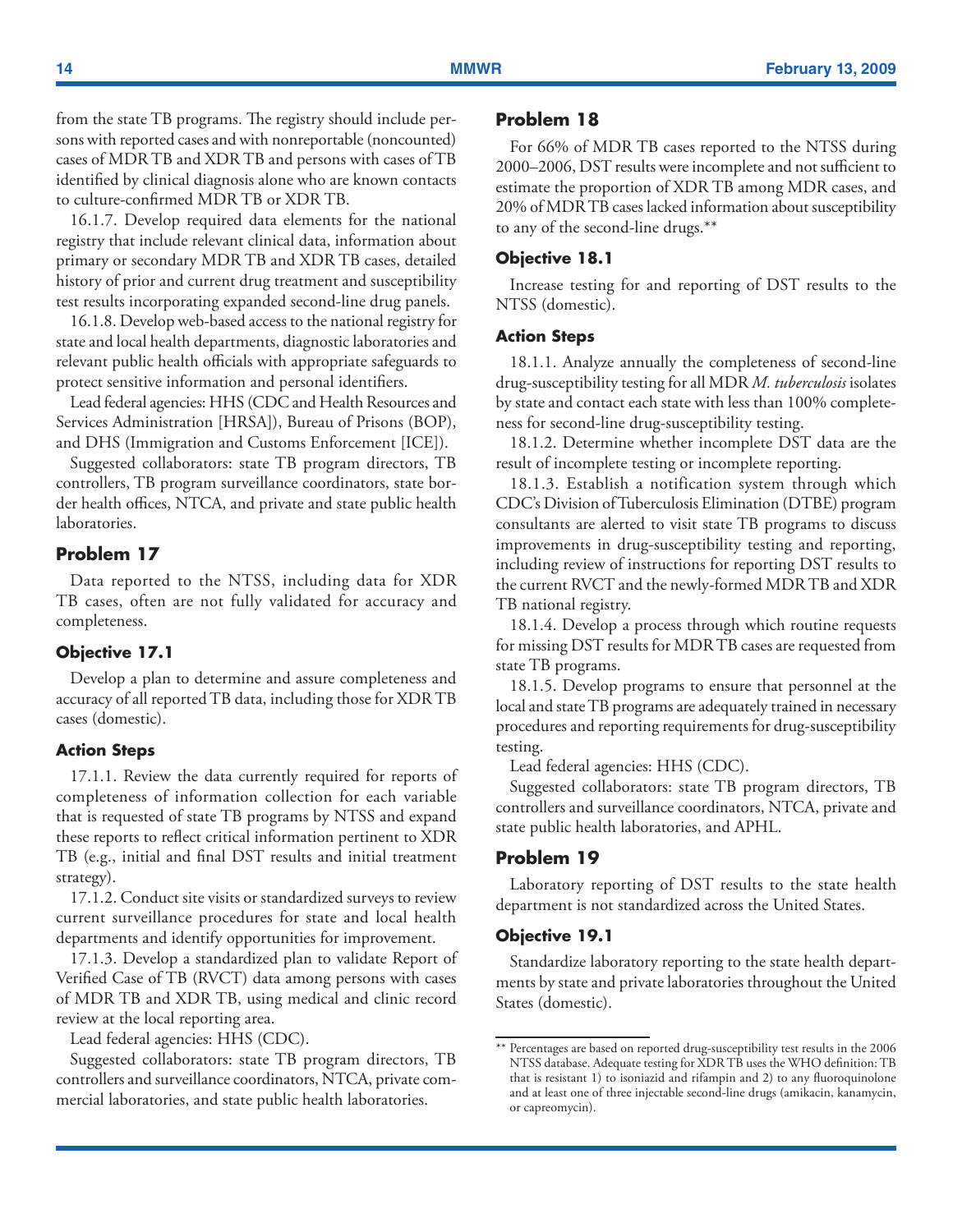## **Action Steps**

19.1.1. Convene a working group of TB program and laboratory experts to develop a standardized format for laboratory reporting. Disseminate the recommended reporting method to TB programs and public health and private laboratories via their professional associations.

Lead federal agencies: HHS (CDC).

Suggested collaborators: state TB program directors, TB controllers and surveillance coordinators, NTCA, private and state public health laboratories, and APHL.

## **Problem 20**

Active case-finding procedures for XDR TB and MDR TB at the state and local level are not standardized.

## **Objective 20.1**

Develop standard guidelines for state and local TB programs to ensure prompt identification and reporting of newly diagnosed cases of XDR TB and MDR TB (domestic).

## **Action Steps**

20.1.1. Review case-finding and reporting procedures among local and state TB programs and evaluate their effectiveness and promptness.

20.1.2. Convene a working group of state TB program personnel to develop standardized guidelines for prompt case finding and reporting at the state and local level.

20.1.3. Develop guidelines for contact tracing during investigations of XDR TB patients (see Problem 26) that facilitate rapid identification of close contacts at highest risk for active disease.

Lead federal agencies: HHS (CDC), BOP, and DHS (ICE).

Suggested collaborators: state TB program directors, TB controllers and surveillance coordinators, NTCA, and private and state public health laboratories.

## **Problem 21**

Certain groups of foreign-born persons, persons living in correctional facilities, and marginalized persons (i.e., persons who are isolated, excluded, or alienated from mainstream society) are at increased risk for TB and XDR TB.

## **Objective 21.1**

Enhance surveillance for MDR TB and XDR TB among risk groups of foreign-born persons, incarcerated persons, and other marginalized at-risk persons (domestic).

## **Action Steps**

21.1.1. Develop procedures for enhanced TB disease surveillance among inmates who are either foreign-born or belong to other groups with high rates of tuberculosis who have resided outside the United States or Canada for >6 months before their incarceration.

21.1.2. Develop guidelines for medical follow-up and referral of persons with abnormal chest radiographs for microbiologic diagnosis and treatment for TB during incarceration and after release.

21.1.3. Develop recommendations and guidelines for diagnosis, treatment, and medical management of incoming and existing inmates, transfers, and those who are released from prison.

21.1.4. Contribute to the establishment of partner programs for evaluation of routine intake processes and surveillance used by all types of correctional facilities and detention centers to facilitate implementation of the recommended action plans for identification and management of XDR TB.

Lead federal agencies: HHS (CDC), DHS (ICE and Customs and Border Protection [CBP]), and U.S. Department of Justice (DOJ) (BOP and USMS).

Suggested collaborators: state TB program directors, TB controllers and surveillance coordinators, NTCA, correctional health systems administrators and providers, and private and state public health laboratories.

## **Problem 22**

Reporting criteria for national surveillance of TB currently exclude patients who are expected to be in the United States for <90 days and persons who cross the border frequently.

### **Objective 22.1**

Develop a mechanism at the federal level for recording and tracking of cases that are not officially included in national case counts (see Problem 16, action step 16.1.6) (domestic).

### **Action Steps**

22.1.1. Establish a mechanism to report all TB cases in persons identified or treated in the United States who do not meet current reporting criteria for national surveillance (e.g., are not residents).

Lead federal agencies: (CDC and HRSA), DHS (ICE and CBP), and DOJ (BOP and USMS).

Suggested collaborators: state TB program directors, TB controllers and surveillance coordinators, state border health offices, NTCA, private, and state public health and hospital laboratories.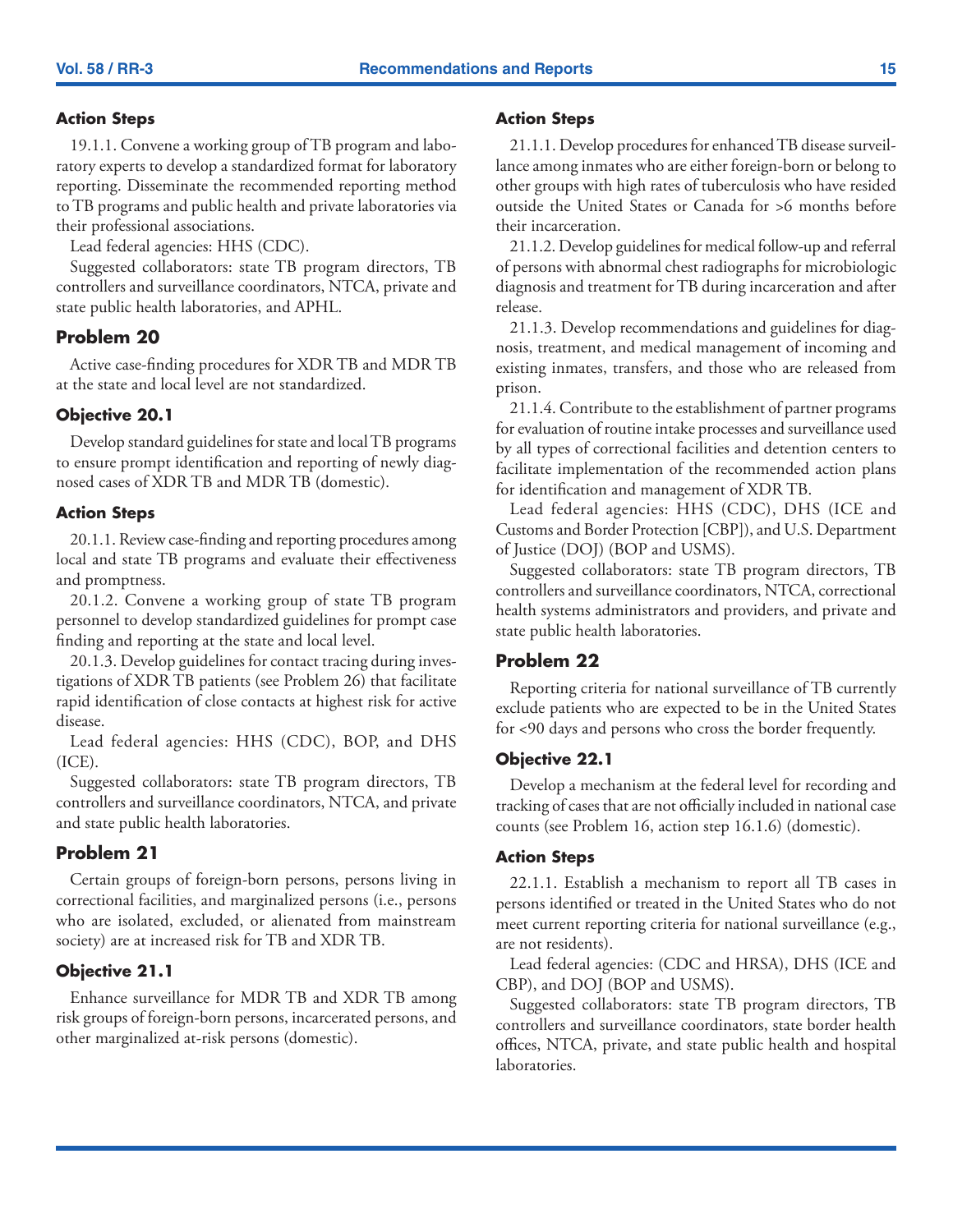## **Problem 23**

In areas where XDR TB has been identified, the actual prevalence of resistance to first- and second-line drugs among TB cases is unknown.

## **Objective 23.1**

Estimate the prevalence of resistance to first- and second-line drugs among reported TB cases (international).

## **Action Steps**

23.1.1. Conduct rapid drug-susceptibility surveys in areas where XDR TB has been identified.

23.1.2. Contribute to the development of international guidelines for standardized drug-susceptibility testing.

23.1.3. In collaboration with international partners, identify barriers to conducting drug-susceptibility testing and develop solutions to overcome these obstacles.

Lead federal agencies: HHS (CDC) and USAID.

Suggested collaborators: WHO, national health ministries, supranational reference laboratories, and IUATLD.

## **Objective 23.2**

Increase capacity to perform sustained drug-susceptibility testing on a routine basis and develop procedures and methods for systematic recording and tracking of data trends (international).

## **Action Steps**

23.2.1. Develop national TB registries/surveillance systems that include DST results for each case.

23.2.2. Identify barriers to increasing capacity for drugsusceptibility testing in resource-limited settings.

23.2.3. Increase laboratory capacity (see Problems 2, 3, 6, and 10).

23.2.4. Support clinical evaluation of novel rapid diagnostic tools and drug-susceptibility testing (see Problem 15).

Lead federal agencies: HHS (CDC) and USAID.

Suggested collaborators: WHO, national health ministries, APHL, and IUATLD.

## **Problem 24**

The risk factors for and transmission dynamics of XDR TB in domestic and international settings are not completely understood.

## **Objective 24.1**

Determine global epidemiologic profiles and transmission dynamics of XDR TB in different geographic areas (domestic and international).

## **Action Steps**

24.1.1. Conduct retrospective analyses of epidemiologic and genotyping data and linkages from existing XDR TB contact investigations and national genotyping databases.

24.1.2. Develop an approach for regular and systematic analysis of national genotyping data for XDR *M. tuberculosis* isolates.

24.1.3. Compare drug-resistance profiles and treatment histories among previously treated and newly diagnosed cases of drug-resistant TB and establish the proportion of XDR TB and MDR TB among these different patient groups.

24.1.4. Determine and report the relationship between virulence factors identified for XDR *M. tuberculosis* and clinical disease manifestation of XDR TB (see Problem 52).

Lead federal agencies: HHS (CDC and NIH).

Suggested collaborators: state and local health departments, WHO, and national health ministries.

## **Objective 24.2**

Determine the proportion of XDR TB cases occurring among newly diagnosed and previously treated TB cases, and how this distribution varies by geographic region and within separate patient groups (domestic).

## **Action Steps**

24.2.1. Conduct retrospective analyses of patterns of drug resistance and treatment histories for MDR TB and XDR TB cases from national surveillance system and cohort studies to identify risk factors for the development of secondary XDR TB.

24.2.2. Design multisite prospective studies to evaluate the impact of treatment strategies on the development and clinical outcomes for MDR TB and XDR TB patients on the basis of the results from retrospective analyses of relevant cohorts.

Lead federal agencies: HHS (CDC and NIH).

Suggested collaborators: state and local health departments, public health laboratories, private physicians, and academia.

## **Objective 24.3**

Describe transmission dynamics of MDR TB and XDR TB (domestic).

## **Action Steps**

24.3.1. Analyze data from existing XDR TB contact investigations and national genotyping data to identify factors driving the transmission of XDR TB in high and low TB incidence settings.

Lead federal agencies: HHS (CDC).

Suggested collaborators: state and local health departments.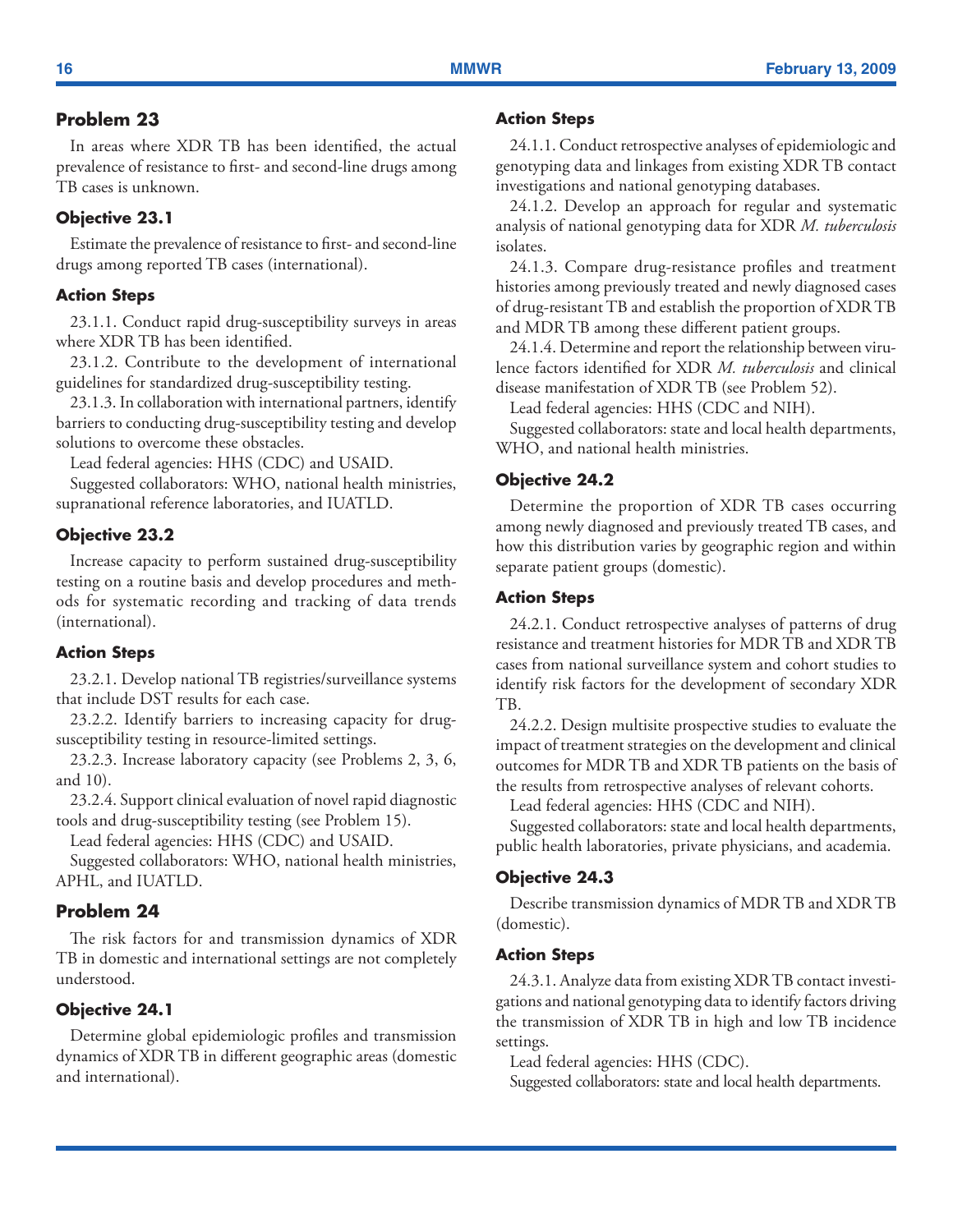## **Objective 24.4**

Identify strains of XDR *M. tuberculosis* that are associated with increased transmissibility and virulence (domestic).

### **Action Steps**

24.4.1. Conduct retrospective in-depth analyses of XDR TB cases for which linked clinical and *M. tuberculosis* strain genotyping information is available from national and other genotyping databases.

24.4.2. Develop protocols to follow these cases prospectively and to add new cases to the cohort as they receive a diagnosis.

Lead federal agencies: HHS (CDC and NIH).

Suggested collaborators: state and local health departments, private and state public health laboratories, and APHL.

## **Problem 25**

The survival rates among patients with TB that is resistant to first- and second-line therapeutics have not been adequately analyzed, and host/pathogen determinants of survival, including the effect of co-morbidities, remain to be elucidated.

## **Objective 25.1**

Conduct studies to identify determinants of survival among MDR TB and XDR TB patients, and how survival varies by host and pathogen factors (domestic and international).

### **Action Steps**

25.1.1. Conduct retrospective analyses of national surveillance data and other cohort studies to understand differences in and factors affecting survival among drug-susceptible and MDR TB and XDR TB patients.

25.1.2. Design multisite prospective studies of treatment practices and other factors that affect clinical outcomes for MDR TB and XDR TB patient on the basis of results from retrospective analyses in relevant cohorts.

Lead federal agencies: HHS (CDC and NIH) and USAID.

Suggested collaborators: DOS, state and local health departments, WHO, national health ministries, IUATLD, and academia.

## **Problem 26**

Methods for detecting and documenting outbreaks of XDR TB both domestically and internationally are not currently optimized to allow a rapid response.

### **Objective 26.1**

Improve speed and accuracy of detection and investigation of MDR TB and XDR TB outbreaks in the United States to include rapid identification of risk factors for transmission and recommendations to interrupt further transmission (domestic).

#### **Action Steps**

26.1.1. Develop systems to use surveillance data in combination with strain genotyping for detection of MDR TB and XDR TB transmission events immediately as they become known to the local TB clinic or local provider.

26.1.2. Establish rapid and enhanced procedures for reporting of MDR TB and XDR TB cases to CDC by TB controllers and for identification and reporting of MDR TB and XDR TB clusters on the basis of monthly review of the genotyping database combined with the RVCT.

26.1.3. Expand processes available for triggering rapid investigation of TB clusters to include MDR TB and XDR TB through generation of MDR TB and XDR TB cluster reports to be shared among DTBE senior staff; establish procedures to alert the respective State TB Controllers and other relevant interjurisdictional areas and rapidly review available data to prioritize on-site responses.

26.1.4. Establish plans to initiate case contact investigations through state TB programs and establish procedures for reporting of aggregate data (numbers of cases, contacts, numbers tested, numbers treated for LTBI and numbers completing treatment) to DTBE for each contact investigation of an MDR TB and XDR TB patient.

26.1.5. Develop policies to ensure complete evaluation and follow-up for all close and high-priority contacts of MDR TB AND XDR TB cases if state or local health departments are unable to complete contact investigations without outside assistance.

26.1.6. Develop a federal plan with clearly defined roles within and among federal agencies to allow identification of interjurisdictional issues in the tracing and management of MDR TB and XDR TB cases to ensure rapid and coordinated management of patients that travel to and from, or within the United States.

Lead federal agencies: HHS (CDC) and DHS.

Suggested collaborators: state and local health departments and state public health laboratories.

### **Objective 26.2**

Provide assistance to WHO and countries outside the United States for rapid investigation of MDR TB and XDR TB outbreaks, including the identification of risk factors for transmission and the recommendation of responses to interrupt transmission and contain outbreaks (international).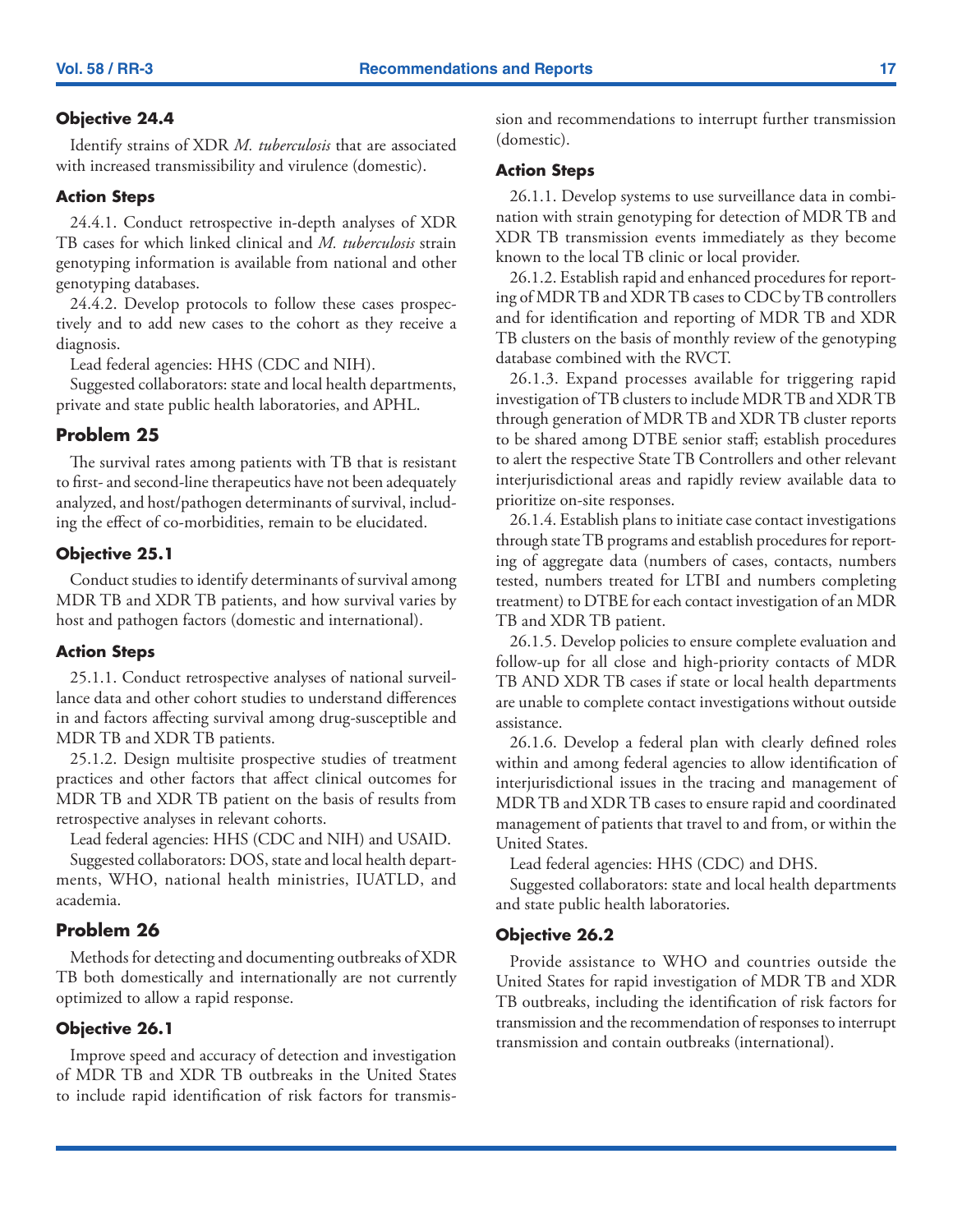### **Action Steps**

26.2.1. Establish procedures for prioritization of invited responses to assist in the investigation of MDR TB and XDR TB cases by host countries on the basis of available information.

26.2.2. Formulate goals and objectives for the outbreak response team that are consistent with the specific request for assistance by the host country.

26.2.3. Establish a rapid response team to investigate the outbreak and define procedures for communication between the host country's ministry of health, the CDC Director's Emergency Operation Center, DTBE, and WHO that include consideration for potential large-scale interjurisdictional issues that will require rapid resolution.

Lead federal agencies: HHS (CDC) and USAID.

Suggested collaborators: DOS, WHO, and national health ministries.

## **Infection Control**

Because TB is spread by the airborne route, anyone who breathes air containing viable tubercle bacilli is at risk for acquiring *M. tuberculosis* infection. This includes persons caring for and exposed to infectious TB patients, especially patients without an established diagnosis. To prevent the spread of disease and maintain the best possible care for patients, special infection-control practices and procedures must be available.

Effective infection control depends on early detection and diagnosis of TB disease, prompt initiation of effective therapy, and airborne infection isolation to prevent further disease transmission. Each institutional setting that might house persons with undiagnosed TB disease or in which TB patients are treated should have infection-control programs available that minimize the risk for TB transmission, including MDR TB and XDR TB, to patients, workers, and others within the institutional setting.

Various infection-control strategies are available depending on whether a setting will provide primary care or triage and refer patients with suspected or confirmed TB disease. All infection-control strategies should be on the basis of a three-level hierarchy: administrative controls, environmental controls, and personal respiratory protection. Combinations of these infection-control strategies have been demonstrated to be effective at preventing TB transmission. However, these strategies are not implemented consistently, and their individual effectiveness and feasibility are not well-characterized.

## **Problem 27**

Although administrative controls, environmental controls, and respiratory protection have been effective when used in combination, ethical issues have prevented assessment of their individual effectiveness in settings in which TB transmission occurs. Resulting knowledge gaps hamper efforts to prioritize interventions for optimal cost-benefit in resource-limited settings.

#### **Objective 27.1**

Ensure dissemination and implementation of currently recommended infection-control strategies across a range of highrisk institutional settings (e.g., health-care facilities, substance abuse clinics, residential treatment centers, homeless shelters, and correctional and detention facilities) through education and regulatory programs (domestic and international).

#### **Action Steps**

27.1.1. Conduct a public health information campaign to encourage dissemination of recommended TB infectioncontrol procedures to U.S. health-care settings (inpatient and outpatient) that provide TB care, institute measures to track implementation of these measures, and identify barriers to implementation.

27.1.2. In collaboration with high-burden country healthcare providers, identify and prioritize TB infection-control procedures appropriate for health-care settings (inpatient and outpatient) in resource-limited areas where TB care is provided.

27.1.3. Provide regularly scheduled updates to CDC's infection-control guidelines for health-care settings and related documents (e.g., guidelines for correctional and detention facilities) (*26,30*) and provide clarification as needed.

27.1.4. Develop guidance statements on TB prevention in HIV-infected and other immunocompromised health-care workers.

27.1.5. Disseminate and implement recommendations for use of airborne infection isolation rooms for known or suspected TB patients and use of local exhaust ventilation for aerosol generating procedures on these patients.

27.1.6. Disseminate and implement guidelines for selection, use, and appropriate re-use of certified respiratory protective devices used to protect against infection with *M. tuberculosis* in domestic and international settings including those with resource constraints.

27.1.7. Disseminate, implement, and regularly update recommendations for design, application, installation, monitoring, and maintenance of both upper air and in-duct ultraviolet germicidal irradiation (UVGI) fixtures.

27.1.8. Develop guidelines for effective administrative and environmental measures to prevent *M. tuberculosis* transmission in homeless shelters, community residences for special needs populations, correctional and detention facilities, and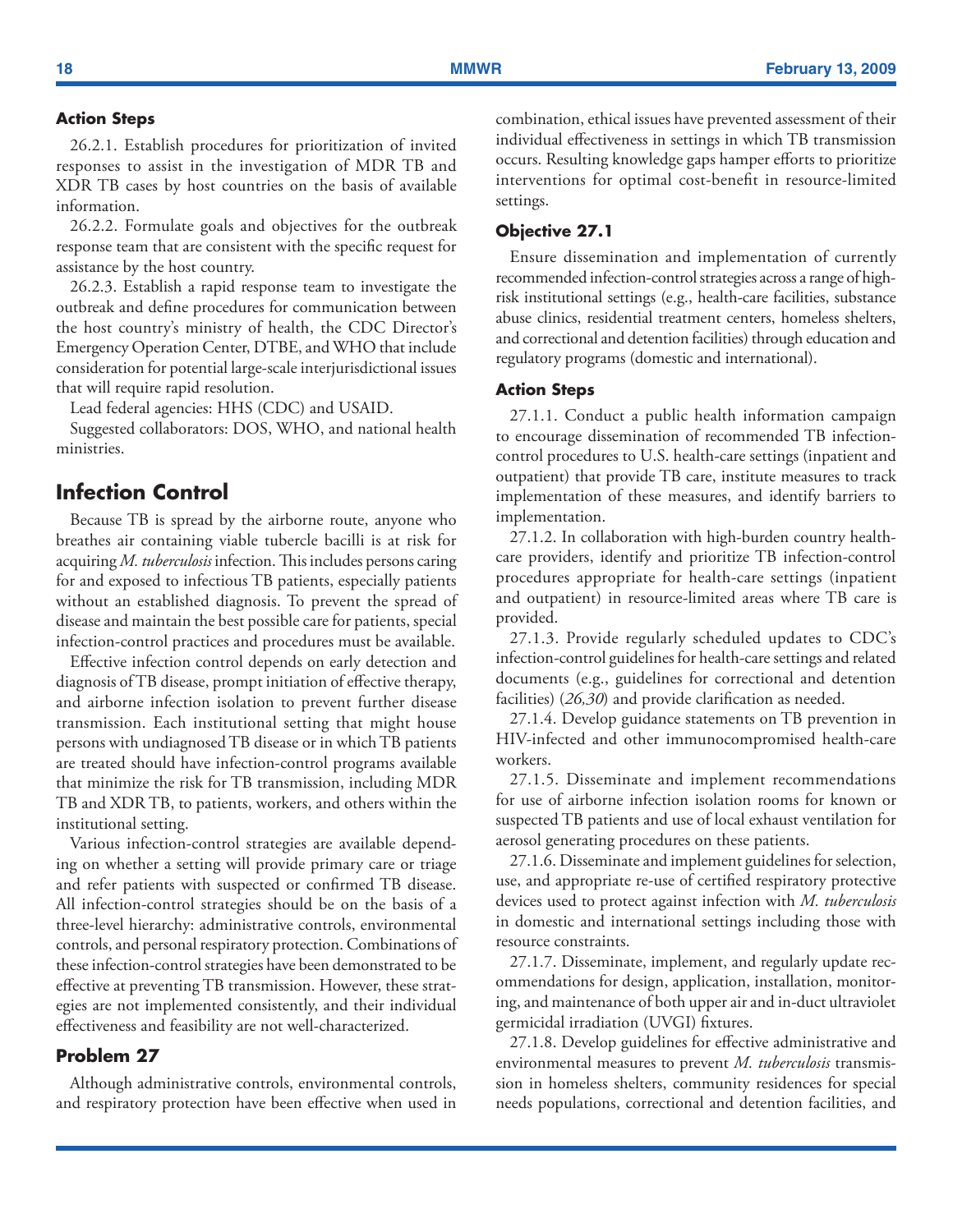substance-abuse treatment centers. Guidelines are needed for correctional and detention facilities that can be applied internationally; guidelines for domestic correctional and detention facilities were published in 2006 (*32*) but might be relevant only to other industrialized countries with similar correctional systems and similar TB case rates.

27.1.9. Provide technical assistance to substance-abuse centers, shelters for the homeless, community residences for special needs populations, correctional and detention facilities, and health-care settings to determine the adequacy of local administrative controls, environmental controls and respiratory protection to minimize transmission of *M. tuberculosis*.

27.1.10. Regularly interact and communicate with regulatory agencies (e.g., Occupational Safety and Health Administration [OSHA]) and standard-setting organizations (e.g., the Joint Commission [formerly the Joint Commission on Accreditation of Healthcare Organizations (JCAHO)]; the American Society of Heating, Refrigerating and Air-Conditioning Engineers [ASHRAE]; and the American Institute of Architects [AIA]) to ensure that infection-control standards and guidelines for preventing *M. tuberculosis* transmission are consistent.

Lead federal agencies: HHS (CDC, FDA, HRSA, and Substance Abuse and Mental Health Services Administration [SAMHSA]), USAID, DHS (ICE), DOJ (BOP and USMS), VA, and HUD.

Suggested collaborators: OSHA, Healthcare Infection Control Practices Advisory Committee (HICPAC), Association for Professionals in Infection Control and Epidemiology (APIC), JCAHO, ASHRAE, AIA, state and local health departments, WHO, IUATLD, and national health ministries.

## **Problem 28**

Tuberculin skin-testing programs are not implemented consistently in the United States.

#### **Objective 28.1**

Ensure adequate TB testing programs for workers are available on site in settings with a substantial risk for transmission of *M. tuberculosis* (domestic).

#### **Action Steps**

28.1.1. Implement guidelines and requirements for improved institutional TB risk assessments in collaboration with OSHA and JCAHO to enhanced TB screening and monitoring procedures.

28.1.2. Recommend considering positive tuberculin skin test (TST) or blood assay (BAMT) for identification of *M. tuberculosis* infection among health-care workers as an outcome measure of the effectiveness of TB infection-control programs in health-care facilities that are in the medium risk category or have been classified as having potential ongoing transmission.

28.1.3. Provide health departments with support in recruitment of and assistance to health-care centers, correctional facilities, homeless shelters, and substance-abuse treatment centers to implement and assess the effectiveness of programs for systematic TB screening of workers employed in mediumor high-risk settings.

Lead federal agencies: HHS (CDC).

Suggested collaborators: OSHA, JCAHO, and state and local health departments.

## **Clinical and Programmatic Interventions**

The fundamental principles and practices of TB control have been described previously (*3,33*). These principles and practices underlie the clinical and programmatic components of diagnosis, reporting, treatment and prevention of drugresistant TB addressed in this Task Force Plan

Persons at risk for TB disease often fail to access health-care systems for a variety of complex reasons. A lack of understanding of TB and its symptoms, lack of financial resources (e.g., health insurance or transportation to the clinic), lack of awareness of free clinical services for TB, concerns of deportation and stigmatization, and existence of competing priorities (e.g., shelter and food) all contribute to delays in TB diagnosis and result in prolonged TB transmission in the community. Clinical and programmatic services must be integrated with and closely coordinated with TB laboratory services through a systems approach to ensure successful diagnosis and case management. Once patients access care, lack of familiarity with TB by health-care providers might result in misdiagnosis and inappropriate treatment, which in turn can lead to development of drug resistance and continued transmission of *M. tuberculosis*. Once a TB diagnosis has been established, providing clinical TB services (preventive, diagnostic, and treatment/ case-management) that are culturally acceptable, affordable and logistically accessible to patients is a prerequisite for successful TB management and treatment completion.

Throughout the process of clinical care of TB patients, infection-control practices must be implemented properly, and health-care providers (physicians, nurses, pharmacists, dentists, laboratorians, other allied health professionals, traditional healers) must be educated thoroughly and trained in all principles and practices of TB care. To sustain consistent high quality and prompt care of TB patients, monitoring and evaluation programs must be established to identify rapidly systems failures and implement corrective measures. The elements of the health system that are necessary to prevent the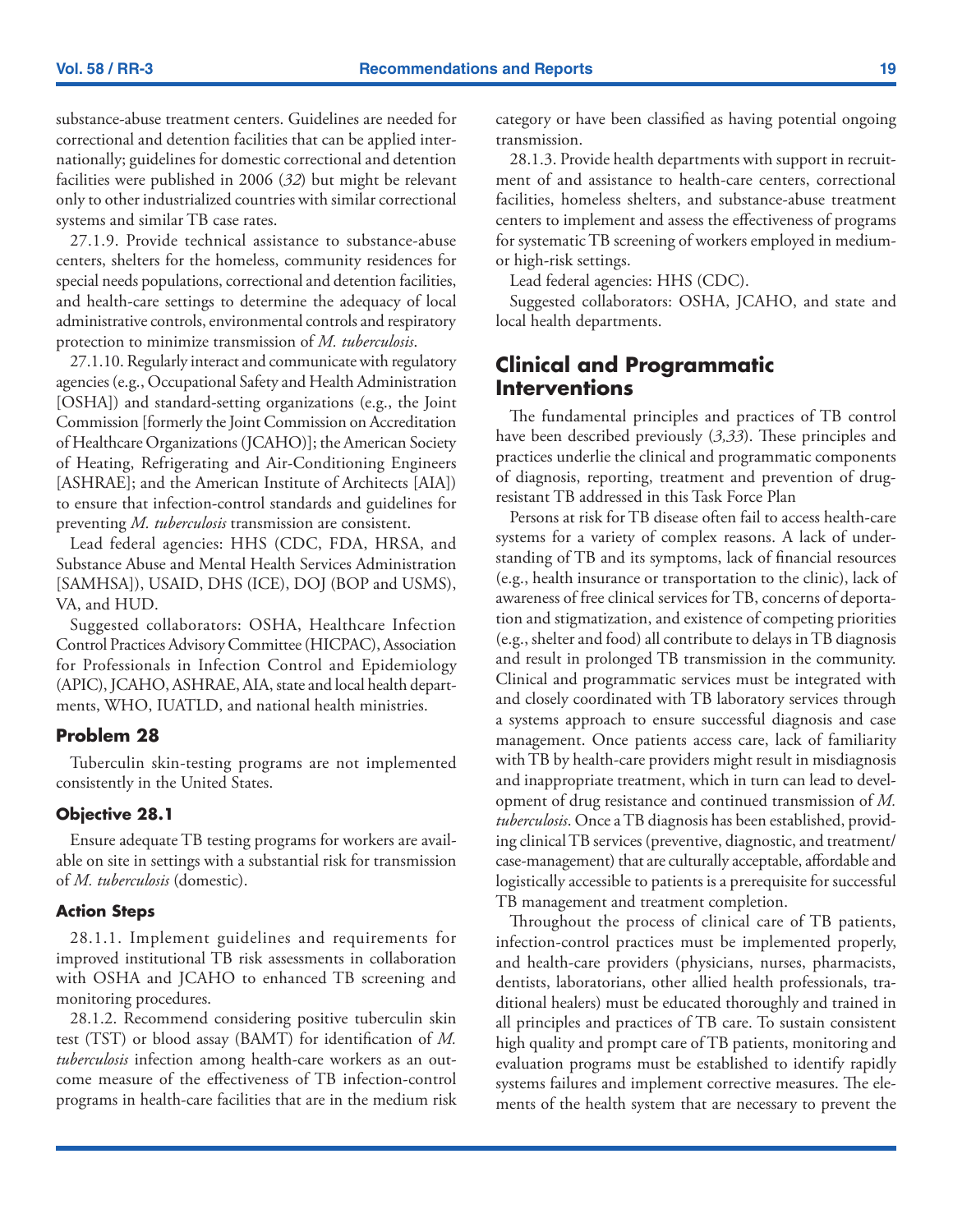development and transmission of MDR TB and XDR TB have been identified (Figure). Failures at any of the necessary steps related to proper TB diagnosis, treatment and infectioncontrol measures can lead to the development or transmission of drug-resistant TB.

The United States needs to assist international TB control programs in the development of clinical and programmatic practices that follow international standards for TB diagnosis and care, laboratory services, and infection control. Support should be provided to ensure that TB patients receive services free of charge and have access to DOT through the completion of treatment. The implementation of international information sharing mechanisms is critical for the prevention of drug resistance and the successful control of TB worldwide.

## **Problem 29**

TB patients might not have access to care.

## **Objective 29.1**

Increase the number of TB suspects at risk for MDR TB and XDR TB who seek and access care (domestic).

#### **Action Steps**

29.1.1. Develop and disseminate education materials for groups at risk for TB and MDR TB and XDR TB to increase





† Human immunodeficiency syndrome–positive.

§ Health-care worker.

¶ Household.

\*\* Acid fast bacillus.

†† Antiretroviral therapy.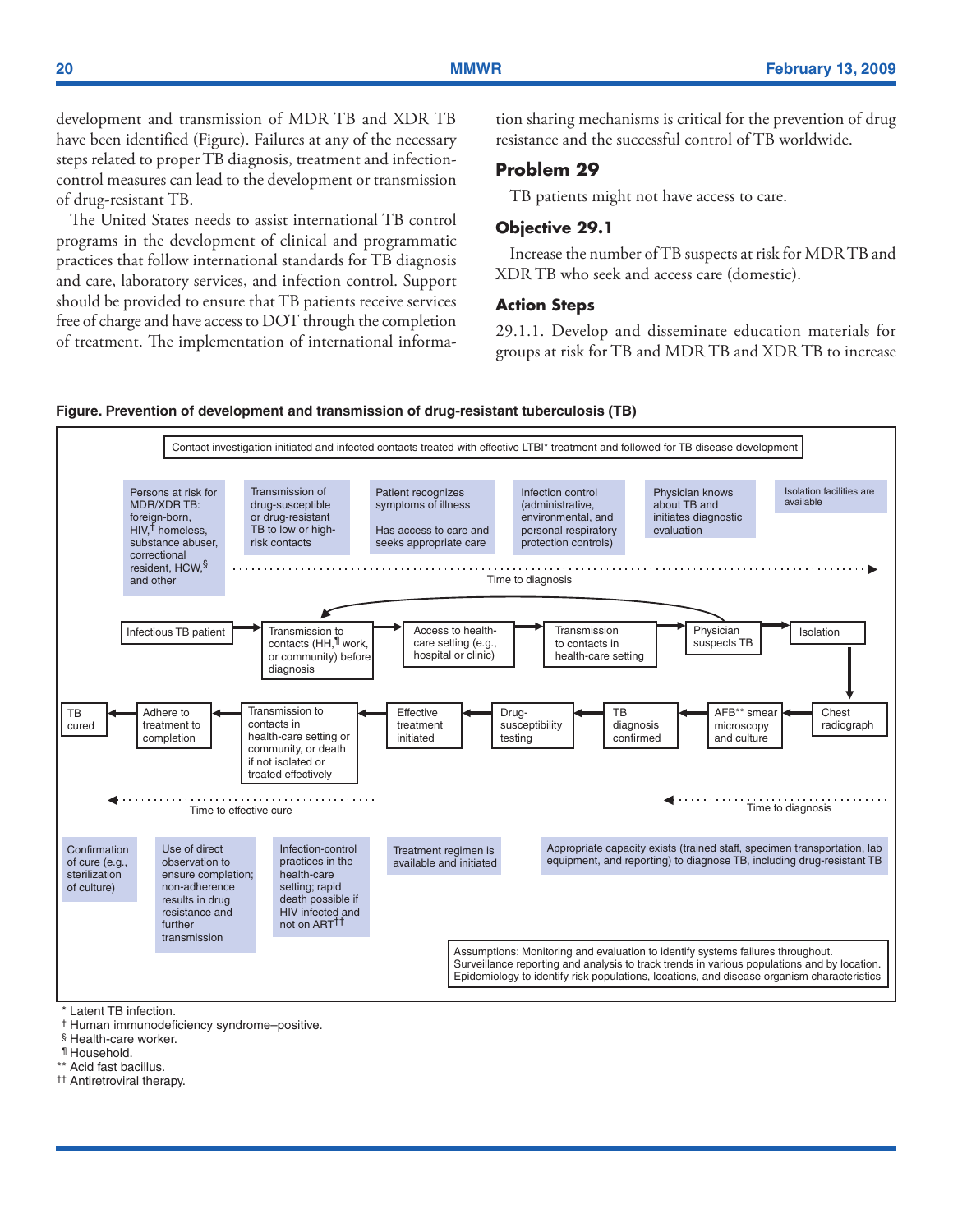understanding of TB symptoms (especially early symptoms), transmission, and treatment. Materials and interventions should be presented in a way that engenders trust in healthcare institutions and helps to destigmatize patients with TB disease.

29.1.2. Provide support and consultation to groups using culturally appropriate education formats and language (including those geared to persons who are illiterate) to promote an understanding of the availability of and how to access TB treatment free of charge.

29.1.3. Distribute the Patients' Charter for Tuberculosis Care (*34*), which describes patients' rights and responsibilities in languages appropriate to the patient population.

29.1.4. Develop interventions that are culturally and linguistically appropriate to remove barriers or obstacles and assist patients in accessing care in a continuous manner, emphasizing clinic hours, transportation, and overcoming other barriers to improve treatment adherence and prevent the development and transmission of drug-resistant strains.

29.1.5. Evaluate interventions to ensure that they are culturally appropriate and effective in increasing patient access to TB diagnosis and treatment.

Lead federal agencies: HHS (CDC and HRSA).

Suggested collaborators: state and local health departments and RTMCCs.

## **Problem 30**

Initial point-of-contact (POC) providers (e.g., emergency, urgent, primary, and correctional care providers; university health service and occupational medicine clinicians; health department clinicians; civil surgeons††; and traditional healers) might not suspect TB or have current or complete information about the diagnosis and/or treatment of TB (see Problem 44).

## **Objective 30.1**

Provide POC providers who serve at-risk persons with education and guidance to increase their knowledge of TB and increase their access to resources to avoid misdiagnosis, prolonged transmission, and inappropriate treatment (domestic).

#### **Action Steps**

30.1.1. Promote general knowledge of TB among providers through specific TB curricula and self-study modules. Educate providers about the critical importance of patient-centered case management and how to deliver high-quality services needed to ensure patient adherence and treatment completion. Explain the risks associated with undiagnosed, misdiagnosed, and inappropriately or inadequately treated TB.

30.1.2. Promote practices such as use of treatment regimens on the basis of national guidelines, DOT, prompt adjustment of treatment in response to DST results, patient incentives and enablers to maintain adherence, monitoring of response to treatment, and comprehensive case management in close collaboration with the local TB control program and treatment experts to prevent development and amplification of drug resistance among all TB patients.

30.1.3. Conduct a national media campaign to raise awareness of TB for the general public and health-care providers.

30.1.4. Engage medical professional associations to raise awareness of TB and TB guidelines.

30.1.5. Review TB screening procedures and protocols for institutional facilities and primary care providers to assure competency and develop links between POC providers, local and state health departments and RTMCCs for diagnosis and referral of suspects.

30.1.6. Develop and distribute current regional, national and international MDR/XDR surveillance charts to healthcare providers and public health programs to inform them of high-prevalence areas for MDR TB and XDR TB.

30.1.7. Address health-care provider fears about MDR TB and XDR TB through discussions with medical societies, formal and informal presentations with health-care professionals at meetings, and through targeted mailings.

30.1.8. Evaluate changes in POC awareness of diagnostic and treatment issues related to susceptible and resistant TB (see Problem 44 for additional action steps).

Lead federal agencies: HHS (CDC and HRSA), and BOP.

Suggested collaborators: NTCA, state and local health departments, health-care professional associations, state and local correctional facilities, homeless shelters, and RTMCCs.

## **Problem 31**

Clinicians' ability to diagnose XDR TB often is inadequate**.**

### **Objective 31.1**

Improve clinicians' ability to diagnosis XDR TB, especially in immunocompromised persons (domestic).

### **Action Steps**

31.1.1. Address provider concerns or fears about transmission and treatment of XDR TB.

31.1.2. Evaluate provider ability to diagnose TB and drugresistant TB.

<sup>††</sup> Designated physicians who examine aliens in the United States who apply for adjustment of their immigration status to that of permanent residents.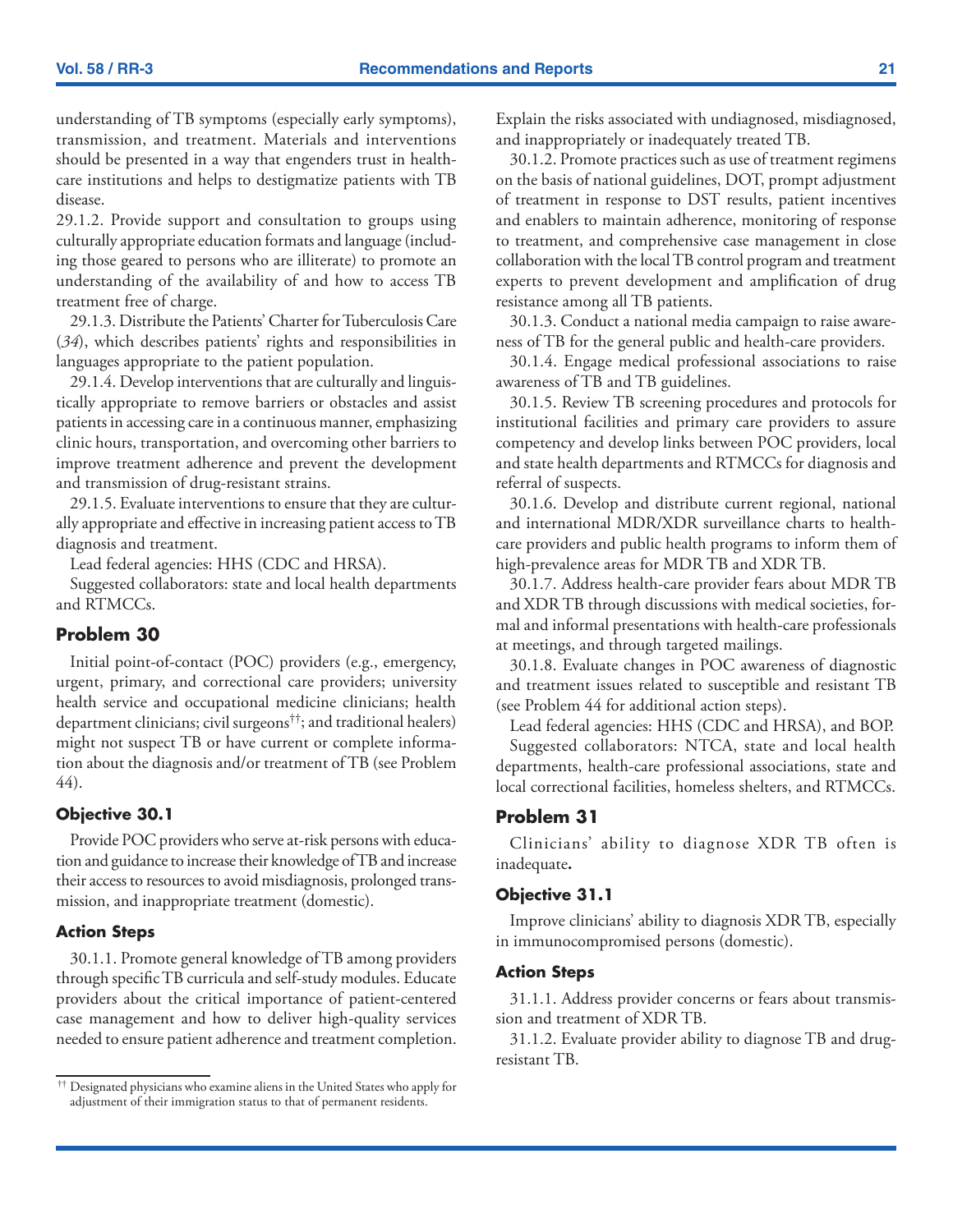31.1.3. Educate health-care providers on the need for expedited drug-susceptibility testing immediately after an initial TB diagnosis, especially in high-risk congregate settings and in immunocompromised persons, to reduce morbidity and mortality in persons with drug-resistant TB.

31.1.4. Update TB care guidelines to recommend routine HIV testing during initial patient evaluation for TB on the basis of opt-out testing§§ recommended by CDC.

31.1.5. Develop and distribute regularly updated regional, national and international MDR TB and XDR TB surveillance charts to health-care providers and public health programs to increase awareness of the extent of drug-resistant disease in patients who do not respond to first-line therapy.

31.1.6. Develop a system of consultation and patient referral between primary care physicians (including HRSA Community Health Centers, primary care HIV clinics, and homeless programs), physicians in correctional or detention settings, departments of health, and RTMCCs to improve diagnosis and management of TB patients, especially those with MDR TB and XDR TB.

31.1.7. Discuss with FDA requirements for review and approval of rapid tests to detect rifampin resistance (RIF) as a primary/surrogate indicator for MDR TB and XDR TB and define special situation where use of rapid RIF assays and other molecular tests to diagnose drug resistance would be appropriate.

Lead federal agencies: HHS (CDC, FDA, and HRSA).

Suggested collaborators: NTCA, RTMCCs, state and local health departments, and health-care provider professional societies.

## **Problem 32**

Existing diagnostic protocols used for screening foreign-born persons entering, or already residing in the United States, are not sufficient to detect XDR reliably.

### **Objective 32.1**

Improve currently used protocols for TB screening among foreign-born persons to facilitate rapid detection of XDR TB (Domestic)

## **Action Steps**

32.1.1. Review and update instructions for civil surgeons and other health-care providers involved in screening of foreignborn persons after arrival in the United States to facilitate early identification and prompt treatment of drug-resistant TB.

32.1.2. Develop certification processes for Civil Surgeons and others health-care providers who provide TB screening to assure consistency and proficiency in diagnostic procedures.

32.1.3. Evaluate procedures for monitoring and quality control of updated screening procedures for TB and MDR TB and XDR TB to assure adequate and consistent implementation.

Lead federal agencies: HHS (CDC, HRSA), and DHS (ICE).

Suggested collaborators: DOS, state and local and health departments, and civil surgeons.

#### **Problem 33**

Effective and safe treatment regimens for XDR TB have not been established.

### **Objective 33.1**

Identify appropriate treatment regimens for TB resistant to various types and combinations of chemotherapeutic agents (domestic and international).

#### **Action Steps**

33.1.1. Perform literature analysis to document and summarize experience with treatment regimes and associated clinical outcomes for patients with XDR TB.

33.1.2. Develop guidance for empiric treatment of persons with suspected XDR TB before availability of DST results with regionally appropriate standardized regimens.

33.1.3. Develop recommendations for treatment of XDR TB on the basis of available resistance patterns.

Lead federal agencies: HHS (CDC) and USAID.

Suggested collaborators: WHO, IUATLD, state and local health departments, and national ministries of health.

## **Problem 34**

The quality of currently available services and treatment for XDR TB patients has not been monitored or evaluated sufficiently.

#### **Objective 34.1**

Improve the quality and effectiveness of free clinical services, medications and treatment regimens as part of patient-centered management for patients with XDR TB (domestic).

#### **Action Steps**

34.1.1. Develop and implement fully supported, improved patient-centered clinical services for outpatient management of persons with XDR TB that ensure full cooperation and maximum chance of success.

34.1.2. Develop and implement procedures and due process and recommendations for legal recourse for management of

 $^{\S\S}$  Defined as performing HIV testing after notifying the patient that the test will be performed and consent is inferred unless the patient specifically declines.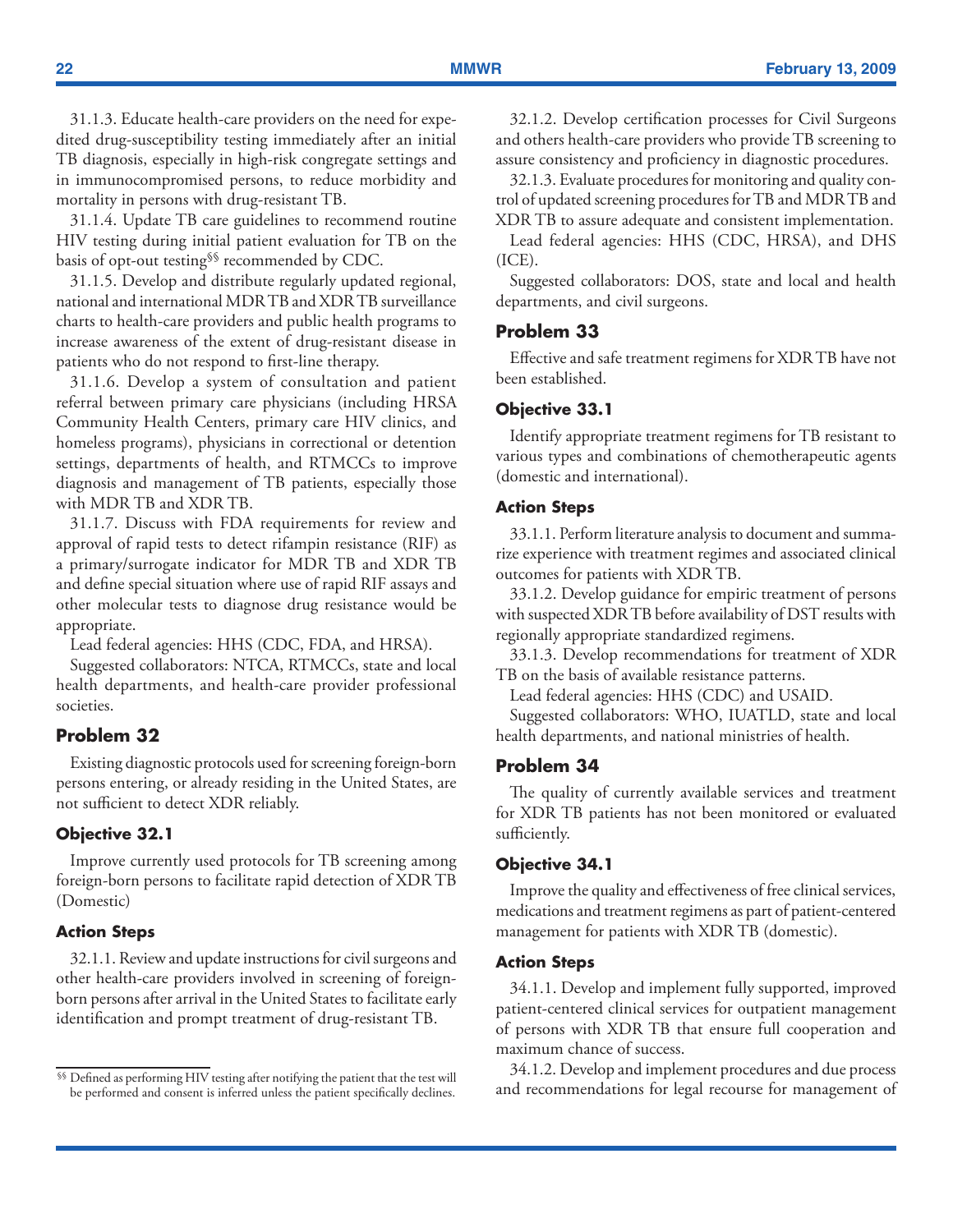XDR TB patients refusing treatment or care to minimize risk to communities (see Problems 39, 41, and 42).

34.1.3. Identify centers of excellence for in-patient treatment of MDR TB and XDR TB that are available for consultation on and referral of XDR TB patients to optimize care and increase likelihood of cure.

34.1.4. Evaluate whether XDR TB centers of excellence might be developed as national referral centers for all patients with XDR TB to provide the best possible care, increase treatment success and reduce transmission to others.

34.1.5. Develop procedures for transfer of patients to referral centers and identify funding to support the cost of treating and managing XDR TB patients.

34.1.6. Establish programs to facilitate collaboration between XDR TB centers of excellence and the RTMCCs for ongoing medical education, consultation, and technical assistance to community providers on all aspects of care of MDR TB and XDR TB patients.

34.1.7. Develop processes and procedures for referral and care of patients who are in legal custody during inpatient or outpatient treatment to ensure appropriate discharge and continuity of care when released from custody or transferred to a different detention facility or law enforcement agency.

34.1.8. Develop processes to request a stay of removal for patients slated for deportation to a country where treatment is not likely to be available and establish procedures and resources to complete TB treatment in the United States, including provision of secure environments, if appropriate.

Lead federal agencies: HHS (CDC and HRSA), DHS (ICE), and DOJ (BOP and USMS).

Suggested collaborators: state and local health departments, RTMCCs, existing specialized TB treatment centers (e.g., National Jewish Research and Medical Center, Shattuck Hospital, AG Holley Hospital, and Texas Center for Infectious Diseases), ATS, and IDSA.

## **Problem 35**

MDR TB patients most at risk for XDR TB might not adhere to treatment.

## **Objective 35.1**

Address known barriers to treatment adherence for MDR TB patients at risk for XDR TB through sustainable solutions (domestic).

### **Action Steps**

35.1.1. Implement routine program evaluations and technical assistance for domestic TB programs to identify weaknesses that might lead to inappropriate therapy, treatment failures and the development of drug resistance.

35.1.2. When appropriate, assure the use of DOT throughout treatment for patients with MDR TB and XDR TB.

35.1.3. Recommend the use of fixed-dose drug combinations (pills that contain a fixed dose of multiple medications) in the United States to facilitate treatment adherence.

35.1.4. Provide appropriate incentives and enablers to facilitate treatment adherence.

35.1.5. Ensure continuity of care for foreign-born and other high-risk patients who might face deportation or who are traveling frequently between jurisdictions.

Lead federal agencies: HHS (CDC and HRSA), DHS (ICE), and DOJ (BOP and USMS).

Suggested collaborators: state and local health departments, TBNET, and CureTB.

## **Problem 36**

Experienced health-care workers and health-care providers with substantial expertise in TB care and management have left the workforce for retirement and have not been replaced in sufficient numbers to assure continuity of quality care.

### **Objective 36.1**

Increase the number of trained TB health-care workers (domestic and international).

### **Action Steps**

36.1.1. Develop, disseminate and endorse use of model TB curricula in nursing, medical, and allied health education institutions.

36.1.2. Post TB job openings at universities that are teaching TB curricula.

36.1.3. Provide academic awards for exceptional performance in TB research, interventions, and communications.

36.1.4. Conduct pre-service and in-service training of health personnel.

Lead federal agencies: HHS (CDC, NIH, and HRSA) and USAID.

Suggested collaborators: NTCA, nursing, medical, and allied health professional associations and education institutions, Association of State and Territorial Health Officers (ASTHO), APHL, Association of Schools of Public Health, and academia (including historically black colleges and universities to address workforce diversity).

### **Problem 37**

Safe, effective treatment regimens and appropriate follow-up procedures for managing contacts of XDR TB patients have not been established.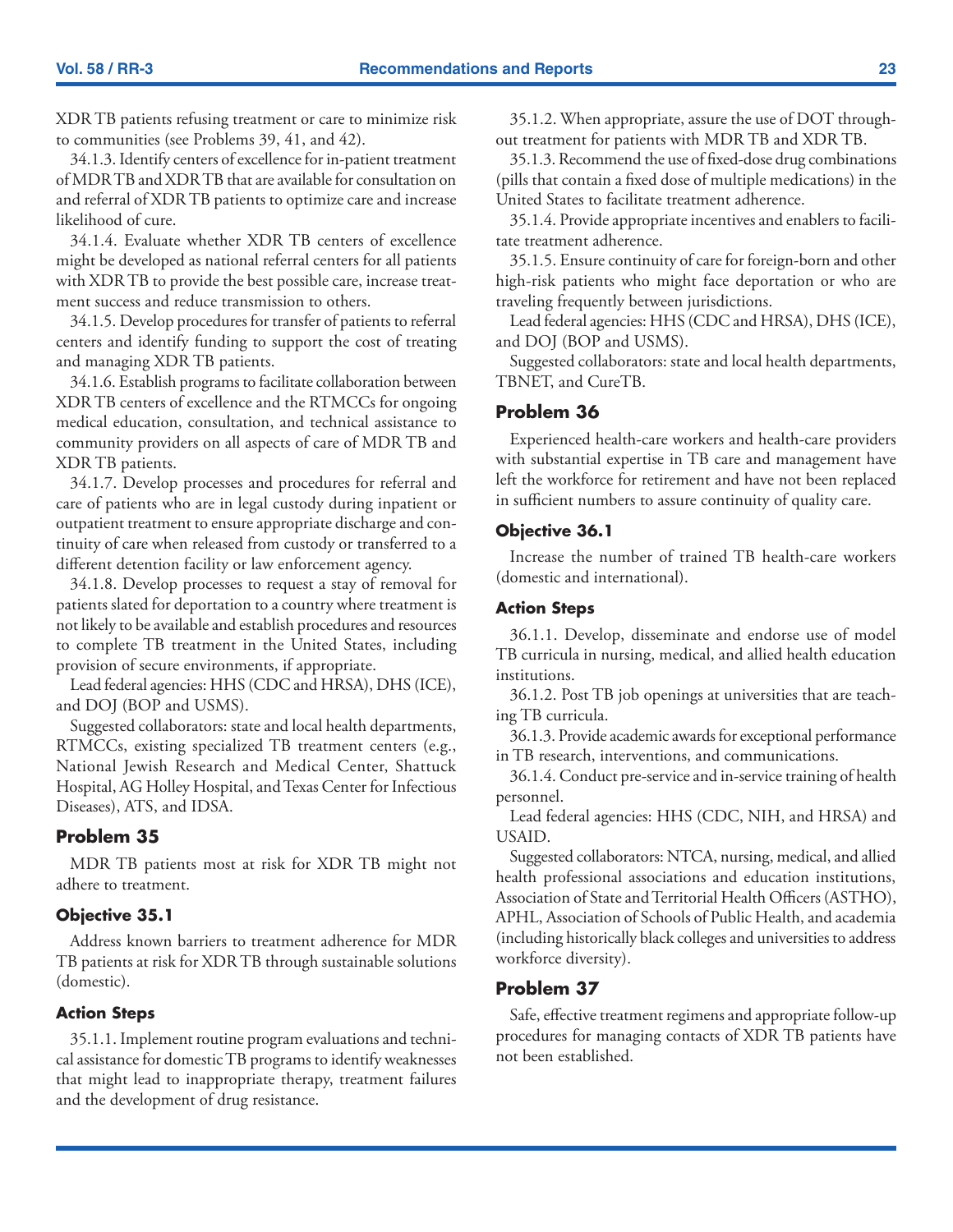## **Objective 37.1**

Prevent transmission to and development of XDR TB among contacts of XDR TB patients.

### **Action Steps**

37.1.1. Evaluate the effectiveness and safety of proposed regimens and/or follow-up procedures for contacts of XDR TB patients.

37.1.2. Develop and disseminate to private and public health-care providers CDC recommendations for treatment and follow up of contacts of patients with XDR TB and enlist the endorsement of medical and nursing societies to ensure compliance with treatment recommendations.

37.1.3. Encourage community physicians and others with limited experience or expertise in managing MDR TB and XDR TB to consult with centers of excellence for possible referral of patients for treatment and management.

Lead federal agencies: HHS (CDC).

Collaborators: state and local health departments, RTMCCs, ATS, IDSA, and NTCA.

## **Problem 38**

Resources and/or technical capacity to adequately address TB and XDR TB are not universally available outside the United States.

### **Objective 38.1**

Increase U.S. assistance to TB and XDR TB programs, especially to TB-endemic countries from which substantial numbers of persons immigrate to the United States (international).

### **Action Steps**

38.1.1. Support WHO's plan to respond to the global problem of XDR TB (*26*).

38.1.2. Contribute to international efforts to strengthen TB and TB/HIV control activities such as universal use of DOT to reduce default rates, improvement of laboratory/diagnostics capacity and quality, provision of antiretroviral treatment for persons co-infected with HIV, targeted TB screening in at-risk persons and support for the creation of regional training and treatment centers to optimize care and prevent the development of drug resistance.

38.1.3. Contribute to the expansion of supranational laboratory capacity, quality assessment programs and training to ensure rapid and accurate diagnosis of TB and drug-resistant TB.

38.1.4. Assist in the recruitment and training of health-care workers in basic TB management and the early recognition of indicators suggestive of drug-resistant TB.

38.1.5. Review the technical instructions for panel physicians¶¶ who conduct TB screening as part of immigration procedures with regard to XDR TB diagnosis and contact management and develop a process to certify panel physicians.

38.1.6. Support and recommend the use of fixed-dose drug combinations when appropriate and provide training and technical assistance to improve TB drug management.

38.1.7. Provide technical assistance through full-time consultants to ministries of health in countries that are sources of large numbers of U.S. immigrants and countries with a high burden of drug-resistant TB to support completion of ongoing drug-resistance surveys and the establishment of drug-resistance surveillance systems.

38.1.8. Provide resources and support to establish U.S. transnational TB case management programs such as international referral programs and information-sharing system.

Lead federal agencies: USAID, HHS (CDC, HRSA), and DHS (ICE).

Suggested collaborators: DOS, WHO, IUATLD, Green Light Committee (GLC), Medicins Sans Frontieres (MSF), and KNCV.

## **Ethical and Legal Issues**

TB is a reportable infectious disease, and public health protection and TB control activities are described in specific state laws. Many existing laws were established before the contemporary public health recommendations for the prevention and control of TB became available (*6,35*). As a result, the Advisory Committee for the Elimination of Tuberculosis (ACET) and CDC conducted a survey of state TB control laws and regulations and developed recommendations that addressed legal issues of TB control in the United States. Since these recommendations were published (*29*), no systematic follow up has been conducted to determine the extent to which these recommendations were implemented.

### **Problem 39**

Laws and regulations permitting authorities to compel treatment and isolation of patients with tuberculosis vary by state.

### **Objective 39.1**

Encourage states to review existing laws to ensure they are adequate to deal with XDR TB patients (domestic).

<sup>¶¶</sup> Designated physicians who examine all refugees coming to the United States and all applicants outside the United States applying for immigrant visas before travel to the United States.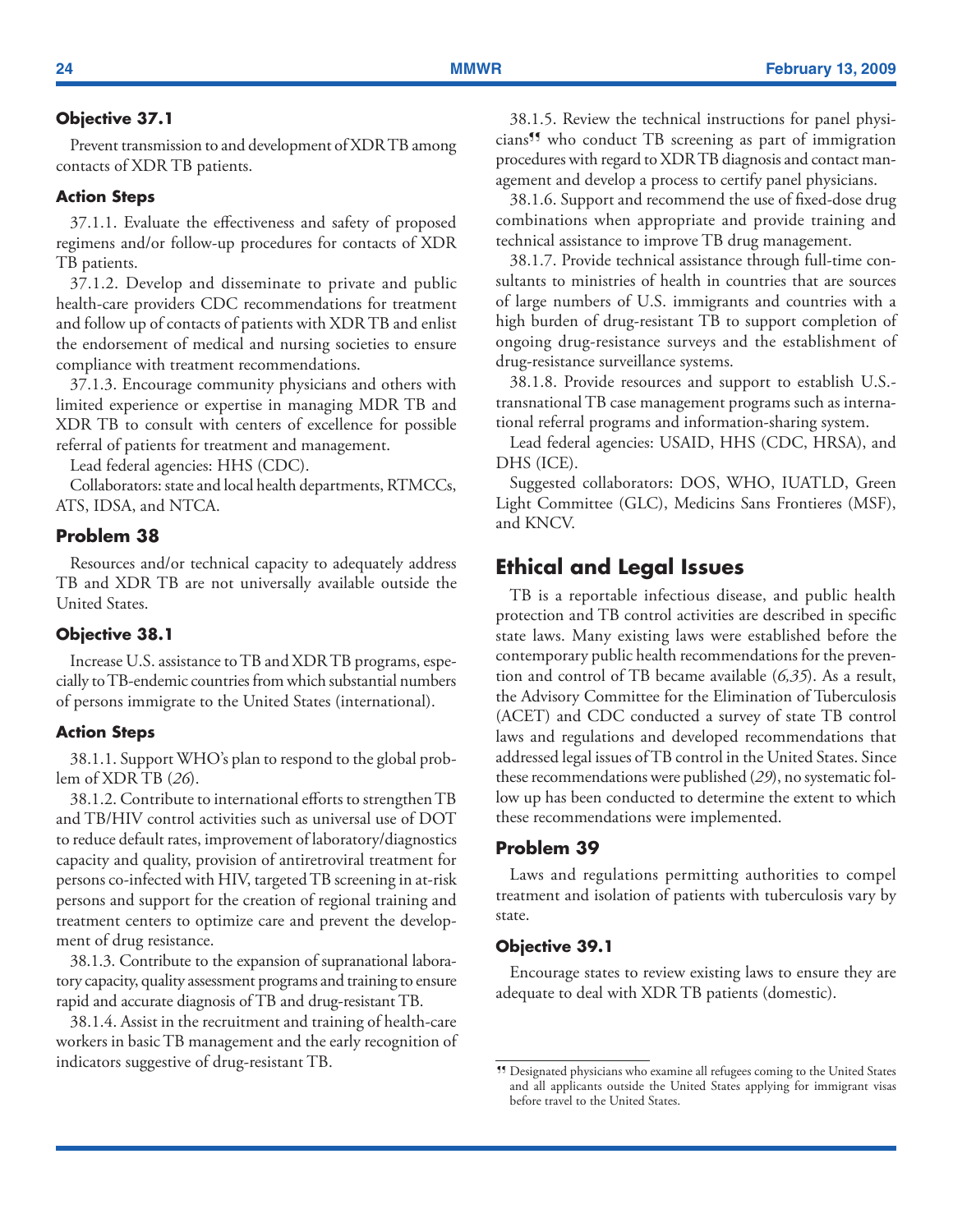## **Action Steps**

39.1.1. Encourage states to develop a contemporary model state law through a public process that defines criteria, situations and conditions under which compulsory treatment and isolation of patients with infectious TB should be considered.

39.1.2. Provide support and recommendations for review, clarification and update of state and local tuberculosis control laws.

Lead federal agencies: HHS (CDC).

Suggested collaborators: state and local health departments, law schools and state legislatures.

## **Problem 40**

Public health authorities in the United States have only limited understanding of public health law pertaining to infectious diseases of public health significance in Mexico and other neighboring countries.

### **Objective 40.1**

Increase knowledge among U.S. state public health officials regarding public health laws pertaining to infectious diseases in countries neighboring the United States (domestic and international).

### **Action Steps**

40.1.1. Convene a legal forum to address legal requirements and interventions to avert public health threats that might arise from patients crossing international jurisdictional boundaries.

40.1.2. Translate public health laws from countries neighboring the United States into English for distribution to U.S. public health officials.

40.1.3. Establish a repository of binational and transnational public health legal information in English and Spanish.

Lead federal agencies: HHS (CDC and HRSA), DHS (ICE and CBP), and DOJ.

Suggested collaborators: state and local health departments, law schools, and national justice and health ministries.

## **Problem 41**

The effectiveness of mandated isolation or quarantine to compel treatment for TB patients as compared to less restrictive measures, and the ethical issues associated with these measures, have not been evaluated closely.

### **Objective 41.1**

Develop guidelines and a research agenda to determine the effectiveness of and ethical issues associated with compelling treatment and isolation for TB patients who are considered a threat to public health (domestic).

#### **Action Steps**

41.1.1. Conduct research to determine the impact and effectiveness of mandatory isolation to compel treatment for tuberculosis as compared with less restrictive measures.

41.1.2. Conduct research on ethical issues of mandated isolation (or quarantine) and less restrictive measures to compel treatment for tuberculosis.

41.1.3. Convene a workshop for bioethicists and TB control, care, and research professionals to identify and catalog key ethical issues likely to be confronted as part of the XDR TB response.

Lead federal agencies: HHS (CDC and NIH), DHS, and DOJ.

Suggested collaborators: state and local health departments, law schools, and academia (biomedical ethicists).

### **Problem 42**

Patients with XDR TB could require prolonged isolation measures regardless of the patient's adherence to treatment, which might present an ethical dilemma in balancing the interests of public health with those of the patient.

#### **Objective 42.1**

Develop guidance on ethical issues pertaining to prolonged isolation of patients with XDR TB who are fully adherent to treatment (domestic).

#### **Action Steps**

42.1.1. Conduct research on ethical considerations of prolonged, mandated isolation including contexts of fully adherent patients and those who are in the terminal stages of disease.

Lead federal agencies: HHS (CDC and NIH), DHS, and DOJ.

Suggested collaborators: state and local health departments, law schools, and academia (biomedical ethicists).

## **Problem 43**

Obstacles to compassionate use of experimental chemotherapeutic agents for patients with XDR TB limit critically important therapeutic options.

## **Objective 43.1**

Address the obstacles to and identify solutions for compassionate use access of new experimental therapeutic agents for treatment of XDR TB patients (domestic).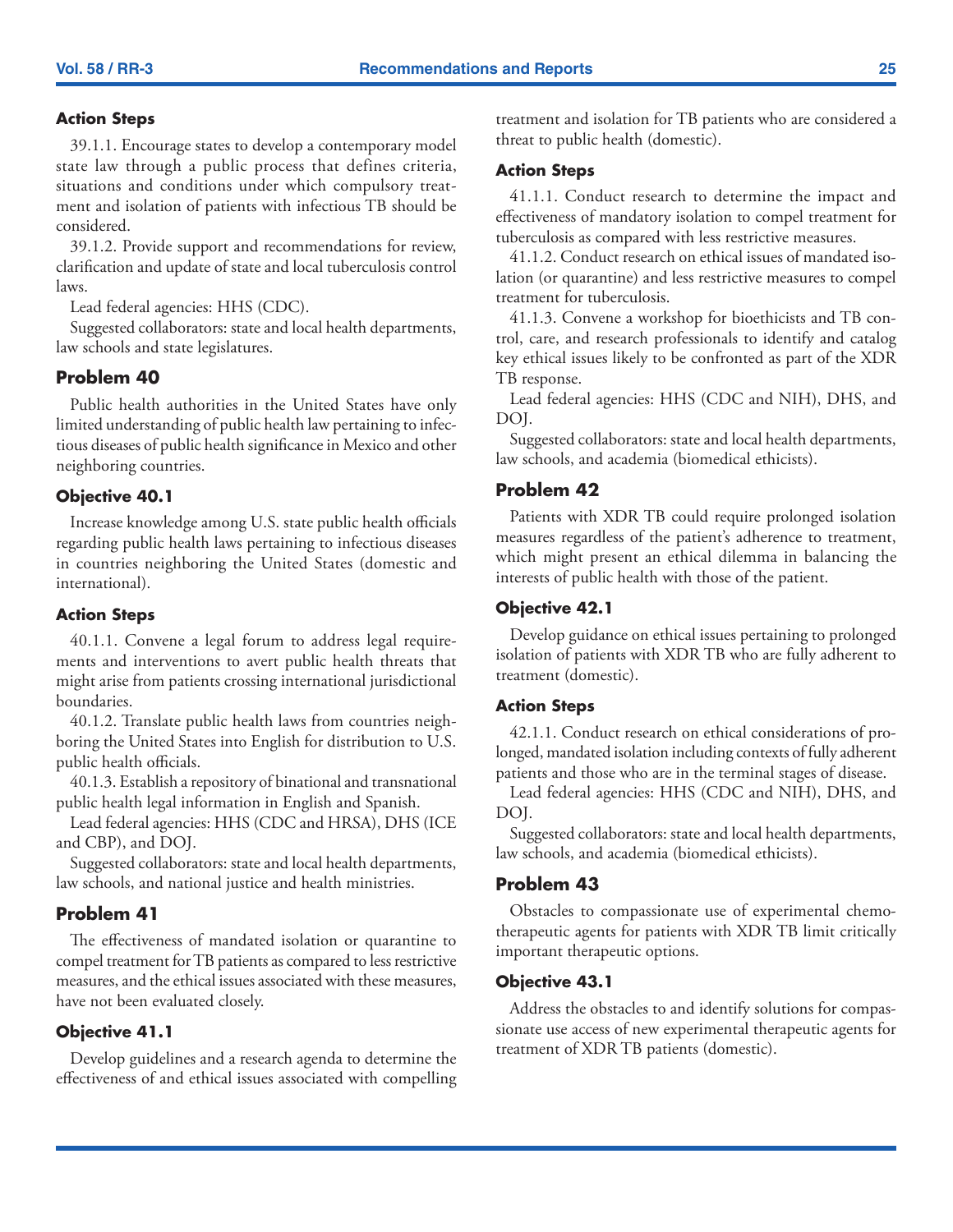## **Action Steps**

43.1.1. Initiate discussion with public and private sector organizations involved in TB drug development to define components of viable compassionate use programs to access experimental chemotherapeutics for XDR TB patients.

43.1.2. Contribute to the development of compassionate access programs in collaboration with pharmaceutical partners and FDA.

Lead federal agencies: HHS (CDC, FDA, and NIH).

Suggested collaborators: state and local health departments, RTMCCs, academia, and the pharmaceutical industry.

## **Communication and Education**

Comprehensive and tailored information on TB and drugresistant TB including XDR is needed for many different audiences. In the United States, private health-care providers (i.e., those not in public health departments) receive little education or training on detection and appropriate treatment of TB (*11,30,31,36–38*). As a consequence, infectious TB often goes unrecognized, even if a patient presents to a physician with apparent signs and symptoms of active disease. This has led to incorrect treatment, prolonged transmission of TB in the community, and creation of drug-resistant organisms.

Education and communication must be appropriately targeted to health-care providers and patients to improve awareness and guide access to competent clinical services. Community leaders and health policy makers, including public health officials, must be well informed about the need to communicate and address issues that can fuel the development and spread of drug-resistant TB in their communities. Education efforts should clearly outline the critical elements that must be applied to prevent and control TB in various settings and risk populations (*34*).

Clear, concise messages, easy to understand yet comprehensive education materials and medical alerts should be developed and disseminated to the general public, TB patients, physicians and other health-care workers, health advocacy organizations, and decision makers, including legislators. These communications should be coordinated across Federal agencies and updated as necessary. Increasing awareness of the signs and symptoms of TB and the appropriate treatment and control strategies, must become a priority in the United States to ensure TB is recognized and treated as a public health threat with the potential to result in virtually untreatable forms of disease, such as XDR TB.

In TB-endemic countries where cases of drug-resistant TB are increasing, health authorities must also remain informed about the risk for and incidence of XDR TB. There, provider education initiatives must also focus on the need for appropriate case management, including knowledge regarding locally and regionally available specialty resources and medications and the consequences of inappropriate or inadequate treatment of drug-resistant TB.

## **Problem 44**

Health-care providers and the general public are not wellinformed about the symptoms, appropriate, diagnosis, treatment, and prevention of drug-susceptible and drug-resistant TB including XDR TB.

## **Objective 44.1**

Develop education mechanisms and materials, targeted to public and private health-care providers and other workers who might come into contact with populations with a high prevalence of TB infection and disease in settings such as health-care facilities, homeless shelters and correctional facilities, about drug-susceptible and drug-resistant TB including XDR, heighten awareness and encourage appropriate prevention, diagnosis, treatment, and referral (domestic).

#### **Action Steps**

44.1.1. Review and update existing education materials and communication products on TB to include relevant information about drug-resistant forms of disease.

44.1.2. Identify communication gaps and special needs for education and communication products regarding drugsusceptible and drug-resistant TB and develop new materials as needed.

44.1.3. Communicate to health-care providers appropriate measures to prevent MDR TB and XDR TB, including the importance of detecting and treating LTBI and TB disease and the importance of prompt reporting of TB cases to proper health authorities.

44.1.4. Communicate to health-care providers the importance of consulting and engaging TB experts in the medical management of MDR TB patients to avoid the development of XDR TB and to ensure that appropriate specialized resources for treatment of drug-resistant TB are optimally used.

44.1.5. Familiarize health-care providers serving high-risk patients with TB training and medical consultation resources that are available through the RTMCCs.

44.1.6. Contribute to the dissemination and promotion of infection-control guidelines and supporting education materials in the United States (*28*) and globally (*39*).

44.1.7. Develop strategies and materials on TB and MDR TB and XDR TB diagnosis, treatment, and reporting for dissemination at national medical and laboratory meetings.

44.1.8. Develop education materials for digital mass media, such as the Internet, personal digital assistants, and podcasts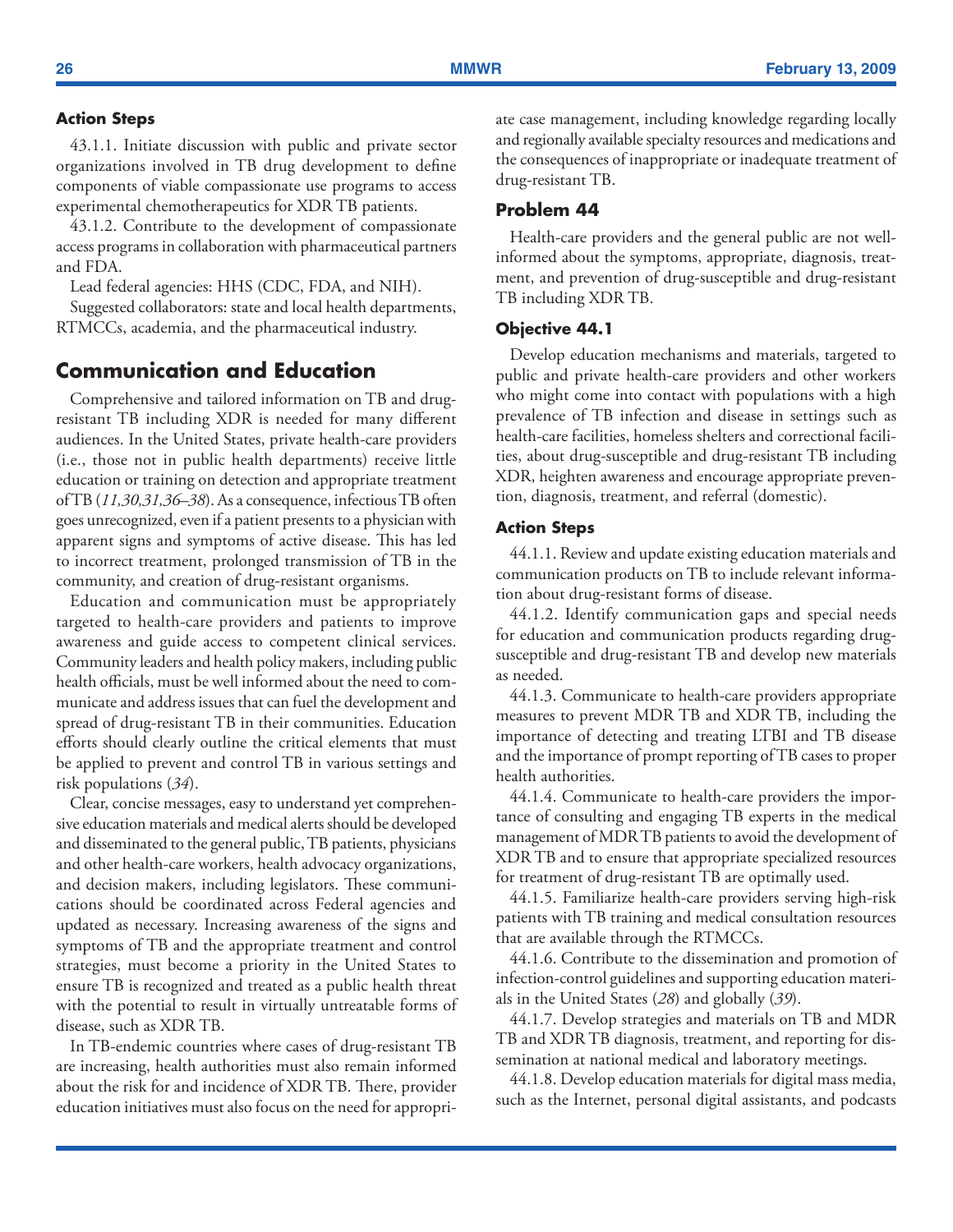to reach and inform health-care providers about control of all forms of TB.

44.1.9. Develop and distribute targeted education material to health-care providers and nontraditional partners who are not usually engaged in TB control activities such as primary care and nurse practitioners, physician assistants, emergency care and urgent care specialists, health-care providers in correctional facilities, civil surgeons, pharmacists, foreign-trained clinicians, non-U.S. health-care providers, university health service, occupational medicine specialists, rheumatologists, oncologists, radiologists, laboratories, traditional healers, NGOs, and CBOs.

44.1.10. Present specialty-specific information about care and control of all forms of TB at professional conferences.

44.1.11. Develop targeted TB training and education for other workers who might be exposed to TB in settings such as health-care facilities, homeless shelters and correctional facilities.

Lead federal agencies: HHS (CDC, NIH, and HRSA).

Suggested collaborators: RTMCCs, NTCA, ATS, American College of Chest Physicians (ACCP), IDSA, American Medical Association (AMA), American Association of Family Practitioners (AAFP), and APHL.

#### **Objective 44.2**

Develop education mechanisms and materials to inform decision makers in the public and private sectors about priorities and strategies for the prevention and control of TB and MDR TB and XDR TB (domestic).

#### **Action Steps**

44.2.1. Develop strategic plans for advocacy and communications in collaboration with National TB Controllers Association, Results International, STOP TB USA, the American Thoracic Society, and other relevant organizations.

44.2.2. Provide assistance to federal and state TB programs to develop and use coordinated communication mechanisms to disseminate information about drug-susceptible and MDR/ XDR (e.g., California TB Controller Association newsletter, TB Notes, letters to colleagues, or TB Educate listserv).

44.2.3. Identify a designated contact person in health departments for states with a high incidence of TB disease to help facilitate media communications.

44.2.4. Develop mechanisms for networking and communications between state TB controllers, legislators and community leaders for populations affected by TB.

44.2.5. Establish conduits for regular and systematic communication of relevant data on all forms of TB, TB control program successes and needs, and federal agency efforts related to MDR TB and XDR TB to policy makers.

44.2.6. Encourage TB programs to include policy makers and their staff on state and local advisory committees.

44.2.7. Identify resources to develop and promote public education/information campaigns.

Lead federal agencies: HHS (CDC, NIH, and HRSA).

Suggested collaborators: NTCA, ATS, IDSA, STOP TB USA, Results International, and state and local health departments.

#### **Objective 44.3**

Integrate information on TB, MDR-TB, and XDR-TB prevention, diagnosis, and treatment into health promotion strategies of organizations with common interests in public health issues (domestic and international).

#### **Action Steps**

44.3.1. Develop strategic plans for advocacy and communications in collaboration with NTCA, Results International, STOP TB USA, ATS, and other relevant organizations.

44.3.2. Identify resources to develop and disseminate public education/information materials to inform community groups, managed care organizations, and provider groups about TB and MDR TB and XDR TB.

44.3.3. Identify resources to develop and disseminate public education/information materials on TB and MDR TB and XDR TB to inform staff and law enforcement officials in correctional and detention facilities, including ICE and CBP.

44.3.4. Establish communication channels through managed care organizations, medical and nursing societies and local chapters of professional organizations to disseminate information about TB and MDR TB and XDR TB.

44.3.5. Develop mechanisms and collaborations to integrate information on XDR TB in education materials being developed for health-care providers in training through NTCC.

44.3.6. Contribute to the development and implementation of a strategic plan for advocacy and media communication with STOP TB Partnership working groups and TB patient representatives, high-burden country TB and HIV control managers, and other global advocates for TB.

Lead federal agencies: HHS (CDC, NIH, and HRSA), DHS (ICE and CBP), DOJ (BOP and USMS), and USAID.

Suggested collaborators: NTCA, Results International, STOP TB USA, NTCC, STOP TB Partnership, and state and local health departments.

#### **Objective 44.4**

Establish and maintain mechanisms to facilitate regular communication among federal agencies, and with state and local TB control programs (domestic).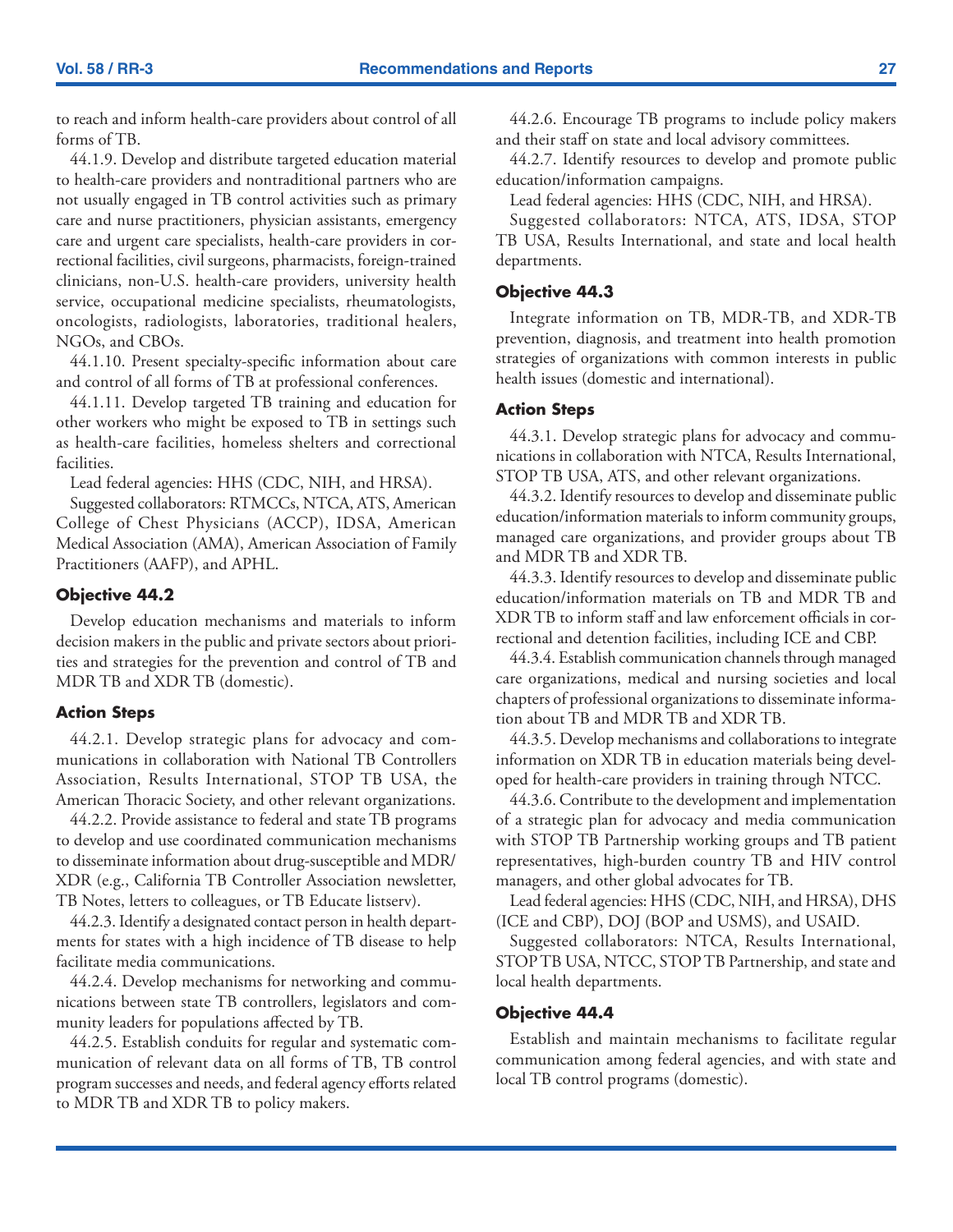### **Action Steps**

44.4.1. Regularly update and disseminate information by the CDC, WHO, and other agencies on MDR TB and XDR TB to federal staff, TB control programs, HIV/AIDS programs, and other public health agencies and interested organizations to ensure that U.S. public health programs are well informed about the incidence and prevalence of drug-resistant TB in the United States and globally.

44.4.2. Identify federal TB Task Force members to serve as key spokespersons for issues related to MDR TB and XDR TB while ensuring that all Task Force members are well informed to contribute to the ongoing dissemination of information on all forms of TB.

44.4.3. Communicate on a regular basis efforts and relevant results and outcomes related to prevention and control of MDR TB and XDR TB by federal agencies.

Lead federal agencies: HHS (CDC and NIH).

Suggested collaborators: NTCA and state and local health departments.

## **Research**

Biomedical research in TB creates a foundation of knowledge that informs the development of new health-care interventions as well as control and prevention strategies for drug-resistant TB. While U.S. federal agencies have substantially contributed to research in TB and the identification of drugs, vaccines and diagnostics, the emergence of more difficult to treat forms of drug-resistant TB will require renewed and more targeted efforts to help control and prevent the development and transmission of drug-resistant forms of TB. One compilation of biomedical research priorities related to MDR TB and XDR TB has been published (*7*).

TB therapy was revolutionized in the 1940s by the development of antibiotics by academic and for-profit organizations, and the demonstration of their efficacy and safety in randomized clinical trials largely conducted by the public sector. These therapies became the basis for the global DOTS strategy for TB control. Although initially highly effective in reducing the incidence and prevalence of TB in endemic countries, the continued success of the DOTS strategy is now seriously threatened by the emergence of highly drug-resistant strains of *M. tuberculosis*. Furthermore, interactions between TB and HIV medications and drugs used in the treatment of specialized problems such as diabetes, drug addiction and mental disorders (conditions that are encountered in populations at risk for TB) might substantially complicate the development of effective new TB drugs. To ensure the continued availability of effective therapeutics against all forms of TB, the development of new, safe, and effective TB drugs must remain a high

priority. Success in TB drug development will also heavily rely on the establishment and continued support of competent, experienced trial sites in TB and TB/HIV endemic countries for all phases of clinical testing.

## **Problem 45**

Few new TB drugs are in preclinical and clinical development.

#### **Objective 45.1**

Increase the number of candidates in all stages of the TB drug development pipeline to increase the likelihood that new agents will become available for clinical use within the next 5-10 years (domestic and international).

### **Action Steps**

45.1.1. Increase communication between private not-forprofit and commercial organizations and relevant public sector agencies to identify opportunities for public/private collaborations in TB drug development.

45.1.2. Reevaluate, refine, and optimize support for drug discovery and preclinical studies for pharmaceutical companies and academic/not-for profit organizations (in vitro and animal models).

45.1.3. Encourage pharmaceutical companies, academic researchers and nonprofit organizations to engage in TB drug development research and development efforts.

Lead federal agencies: HHS (CDC, FDA, and NIH) and USAID.

Suggested collaborators: Global Alliance for TB Drug Development, pharmaceutical industry, and academia.

### **Problem 46**

The global capacity to conduct clinical trials for new drugs that treat TB and MDR TB and XDR TB is limited.

#### **Objective 46.1**

Contribute to the development and support of global TB clinical trials sites and resources to facilitate clinical evaluation of new drugs for TB and MDR TB and XDR TB (domestic and international).

### **Action Steps**

46.1.1. Participate in the assessment and evaluation of current clinical trials sites for TB.

46.1.2. Establish collaborations to develop strategies for expansion of global TB trials, and associated laboratory capacity within national and local TB control programs.

46.1.3. Establish collaborations to develop international standards and protocols to facilitate TB drug trials in MDR TB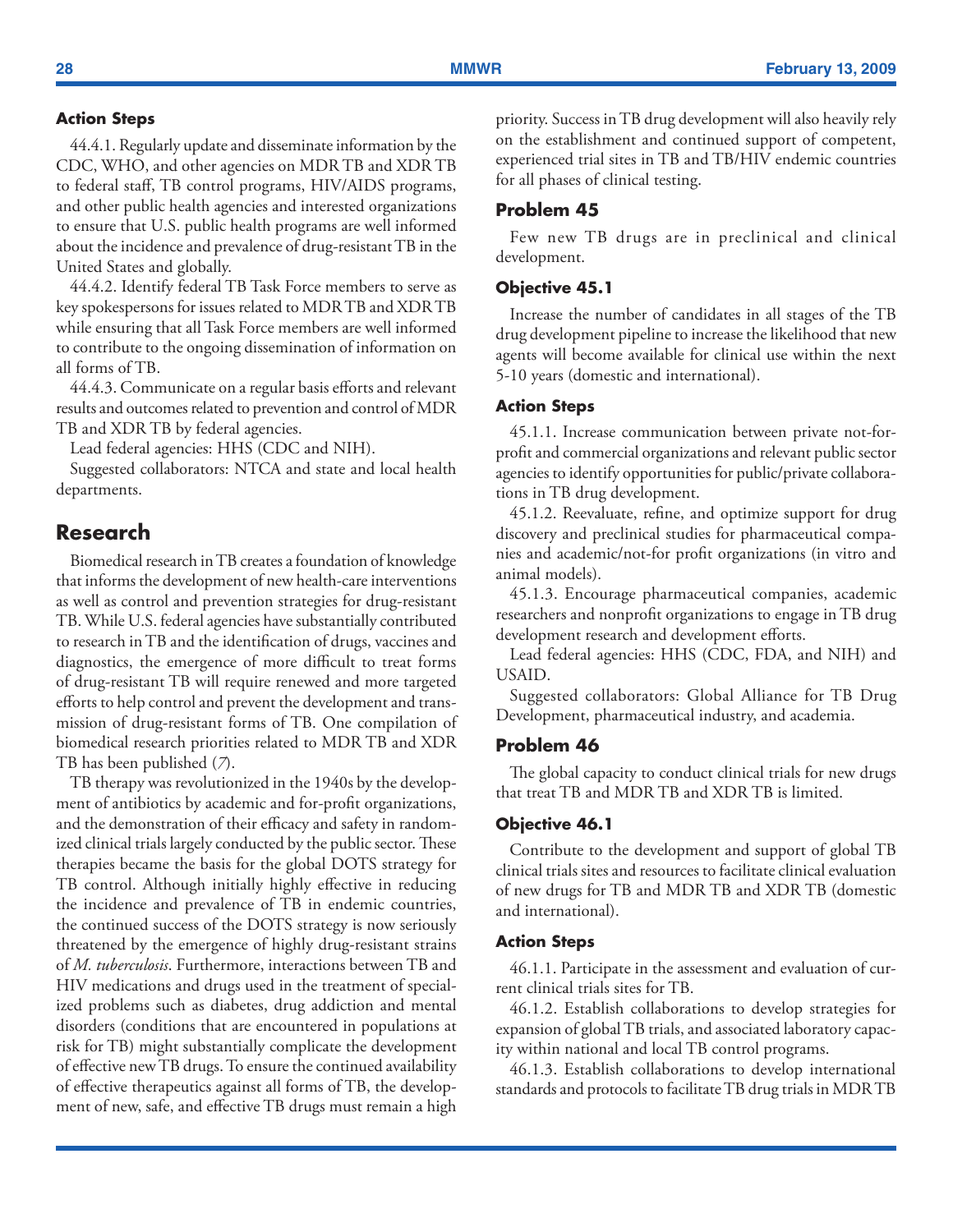and XDR TB patients and develop mechanisms to coordinate efforts with WHO and GLC.

46.1.4. Expand U.S. government funded clinical TB research efforts to include MDR TB and XDR TB when appropriate.

46.1.5. Establish collaborations to define laboratory standards for MDR TB and XDR TB clinical trials.

Lead federal agencies: HHS (CDC, FDA, and NIH) and USAID.

Suggested collaborators: Global Alliance for TB Drug Development, European and Developing Countries Clinical Trials Partnership (EDCTP), other national research agencies (e.g., British Medical Research Council (BRMC), SAMRC, and Tuberculosis Research Centre (TRC)-Chennai), academia, GLC, and WHO.

### **Problem 47**

Well-validated surrogate markers do not exist to rapidly assess clinical efficacy of new chemotherapeutic agents and regimens against drug-susceptible and MDR TB and XDR TB.

## **Objective 47.1**

Contribute to the clinical definition and validation of surrogate markers to shorten the duration of clinical trials to estimate the efficacy of new chemotherapeutic agents and regimens (domestic and international).

#### **Action Steps**

47.1.1. Encourage and support collaboration between researchers in diagnostics and immunology and TB clinical trials groups to facilitate access to well-characterized clinical specimens.

47.1.2. Initiate discussion with U.S. and other national regulatory agencies to define minimally acceptable data sets needed to accept surrogate markers for registration of new chemotherapeutic agents and regimens.

Lead federal agencies: HHS (CDC, FDA, and NIH).

Suggested collaborators: Global Alliance for TB Drug Development, pharmaceutical industry, other national research agencies (e.g., BMRC, SAMRC, and TRC-Chennai), and academia.

## **Problem 48**

Effective treatments for latent MDR/XDR *M. tuberculosis* infection have not been established.

#### **Objective 48.1**

Support clinical studies to identify effective treatment strategies for LTBI caused by MDR and XDR *M. tuberculosis*.

## **Action Steps**

48.1.1. Contribute to and support protocol development and clinical studies to evaluate new chemotherapeutic agents that were developed for active TB for treatment of drug-resistant LTBI.

Lead federal agencies: HHS (CDC, FDA, and NIH).

Suggested collaborators: Global Alliance for TB Drug Development, pharmaceutical industry, other national research agencies (e.g., BMRC, SAMRC, and TRC-Chennai), and academia.

### **Problem 49**

The types of clinical data needed to support registration of new chemotherapeutic agents against TB have not been clearly defined making it difficult to design effective clinical development plans and timelines.

#### **Objective 49.1**

Establish a forum for discussion between U.S. and international regulatory agencies to define specific guidance for clinical development and approval of chemotherapeutic agents indicated for use in MDR TB and XDR TB (domestic and international).

#### **Action Steps**

49.1.1. Contribute to and support workshops and discussion among organizations involved in TB drug development and regulatory agencies to better define guidelines for clinical development and approval of new TB agents.

49.1.2. Encourage and support discussions between regulatory agencies and the private sector to facilitate development of compassionate use protocols for new TB drugs.

Lead federal agencies: HHS (CDC, FDA, and NIH).

Suggested collaborators: Global Alliance for TB Drug Development, pharmaceutical industry, European Medicines Agency, and other international regulatory bodies.

#### **Problem 50**

Pharmacology of existing and new TB drugs, including interactions with antiretroviral medications commonly used among at-risk populations, has not been adequately assessed.

#### **Objective 50.1**

Support extended pharmacologic studies (pharmacokinetics, pharmacodynamics, and pharmacogenetics), including those that better characterize drug exposure profiles of first-line, second-line, and new drugs and combination regimens among at-risk populations and TB and HIV/TB patients (domestic and international).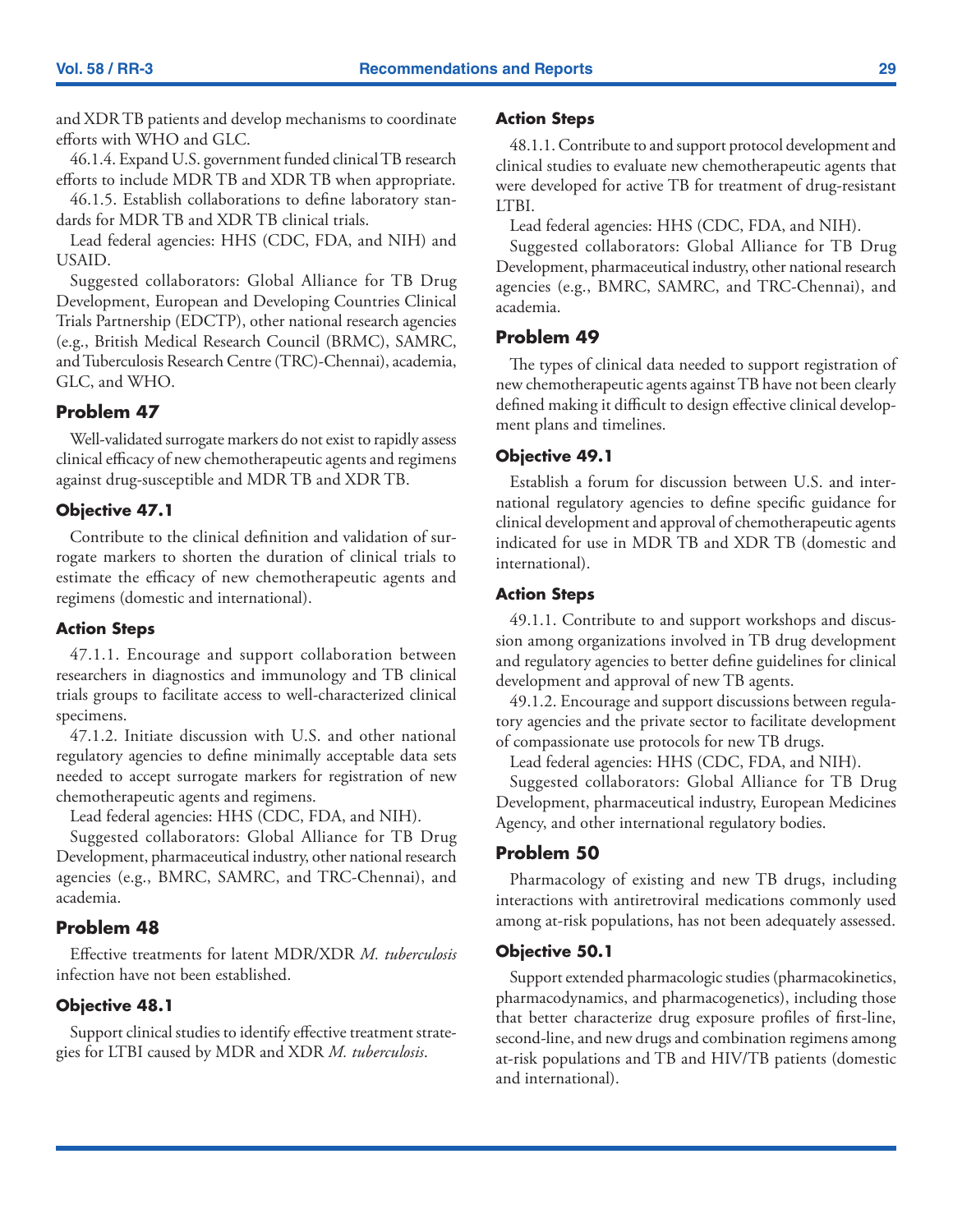## **Action Steps**

50.1.1. Support pharmacologic studies of drugs and relevant combination therapies either independently or nested within ongoing clinical trials.

50.1.2. Encourage and support pediatric studies of individual drugs and relevant combination therapies.

Lead federal agencies: HHS (CDC, FDA, and NIH).

Suggested collaborators: Global Alliance for TB Drug Development, pharmaceutical industry, other national research agencies (e.g., BMRC, SAMRC, and TRC-Chennai), and academia.

## **Problem 51**

Efficacy, safety and pharmacology of TB chemotherapeutics are not well characterized in special populations such as children, injection drug users, persons with HIV/AIDS, and others.

## **Objective 51.1**

Encourage and support inclusion of special populations in clinical trials that investigate new and improved drug treatment strategies for TB and MDR TB and XDR TB (domestic and international).

## **Action Steps**

51.1.1. Initiate collaborations to develop clinical trial protocols for evaluation of existing and new TB treatment regimens in special populations.

51.1.2. Encourage and support early and late stage clinical trials in special populations.

Lead federal agencies: HHS (CDC, FDA, and NIH).

Suggested collaborators: Global Alliance for TB Drug Development, pharmaceutical industry, other national research agencies (e.g., BMRC, SAMRC, and TRC-Chennai), and academia.

## **Fundamental Science**

The foundation for development of new health-care interventions in TB is a solid understanding of the interaction between *M. tuberculosis* and the host and how infection transitions to active disease. Knowledge acquired through basic research in these areas must be effectively leveraged in translational science (i.e., research that translates basic scientific discoveries into clinical applications). As a consequence of the sequencing of the genome of both the host and pathogen, the development of molecular tools to manipulate the pathogen, the establishment of genomic and postgenomic technologies and tools, and the expansion of animal models available to study TB,

many important questions in the pathogenicity of TB now can be addressed.

Although considerable progress in fundamental science (basic and translational) of TB has been made over the past decade, the availability of more tools, technologies and advanced methodologies has made it possible to create new hypotheses and revisit earlier observations to contribute to a more detailed understanding of the best points of intervention in TB treatment, necessary characteristics of potential new TB vaccines, and what host/pathogen factors might be early indicators of infection, disease, drug resistance, and transmission. In addition, the effectiveness of current and new infection-control measures, such as negative pressure, high-efficiency particulate air filters, laminar flow, ventilation design on the basis of modeling approaches (e.g., computational fluid dynamics, ultraviolet germicidal irradiation, room air cleaners, and alternative air disinfection methodologies) should be evaluated in appropriate research settings.

## **Problem 52**

The characteristics of *M. tuberculosis* (e.g., growth, physiology, biochemistry, genetics, and molecular biology) are incompletely understood.

## **Objective 52.1**

Continue to support fundamental research on the biology of *M. tuberculosis* and the host responses to infection and disease (domestic and international).

## **Action Steps**

52.1.1. Encourage and support studies to determine mechanisms of acquisition of drug resistance by *M. tuberculosis*.

52.1.2. Encourage and support expanded research on the physiology, biochemistry, and structural biology of *M. tuberculosis* virulence factors and pathogenic mechanisms.

52.1.3. Encourage and support studies to determine the mechanisms of immunopathogenesis of TB.

52.1.4. Encourage and support increased efforts to determine the immunologic and biologic factors associated with or responsible for latency and reactivation of *M. tuberculosis* infection.

52.1.5. Support the development of advanced animal and computational model systems to support fundamental research in TB, taking advantage of new disciplines (e.g., genomics, postgenomics, and proteomics) and system biology techniques.

52.1.6. Continue to provide high quality research reagents to facilitate TB research.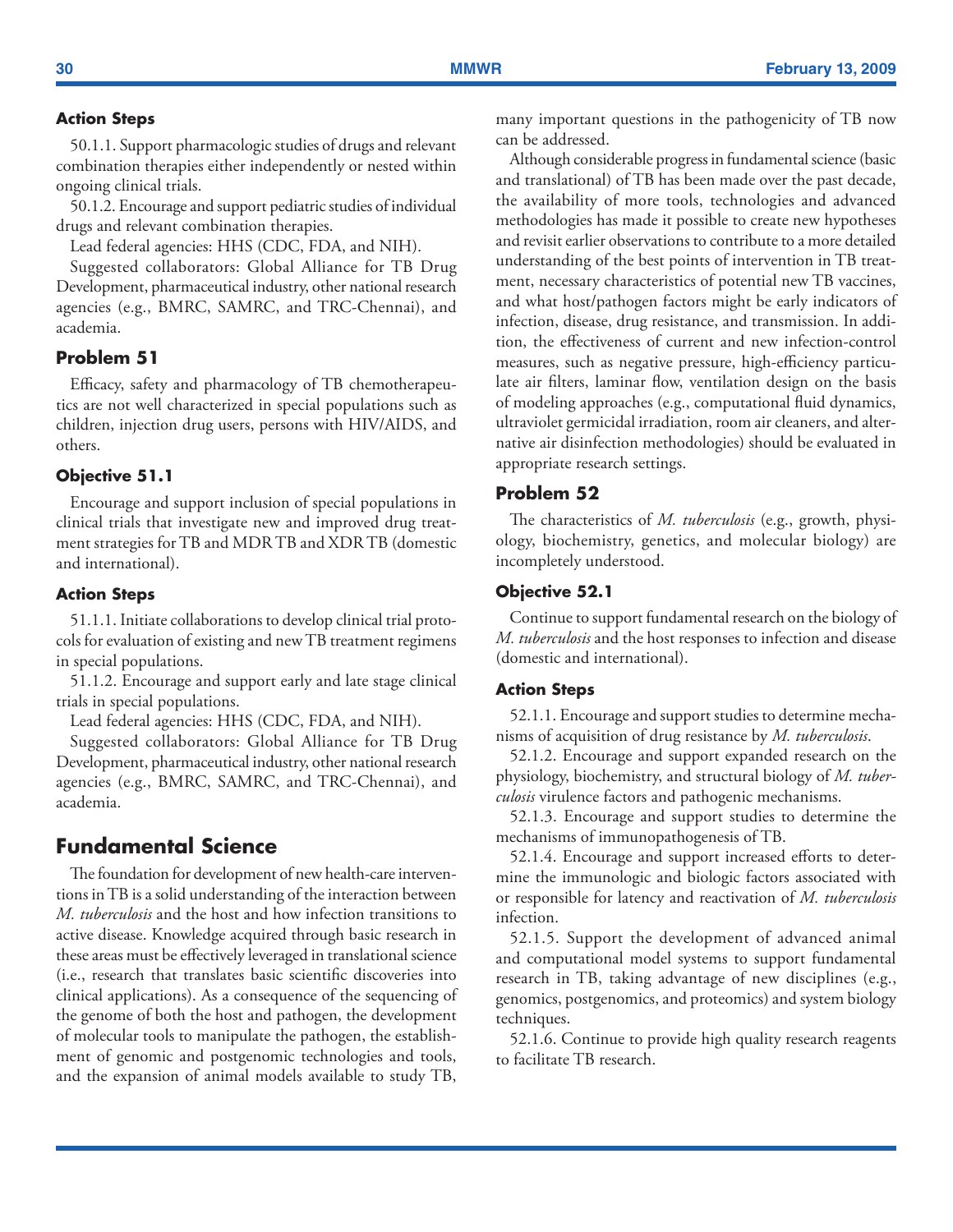52.1.7. Expand efforts to identify and validate novel drug targets, vaccine strategies, diagnostic markers and research tools.

52.1.8. Encourage and support research on genomics of both *M. tuberculosis* and human/animal hosts, linking to genetic epidemiologic research to direct studies in transmission, pathogenicity, microbial host interactions, and disease progression.

52.1.9. Support studies to characterize manifestations of TB in pediatric and immunocompromised populations.

Lead federal agencies: HHS (CDC and NIH)

Suggested collaborators: Global Alliance for TB Drug Development, pharmaceutical industry, other national research agencies (e.g., BMRC, SAMRC, and TRC-Chennai), and academia.

## **Problem 53**

The effectiveness of various individual strategies for preventing TB transmission has not been sufficiently evaluated in domestic and international health-care settings.

### **Objective 53.1**

Support basic and applied research to assess and/or improve the efficacy of various control methods for preventing transmission of TB in health-care settings and in communities to contribute to evidence-based public health recommendations (domestic and international).

#### **Action Steps**

53.1.1. Review the efficacy and cost effectiveness of administrative and environmental controls and respiratory protection strategies used to prevent infection within relevant programs and recommend areas of improvement.

53.1.2. Support research to develop improved tools to elucidate the environmental viability of airborne *M. tuberculosis* and design new and improved air disinfection methods.

53.1.3. Support research and efforts to develop effective, affordable methods for expedient isolation of contagious patients that do not require major facility modifications.

53.1.4. Encourage and support cost analyses for modifying existing health-care settings, correctional and detention facilities, homeless shelters, community residences for special needs populations and other high-risk institutional settings to achieve compliance with current and future infection-control requirements.

53.1.5. Support research to characterize dose-infection relationships for airborne *M. tuberculosis* to inform risk assessment of infection in relation to reductions in exposure.

53.1.6. Develop protocols and support studies to evaluate the effectiveness of various administrative controls on the reduction of TB transmission.

53.1.7. Support research to objectively document and improve the ability of various environmental controls to reduce exposure to airborne *M. tuberculosis*.

53.1.8. Support research to develop objective measures to document and compare the ability of various respiratory protective devices to reduce exposure to *M. tuberculosis* and to establish evidence-based recommendations for use of nationally certified respirators providing the appropriate level of protection.

Lead federal agencies: HHS (CDC and NIH), DHS (ICE), and DOJ (USMS and BOP).

Suggested collaborators: OSHA, WHO, health-care facilities, academia, other national research agencies (e.g., BMRC, SAMRC, and TRC-Chennai)

## **Diagnostics**

The prompt and correct diagnosis of drug-susceptible and drug-resistant TB is one of the cornerstones of effective TB control. Current diagnosis of pulmonary TB in endemic countries is limited to clinical evaluation combined with low sensitivity microbiologic tests. Available diagnostics do not offer the speed and sophistication needed to provide physicians in the field in high-burden countries with the information required to accurately diagnose drug- susceptible and drugresistant TB and to prescribe the most appropriate treatment regimens. Three distinct research and development areas need to be addressed:

- microbiological diagnostics: rapid identification of drugresistance or drug-sensitive TB and levels/types of drug resistance;
- • clinical diagnostics: rapid identification of pulmonary and nonpulmonary TB, accurate diagnosis of TB in HIV infected patients, reliable identification of latent *M. tuberculosis* infection and accurate exclusion of TB disease; and
- response to treatment: follow-up of patients on empiric therapy when drug resistance testing was not possible/ feasible (e.g., extrapulmonary TB).

Although certain diagnostics platforms might be technologically too advanced for field use in resource limited countries, these tests might nevertheless provide a substantial contribution to the advancement of new therapeutics for TB by allowing rapid assessment of response to therapy in clinical trials. Such measures are critical in settings with patients with extrapulmonary TB and those where drug-susceptibility testing is not possible or delayed. Furthermore, rapid assessment of response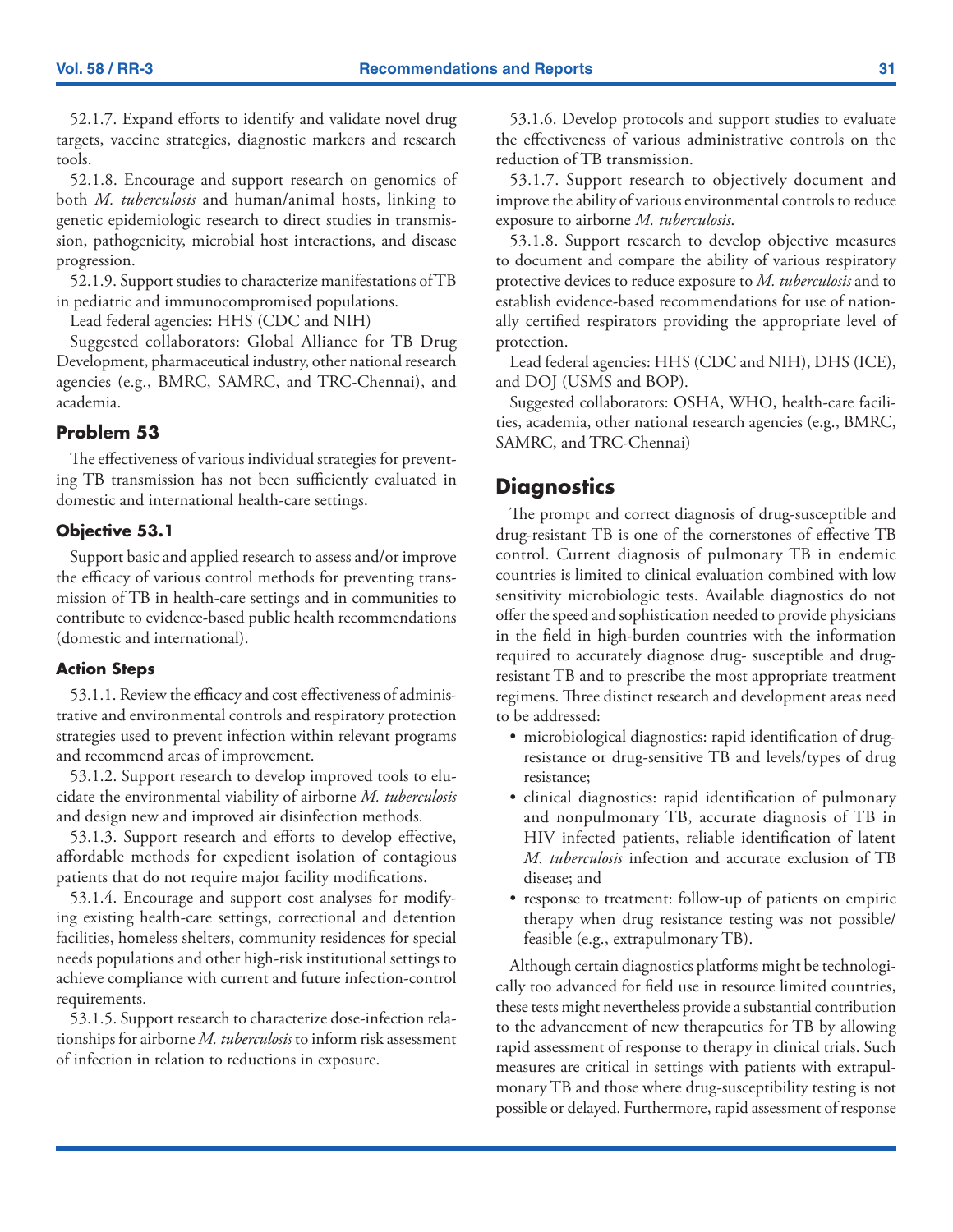to therapy will help determine whether adequate regimens have been prescribed and might contribute to limiting the development of drug resistance.

## **Problem 54**

Rapid, point-of-care identification of drug-sensitive and drug-resistant pulmonary and extrapulmonary TB among HIV-negative and HIV-positive adults and pediatric populations ands reliable early identification of latent *M. tuberculosis* infection are not yet possible (see Problem 15).

#### **Objective 54.1**

Develop rapid, point-of-care diagnostics for the reliable identification of drug-sensitive and drug-resistant pulmonary and extrapulmonary TB disease and latent infection including in HIV infected patients and pediatric populations (domestic and international).

#### **Action Steps**

54.1.1. Provide increased support for basic research on the biology of *M. tuberculosis*, the host responses to infection and progression to active disease, and epidemiologic studies to identify immunologic and microbiologic markers of infection and progression to active disease for diagnostic development.

54.1.2. Encourage development of new TB diagnostics by the small business community under mechanisms available through U.S. government funding.

54.1.3. Facilitate the development of serological and immunological tests specific to *M. tuberculosis* infection, and the development of genotypic markers for the point-of-care identification of drug-resistant TB through access to well characterized patient specimens to determine sensitivity of different diagnostic tests for TB in patients with different levels of immune function and at different stages of clinical disease.

54.1.4. Encourage and support research, including research into advanced imaging technologies to improve currently available diagnostic tests for the identification of pulmonary and extrapulmonary TB and latent *M. tuberculosis* infection.

54.1.5. Support the evaluation of cost effectiveness and appropriate use of available and newly developed rapid methods for diagnosis of drug-sensitive and drug-resistant pulmonary and extrapulmonary TB and latent *M. tuberculosis* infection.

54.1.6. Support studies to determine the most effective diagnostic combination/algorithms for latent *M. tuberculosis* infection and promote their inclusion in ongoing TB control programs.

54.1.7. Support and provide training to health-care providers for new diagnostic tests in high-burden countries to expand the use of new tests.

54.1.8. Support studies to improve molecular epidemiologic tools and databases for contact investigation and to assess the impact of new diagnostics, drugs and vaccines.

54.1.9. Establish partnerships and contribute to collaborative networks to facilitate validation of new diagnostic tests as part of clinical trials in partnership with high-burden countries.

54.1.10. Initiate discussions with FDA to identify criteria that will have to be met for approval of new diagnostic tests for identification of drug-sensitive and drug-resistant pulmonary and extrapulmonary TB and latent *M. tuberculosis* infection.

54.1.12. Support clinical and operational studies to evaluate the contribution of new diagnostic strategies to the management and treatment of HIV-associated TB and pediatric TB.

Lead federal agencies: HHS (CDC and NIH).

Suggested collaborators: FIND, Aeras Global TB Vaccine Foundation (AERAS), academia, and other national research agencies (e.g., BMRC, SAMRC, and TRC-Chennai).

## **Problem 55**

Efforts to develop tests to rapidly characterize clinical response to new and improved drug regimens in clinical trials are limited.

## **Objective 55.1**

Develop serologic, immunologic, and microbiologic tests to assess response to treatment. Evaluate technologically advanced tests, which might or might not be feasible to implement in endemic countries, for measuring drug efficacy in clinical trials of new therapeutics and regimens for TB (domestic and international).

#### **Action Steps**

55.1.1. Encourage and support basic research on the changes in host immunology as a result of drug treatment in TB patients.

55.1.2. Encourage and support evaluation of serologic tests in the context of drug treatment and response to therapy.

55.1.3. Establish partnerships and encourage collaborations to facilitate access to well characterized, longitudinally collected patient specimens from drug treatment trials to determine suitability of diagnostic tests for measuring response to therapy.

55.1.4. Support studies to evaluate the cost effectiveness of including tests to assess response to therapy with empiric drug treatment.

55.1.5. Support studies to determine the most effective diagnostic combination/algorithms to measure response to therapy and promote inclusion in ongoing TB control programs, when appropriate.

55.1.6. Establish partnerships and contribute to collaborative networks to facilitate validation of tests to determine response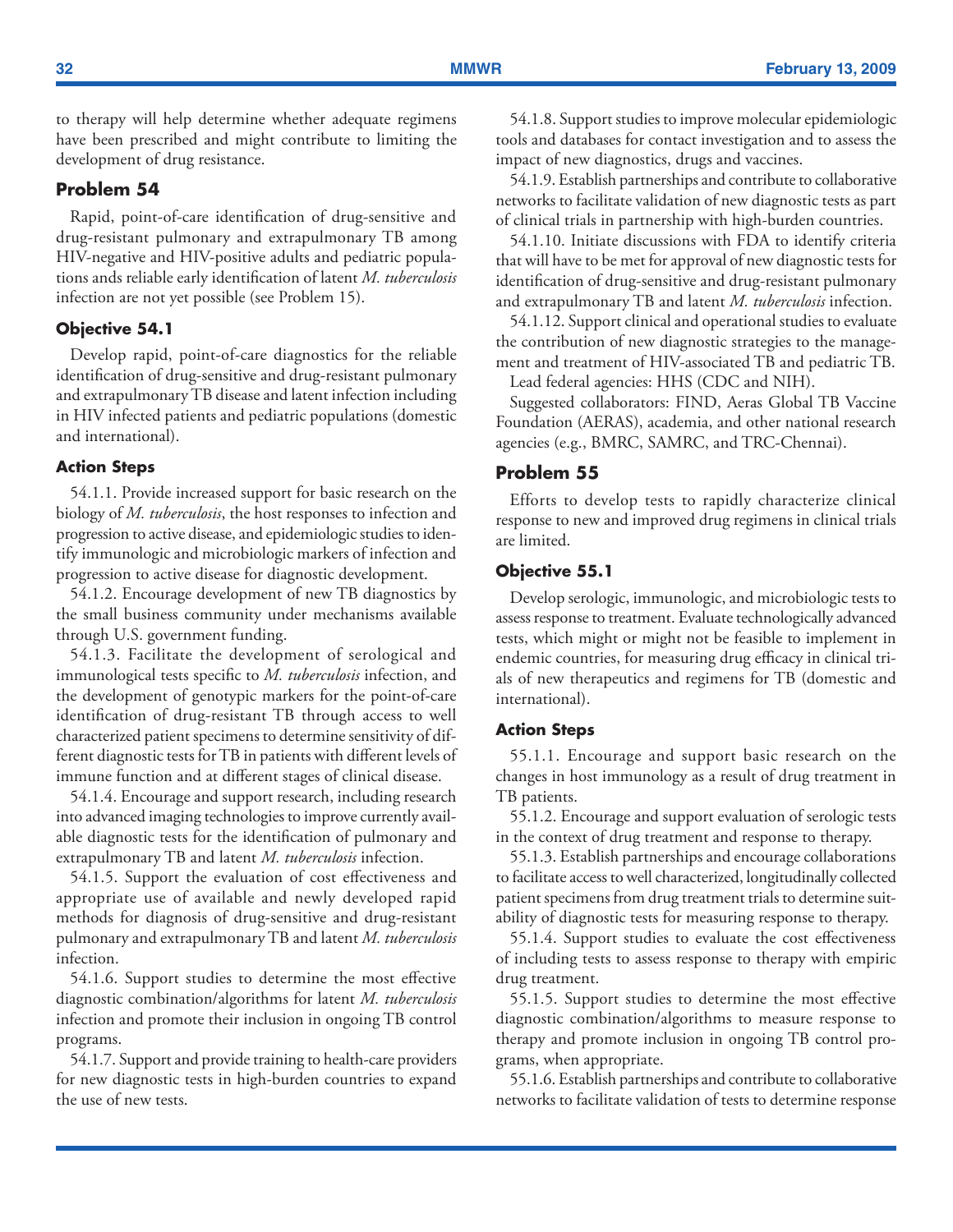to therapy as part of clinical trials in partnership with highburden countries.

55.1.7. Establish partnerships and contribute to collaborative networks to use response tests in clinical trials to assess the early efficacy of new drug regimens.

55.1.8. Initiate discussions with FDA to identify criteria that will have to be met for diagnostic tests to assess early response to therapy as part of the data provided for new drug registration.

Lead federal agencies: HHS (CDC, FDA, and NIH) and USAID.

Suggested collaborators: FIND, AERAS, academia, and other national research agencies (e.g., BMRC, SA-MRC, and TRC-Chennai).

## **Vaccines**

Long-term control and ultimate elimination of TB likely will require an effective vaccine (*40*). Research to characterize needs for an effective vaccine, on the basis of immunological responses of persons infected with *M. tuberculosis* who do not become ill and animal models and comparisons with the currently used vaccine *M. bovis* Bacille Calmette-Guerin (BCG) have been supported for over a decade. BCG vaccine, usually administered once in infancy in countries with a moderate and high incidence of TB, is effective in preventing TB meningitis and disseminated TB in children but has highly variable efficacy in preventing other forms of TB, especially in adults (*41*). Strategic plans for a TB vaccine have been developed, and support for biomedical research for the development of new, more effective vaccines and vaccinations strategies has resulted in progress to the point where several new vaccine candidates are now being evaluated in clinical trials. Nevertheless, a highly effective vaccine has remained elusive.

Increased capacity to allow entry of novel vaccine candidates into Phase I clinical studies and comparative studies of vaccine platforms in human trials will contribute substantially to understanding development needs for effective TB vaccines. However, assays and methodologies for preclinical validation and clinical characterization need to be standardized globally. Clinical trial protocols for the assessment of vaccination strategies and the development of expertise to conduct clinical trials and immunological assays in TB endemic countries are needed to establish a robust infrastructure for TB vaccine research and development (R&D).

## **Problem 56**

Current preclinical and clinical efforts in TB vaccine development are not optimally coordinated.

### **Objective 56.1**

Facilitate and expedite the identification and clinical testing of new vaccine candidates and vaccination strategies (domestic and international).

#### **Action Steps**

56.1.1. Discuss the role of U.S. government partners in contributing to global TB vaccine R&D and identify areas of contribution.

56.1.2. Contribute to and assist in the global coordination of TB vaccine development and clinical testing.

56.1.3. Encourage and support clinical studies to assess the potential role of BCG vaccination in MDR TB and XDR TB outbreaks where no effective antibiotics are available to contribute to control strategies.

56.1.4. Encourage and support studies with subunit, peptide, vectored and DNA vaccines as adjuncts to therapy for MDR TB and XDR TB.

56.1.5. Establish collaborations with regulatory agencies worldwide to discuss harmonization of regulatory pathways for clinical development and approval of new drugs, vaccines and diagnostics for TB.

56.1.6. Encourage and support research on postexposure vaccination.

56.1.7. Continue to support resources and facilities for testing of new TB vaccines in animal models.

56.1.8. Establish collaborations with U.S. government sponsored HIV immunology testing programs to discuss access to clinical specimens from TB vaccine trials.

56.1.9. Sponsor a workshop to update the U.S. Blueprint for TB Vaccine Development (*40*).

56.1.10. Encourage and support research on biological response modifiers, adjuvants, and therapeutic vaccines and vaccination strategies (immunotherapeutics of TB).

Lead federal agencies: HHS (CDC, FDA, and NIH).

Suggested collaborators: WHO, EU, AERAS, academia, and other national research agencies (e.g., BMRC, SAMRC, and TRC-Chennai).

## **Behavioral, Social, Clinical, and Operational Science**

Current TB therapy is complex and lengthy, and it can be associated with adverse reactions to medications. Patient adherence often is difficult, leading to discontinuation of therapy; this results in relapse, continued transmission of disease, and, in some cases, the development of drug-resistant TB. Adherence is influenced by patient characteristics, differences in healthcare seeking behavior, assumptions about disease, the healthcare environment, the availability of adherence-enhancing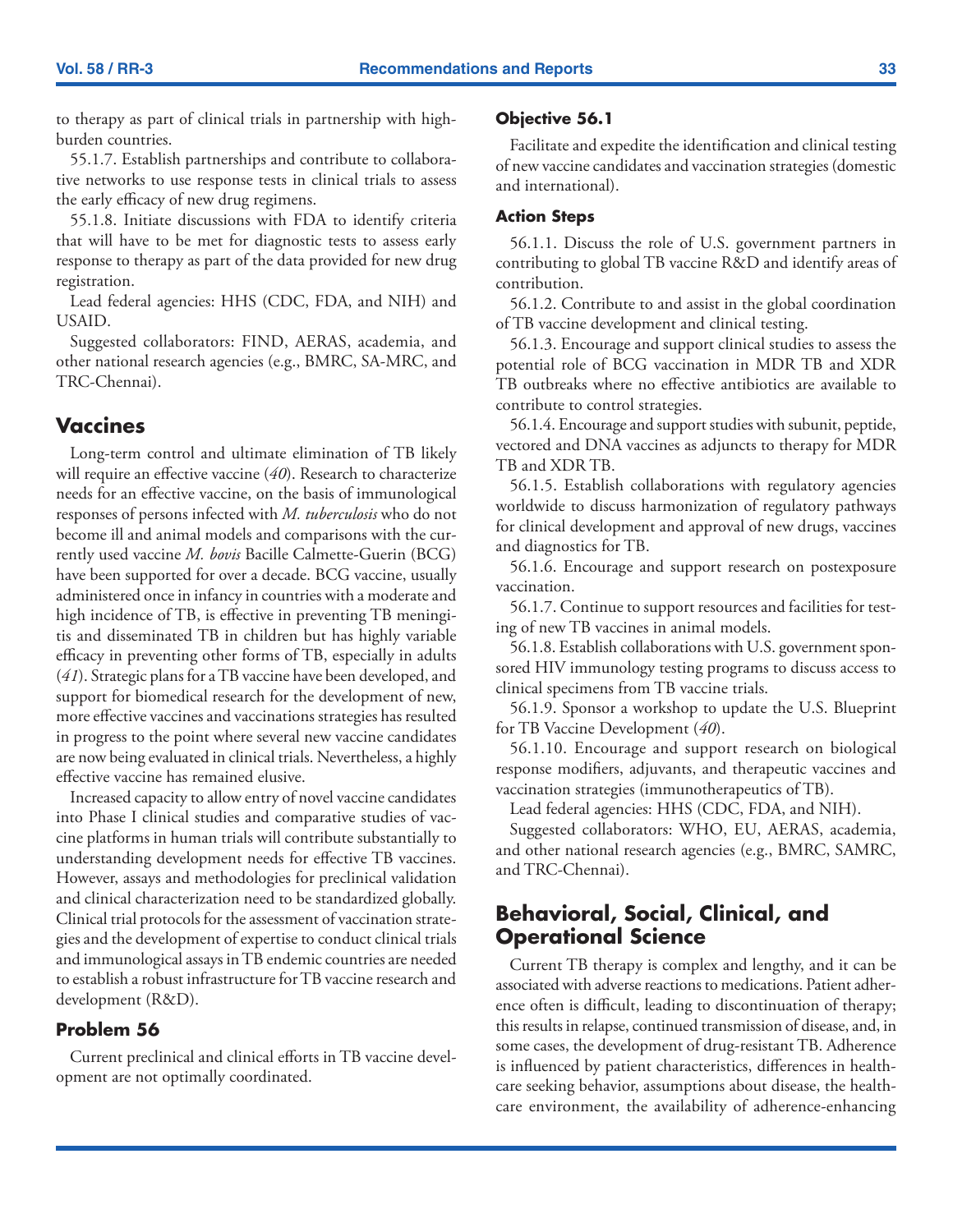interventions, the quality of communication between patients and providers, the availability and use of education materials to inform patients and families about TB, treatment and consequences of defaulting, the convenience of access to drugs for supervised treatment, and the quality of drugs available through TB control programs.

The complexity of factors underlying patient adherence and the importance of completing treatment for TB necessitates increased emphasis on patient-centered treatment options and a thorough understanding of behavioral and social interventions that have to be in place to augment traditional TB control approaches. Operational research to improve care programs must include studies to characterize TB health services, case and data management practices, staff selection, training and retention incentives, physician training, management and organizational structure, relationships with the community, community perceptions of services, community resistance to public health services, and clinic policies and practices to provide the best possible environment for ensuring patient trust and treatment completion.

## **Problem 57**

Patient adherence to TB chemotherapy is not optimal, and alternative methods for ensuring completion of therapy are not fully developed.

### **Objective 57.1**

Identify alternatives and adjuncts to currently used treatment protocols through behavioral research to improve adherence to therapy (domestic and international).

#### **Action Steps**

57.1.1. Encourage and support studies to develop and validate predictor instruments to identify patient, social and cultural factors associated with poor adherence to therapy and development of drug-resistant TB.

57.1.2. Continue to support research on cultural influences on health-care utilization and adherence among foreign-born persons and minority groups at risk for drug-resistant TB.

57.1.3. Encourage and support studies to determine the effectiveness of interventions to increase adherence, including incentives, supports (enablers), and provision of social and other health-care services offered through TB programs.

57.1.4. Support studies to evaluate the contribution of communication styles of TB health-care providers to treatment outcomes.

57.1.5. Facilitate surveys of TB treatment practices of various health-care providers to determine discrepancies in practices that might contribute to poor adherence and development of drug-resistant TB.

57.1.6. Support studies to identify barriers to effective communication and implementation of effective practices by providers most likely to treat patients at risk for drug-resistant TB.

57.1.7. Support review of prior formative communications research and conduct new studies to identify innovative and effective education methods to reach populations with high disease prevalence.

57.1.8. Evaluate education strategies for targeting the healthcare providers of patients at risk for drug-resistant TB and identify shortcomings and barriers to communication.

Lead federal agencies: HHS (CDC, FDA, and NIH).

Suggested collaborators: state and local health departments, WHO, other national research agencies (e.g., BMRC, SAMRC, and TRC-Chennai), and academia.

## **Problem 58**

Operational and clinical questions related to patient adherence and optimal organization and structure of health services to ensure effective TB care remain unanswered.

#### **Objective 58.1**

Identify operational, clinical and systems barriers to providing effective TB care and develop strategies for improvement (domestic and international).

#### **Action Steps**

58.1.1. Support the design and implementation of operational research studies to improve TB control programs and patient/provider communication and relationships.

Lead federal agencies: HHS (CDC, FDA, and NIH).

Suggested collaborators: WHO, other national research agencies (e.g., BMRC, SAMRC, and TRC-Chennai), and academia.

## **Partnerships**

Because XDR TB presents a worldwide threat, a coordinated international response will rely on effective partnerships between all organizations and governments that are involved in TB control programs, TB biomedical research and product development (Box). In addition, the establishment of new alliances is needed to fill the critical gaps in the global response identified in this report. Currently, government agencies at all levels, international organizations, nongovernment organizations (NGOs), academic institutions, and the private sector are coordinating their efforts as members of the STOP TB Partnership. Furthermore, cross-disciplinary research and product development efforts are brought together through various nonprofit organizations focused on developing affordable and effective drugs, vaccines and diagnostics. Representatives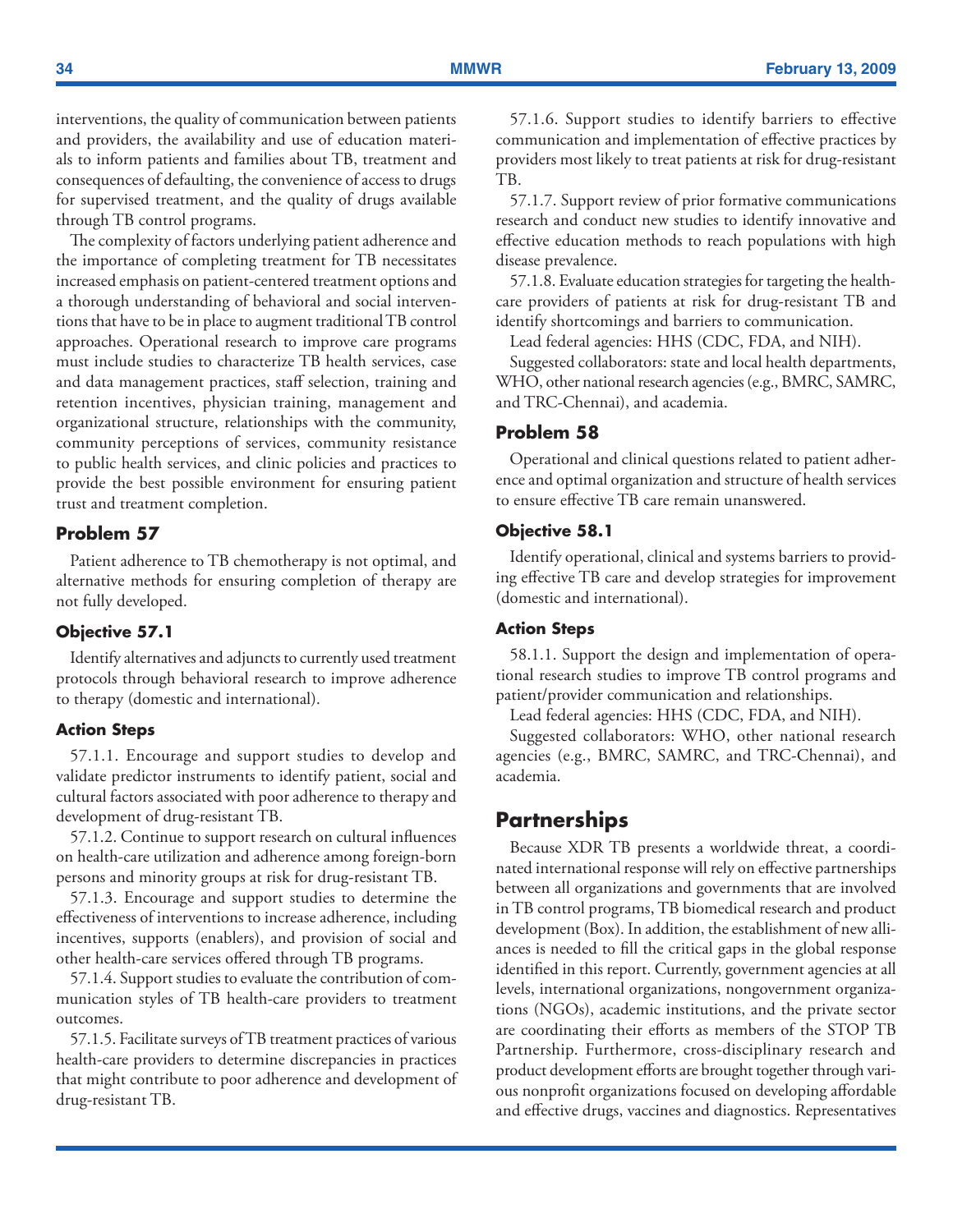## **BOX. Domestic and international partner organizations involved in tuberculosis (TB) research and control programs\***

| Organization                                               | Website                                                      |
|------------------------------------------------------------|--------------------------------------------------------------|
| Aeras Global TB Vaccine Foundation                         | http://www.aeras.org                                         |
| American College of Chest Physicians                       | http://www.chestnet.org                                      |
| American Medical Association                               | http://www.ama-assn.org                                      |
| American Thoracic Society                                  | http://www.thoracic.org                                      |
| Association for Professionals in                           |                                                              |
| Infection Control and Epidemiology                         | http://www.apic.org                                          |
| Association of Public Health Laboratories                  | http://www.aphl.org                                          |
| Bill & Melinda Gates Foundation                            | http://www.gatesfoundation.org                               |
| Centers for Disease Control and Prevention                 | http://www.cdc.gov                                           |
| CDC Foundation                                             | http://www.cdcfoundation.org                                 |
| Centers for Medicare and Medicaid Services                 | http://www.cms.hhs.gov                                       |
| CureTB                                                     | http://www.cureTB.org                                        |
| <b>Executive Office of Immigration Review</b>              | http://www.usdoj.gov/eoir                                    |
| Federal courts                                             | http://www.uscourts.gov                                      |
| Food and Drug Administration                               | http://www.fda.gov                                           |
| Foundation for Innovative New Diagnostics                  | http://www.finddiagnostics.org                               |
| Global Alliance for TB Drug Development                    | http://www.tballiance.org                                    |
| Global Drug facility                                       | http://www.stoptb.org/gdf                                    |
| Green Light Committee                                      | http://www.who.int/tb/challenges/mdr/greenlightcommittee/en/ |
|                                                            | index.html                                                   |
| Health Resources and Services Administration               | http://www.hrsa.gov                                          |
| Hospital Infection Control Practices Advisory Committee    | http://www.cdc.gov/ncidod/dhqp/hicpac.html                   |
| Immigration and Customs Enforcement                        | http://www.ice.gov                                           |
| Infectious Diseases Society of America                     | http://www.idsociety.org                                     |
| International Council of Nurses                            | http://www.icn.ch                                            |
| International Union against Tuberculosis and Lung Diseases | http://www.iuatld.org                                        |
| <b>KNCV</b> Tuberculosis Foundation                        | http://www.kncvtbc.nl/Site/Professional.aspx?language=en-GB  |
| Médecins sans Frontiéres                                   | http://www.msf.org                                           |
| National Institutes of Health                              | http://www.nih.gov                                           |
| National Ministries of Health                              |                                                              |
| National TB Programs                                       |                                                              |
| Occupational Health and Safety Administration              | http://www.osha.gov                                          |
| RESULTS International                                      | http://www.results.org                                       |
| StopTB                                                     | http://www.stoptb.org                                        |
| Task Force for Child Survival & Development                | http://www.taskforce.org                                     |
| <b>TBNet</b>                                               | http://www.migrantclinician.org/network/tbnet                |
| <b>Treatment Action Group</b>                              | http://www.aidsinfonyc.org/tag                               |
| U.S. Agency for International Development                  | http://www.usaid.gov                                         |
| U.S. Department of Health and Human Services               | http://www.dhhs.gov                                          |
| U.S. Customs and Border Protection                         | http://www.cbp.gov                                           |
| U.S. Department of Homeland Security                       | http://www.dhs.gov                                           |
| U.S. Department of Housing and Urban Development           | http://www.hud.gov                                           |
| U.S. Department of Veterans Affairs                        | http://www.va.gov                                            |
| U.S. local and state TB control programs                   | http://www.cdc.gov/tb/pubs/tboffices.htm                     |
| U.S. Marshals Service                                      | http://www.usmarshals.gov                                    |
| U.S. National TB Controllers Association                   | http://tbcontrollers.org/                                    |
| U.S. National Tuberculosis Nurse Coalition                 | http://tbcontrollers.org/                                    |
| U.S. Regional Training and Medical Consultations Centers   | http://www.cdc.gov/tb/rtmcc.htm                              |
| World Health Organization                                  | http://www.who.int                                           |
| Pharmaceutical companies                                   |                                                              |
| Academic institutions                                      |                                                              |

<sup>\*</sup>This list is not intended to be exhaustive but rather provides examples of entities that partner with the U.S. government in U.S. domestic and international TB control efforts.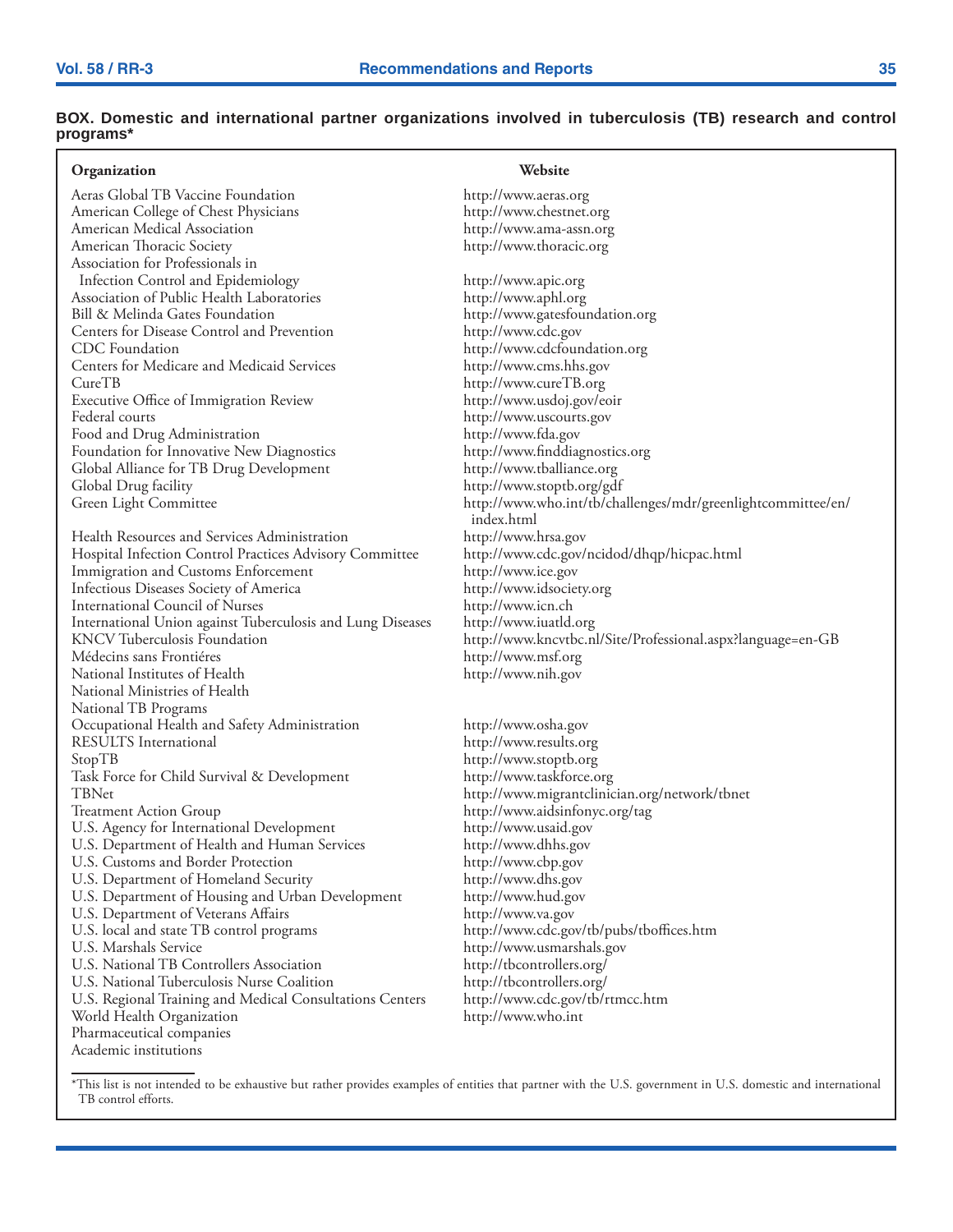from United States government agencies are actively involved in these partnerships and contribute their knowledge and expertise to help address the national and global aspects of XDR TB.

The U.S. Federal Tuberculosis Task Force serves as a mechanism to coordinate activities of various federal agencies that are involved in domestic and international TB prevention and elimination programs. Domestically, U.S. government agencies work closely with local and state TB control programs, academic institutions, professional associations, and pharmaceutical companies to assure the most effective use of available resources and to minimize duplication of effort. The expansion of existing partnerships to include management and prevention of XDR TB and other forms of drug-resistant TB will be important if TB is to be eliminated in the United States and worldwide.

## **Problem 59**

Differing jurisdictions among public health agencies, scopes of work among nongovernment organizations, and varying country-specific public health policies, economic conditions, and political commitments pose a substantial barrier to launching and focusing a coordinated response to TB (MDR TB and XDR TB and HIV/TB) in high-burden settings with the greatest needs.

### **Objective 59.1**

Optimize integration, coordination and synergy between U.S. government agencies, international organizations, and national TB/HIV programs to achieve reduction in disease rates through more focused prevention/intervention activities for MDR TB and XDR TB and HIV/TB and nonduplicative allocation of funding, staff and resources (international).

### **Action Steps**

59.1.1. Develop programs or working groups to maximize cooperation between international organizations and to align resources for an efficient, resource sparing response in highburden countries.

59.1.2. Establish additional interagency agreements to formalize existing cooperative efforts, where feasible.

Lead federal agencies: USAID and HHS (CDC).

Suggested collaborators: WHO, STOP TB, IUATLD, KNCV, ministries of health, and national and local National TB Program (NTP) staff.

## **Problem 60**

Currently available global funds are insufficient to mount a comprehensive response to XDR TB, particularly in settings with high rates of HIV/TB co-infection. Resources need to be

focused on this emerging threat, on the basis of identification of specific needs.

### **Objective 60.1**

Educate global and domestic partners on the international problem of TB, what activities are ongoing and what gaps remain to provide an effective response to MDR TB, XDR TB, and HIV/TB (domestic and international).

#### **Action Steps**

60.1.1. Increase interactions within existing partnerships and with private sector organizations, companies, and foundations to increase awareness of the current gaps that affect a global response to TB.

60.1.1. Develop media projects to call attention to the global problem of TB and HIV/TB and the rise in drug-resistant TB and outline the limitations of current ongoing efforts.

Lead federal agencies: USAID and HHS.

Suggested collaborators: WHO, STOP TB, IUATLD, Treatment Action Group (TAG), MSF, ATS, NTCA, Task Force for Childhood Survival and Development, IDSA, and the Bill & Melinda Gates Foundation.

## **Problem 61**

Globally, human resources at all levels in national TB programs are insufficient and maintaining a well qualified workforce has been difficult due to the continuous exodus of qualified, experienced TB and/or HIV staff. Domestically, the number of medical professionals with experience in managing TB patients, much less MDR TB and XDR TB patients, has declined in parallel with TB cases. A critical need is to strengthen human resources at the local and state/provincial/ district level.

#### **Objective 61.1**

Develop and use partnerships between organizations involved in workforce training and retention to increase the number of qualified personnel available to international TB and HIV/TB programs (domestic and international).

#### **Action Steps**

61.1.1. Contribute to the identification of appropriate partner organizations and the establishment of programs to describe barriers to effective hiring and retention of qualified personnel in high-burden countries.

61.1.2. Participate in the development of recommendations to improve hiring, training, and retention practices for personnel employed in TB and HIV/TB programs.

61.1.3. Provide technical assistance for assessing and updating current infection-control procedures and processes to create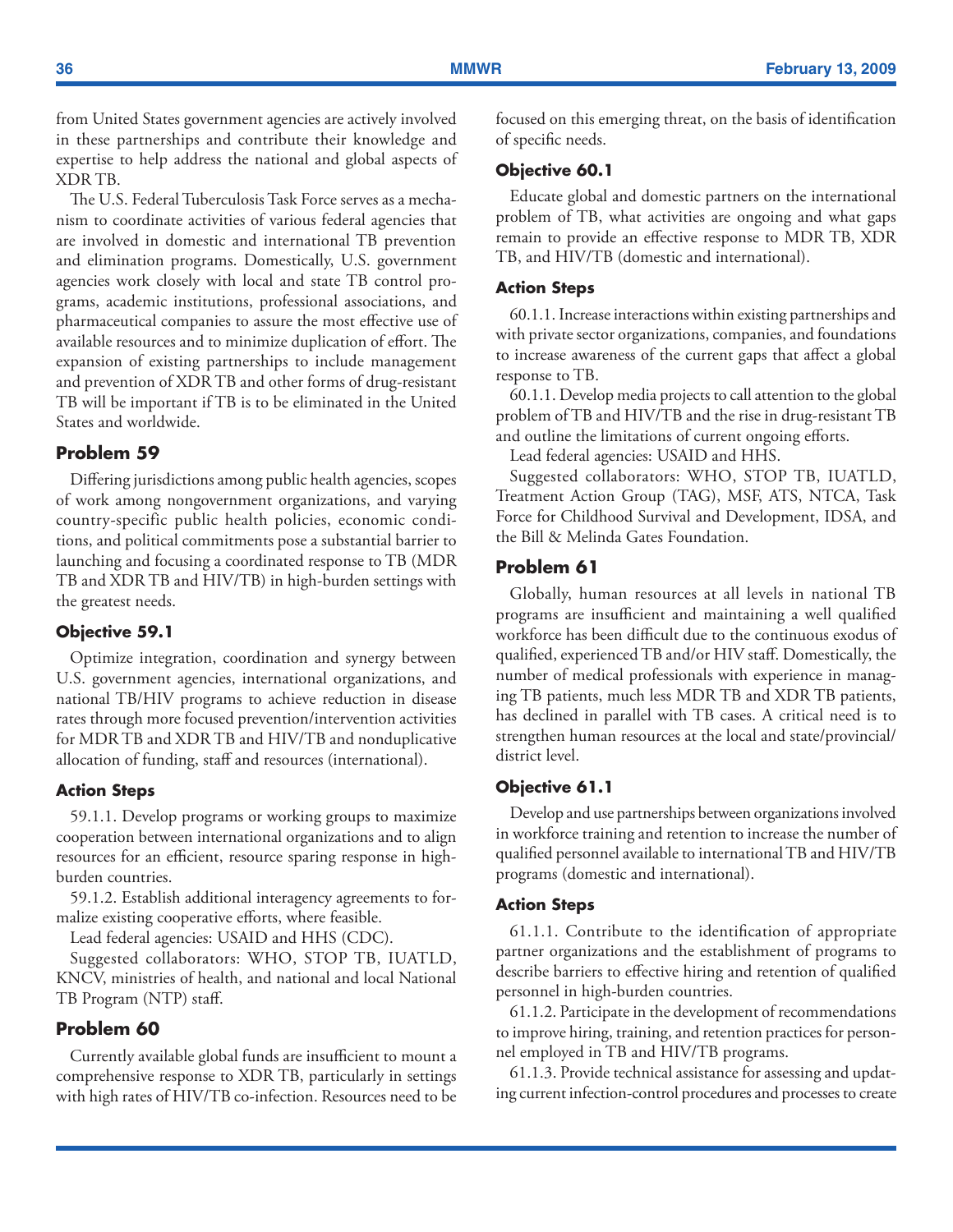a safe work place for health-care personnel with the ultimate goal to increase retention of employees.

Lead federal agencies: USAID and HHS (CDC and NIH).

Suggested collaborators: WHO, KNCV, Family Health International (FHI), Peace Corps, MSF, NTCA, RTMCCs, local and state TB control programs, Association of Schools of Public Health, and academia (including historically black colleges and universities to address workforce diversity).

## **Problem 62**

Government and private biomedical research and product development activities in the United States might be duplicative, limiting the effective use of available funds and the efficiency by which fundamental research findings can be translated into new health-care interventions.

## **Objective 62.1**

Establish a forum among U.S. organizations, government and private, providing funding, regulatory oversight and research direction for TB science and product development to coordinate efforts and ensure optimal use of available resources (domestic).

### **Action Steps**

62.1.1. Convene representatives from U.S. organizations involved in TB research and product development to identify current barriers and needs for improved coordination of programs.

62.1.2. Establish and articulate the roles and responsibilities of each partner in furthering specific aspects of TB research and product development.

62.1.3. Identify key gap areas in translational research and develop recommendations for programs or new partnerships to address these gaps.

Lead federal agencies: HHS (CDC, FDA, and NIH) and USAID.

Suggested collaborators: NGOs, academia, local and state health departments, ATS, IDSA, and the pharmaceutical industry.

## **Problem 63**

Biomedical and product development activities and regulatory activities are not coordinated optimally between U.S. and international governmental and private agencies. Insufficient coordination of research activities exists among the various international entities with commitments to support TB research, or with involvement in related activities such as medical regulation.

### **Objective 63.1**

Develop or support working groups or other mechanism to facilitate coordination of research activities among U.S. and international governmental and private agencies (international).

#### **Action Steps**

63.1.1. Develop an effective and sustainable forum for coordinating TB research between U.S. and international agencies.

63.1.2. Establish and articulate the roles and responsibilities of each partner in furthering specific aspects of TB research and product development.

63.1.3. Identify key gap areas in translational research and develop recommendations for programs or new partnerships to address these gaps.

Lead federal agencies: USAID and HHS (CDC, FDA, and NIH).

Suggested collaborators: WHO, IUATLD, academia, ATS, IDSA, national ministries of health, Non-Governmental Organizations (NGOs), pharmaceutical industry, and KNCV.

## **Problem 64**

Outside of the public health community, only limited awareness exists of the potential consequences of XDR TB for the United States and globally (see Problem 44).

### **Objective 64.1**

Establish and maintain partnerships with appropriate organizations within and outside the public health community to increase awareness of XDR TB among policy makers and the general public (domestic and international).

## **Action Steps**

64.1.1. In collaboration with appropriate partners, develop coordinated and consistent education material to promote informed awareness of XDR TB in the U.S. and internationally.

Lead federal agencies: HHS (CDC, NIH, and HRSA), USAID, and HUD.

Suggested collaborators: WHO, IUATLD, Results International, American Lung Association, Treatment Action Group, local and state health departments, academia, and national ministries of health.

## **Problem 65**

Current public health partnerships are not sufficient to ensure continuity of care for TB patients and their contacts who either reside temporarily in the United States or frequently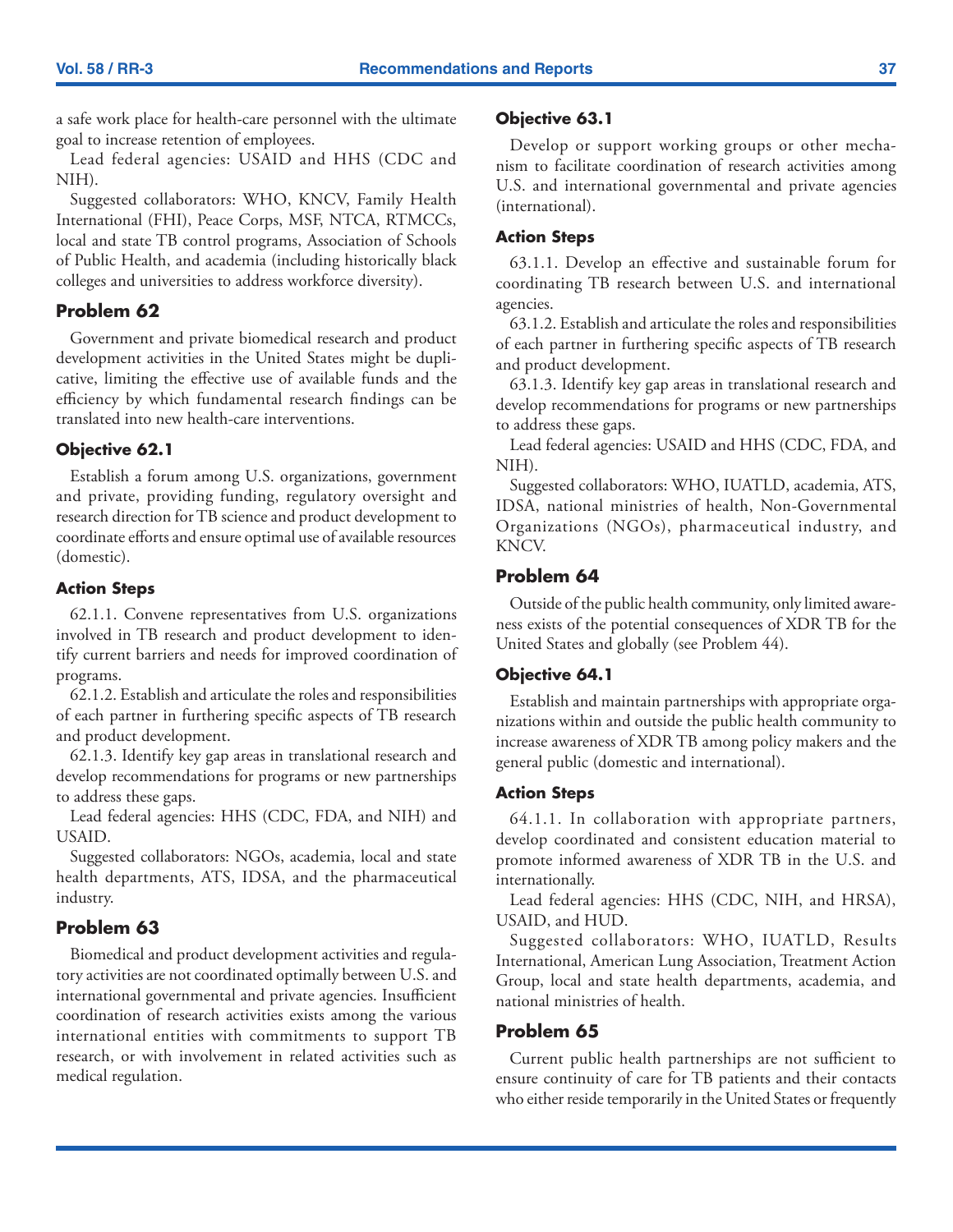cross its borders. More than half the TB cases in the United States occur among immigrants who become infected before their arrival in the United States. Lack of continuity of care contributes to treatment default, ongoing transmission, and prolonged illness. Partnerships are needed for effective transnational case management.

## **Objective 65.1**

Identify appropriate partners and programs to contribute to projects and strategies that ensure continuity of TB care for patients traveling or migrating into or out of the United States (domestic and international).

## **Action Steps**

65.1.1. Identify domestic and international partners to participate in an assessment of barriers to continuity of care for migrants or traveling TB patients.

65.1.2. Develop and implement transnational partnerships that allow establishment of cross-border TB care and management programs, such as the Bi-National TB Card and transnational referral programs for continuity of TB therapy.

65.1.3. Strengthen partnerships between ICE and TB Programs in countries to which patients are deported while on TB treatment that was initiated in the United States.

Lead federal agencies: HHS (CDC and HRSA), USAID, DHS (ICE, CBP), federal courts, and USMS.

Suggested collaborators: foreign NTPs and ministries of health, local and state TB programs in the United States and other countries, Cure TB, and TB Net.

## **Cost Analysis**

A realistic national estimate of the costs of diagnosing, treating, and managing XDR TB will be an important prerequisite for measuring the benefit and savings to the United States that would be realized through prevention of XDR TB. CDC has estimated the costs for hospitalization of one XDR TB patient at approximately \$483,000 (CDC, unpublished data 2007) whereas outpatient treatment costs, productivity losses, patient out-of-pocket expenses, and quality of life changes attributable to XDR TB are unknown.

Some of the existing interventions and strategies for TB care and management, such as the use of DOT, already have been demonstrated to be cost effective in preventing the development of MDR TB, but information about additional strategies is currently not available. Analysis of such cost-benefit and cost-effectiveness data will be critical to prioritize programs and advocate for resources to implement specific interventions to help prevent XDR TB.

## **Problem 66**

A comprehensive and up-to-date estimate of the costs of diagnosing, treating, and managing XDR TB in the United States in not available.

## **Objective 66.1**

Conduct a study on the basis of health-care system and societal perspectives to calculate the costs of diagnosing, treating, and managing all cases of XDR TB identified through surveillance for patients and their contacts (domestic).

#### **Action Steps**

66.1.1. Identify representative samples or cohorts of XDR TB patients during 2004–2007 (verified and reported, unreported incident and prevalent cases), and their contacts for estimating costs associated with health care and personal productivity.

66.1.2. Estimate from representative samples or cohorts of XDR TB patients the average medical costs incurred on the basis of the extent and pattern of drug resistance, medically indicated procedures and examinations needed to diagnose drug-resistant TB, the length of inpatient and outpatient treatment, management of adverse events and treatment and disease associated chronic sequelae, and the cost of case management of contacts.

66.1.3. Estimate from representative samples or cohorts of XDR TB patients that were employed prior or during XDR TB diagnosis associated losses in personal productivity and salary losses on the basis of the extent and pattern of drug resistance, chronic disease, and the impact of patient mortality (age at death and time to death).

66.1.4. From a survey of XDR TB survivors and their family members, estimate loss of quality-adjusted life years on the basis of extent and patterns of drug-resistant TB disease.

66.1.5. Conduct patient interviews to estimate out-of-pocket medical expenses associated with XDR TB disease.

Lead federal agencies: HHS (CDC).

Suggested collaborators: state/local Departments of Health, public and private outpatient providers and hospitals, laboratories, former patients, and family members.

## **Problem 67**

Cost-effective strategies to prevent XDR TB remain to be established.

### **Objective 67.1**

Determine the costs of interventions or strategies to prevent XDR TB in the United States (domestic).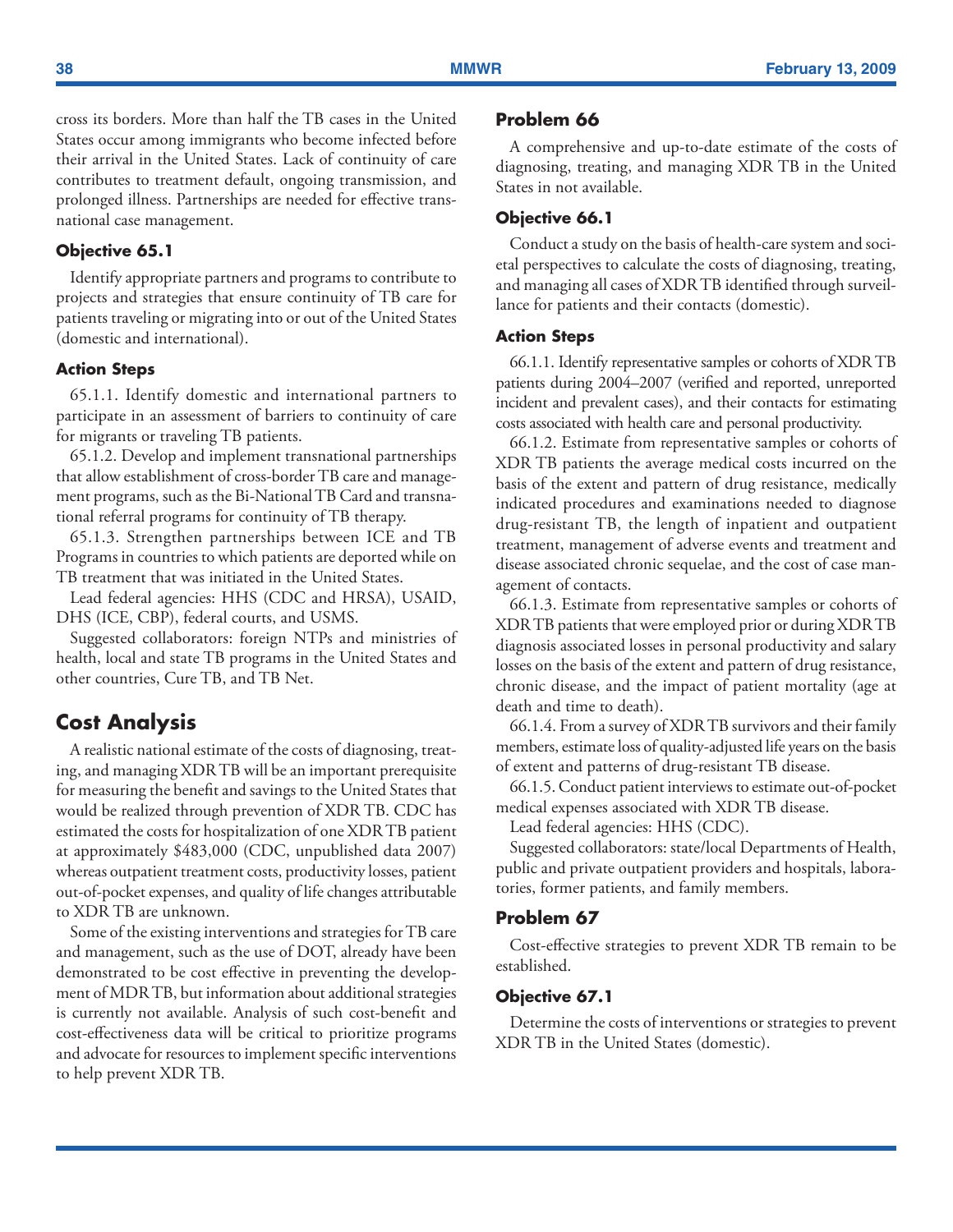## <span id="page-40-0"></span>**Action Steps**

67.1.1. On the basis of a review of the literature of recommended interventions and strategies to prevent XDR TB in the U.S, identify those interventions and strategies that might offer the greatest cost effectiveness.

67.1.3. Determine implementation costs for interventions that have not previously been assessed.

67.1.4. Determine the cost benefit for each prevention strategy in relation to cost that would have been incurred to treat XDR TB.

Lead federal agencies: HHS (CDC).

Suggested collaborators: state and local health departments, and academia.

## **Conclusion**

The nine response areas addressed in this report are closely aligned with WHO's seven-point Global Action Plan to Combat XDR TB (*26*), which calls for public health authorities to 1) conduct rapid surveys of XDR TB to determine the burden, 2) enhance laboratory capacity with an emphasis on rapid drug sensitivity testing, 3) improve technical capacity of clinical and public health practitioners to respond effectively to XDR TB outbreaks and manage patients, 4) implement infection-control precautions, 5) increase research support for TB drug development, 6) increase research support for rapid diagnostic test development, and 7) promote universal access to antiretroviral drugs under joint TB/HIV activities.

The Federal TB Task Force Plan and the Global Action Plan will require a renewed commitment by all public health workers as well as new resources from both the public and private sectors. In the United States, federal funding has remained relatively level since 2000, and state and local funding has declined in many states since 2000. As a result, TB prevention and control capacity in the United States has eroded. For example, many states have decided to implement selective rather than universal patient-centered DOT to ensure adherence to treatment until complete. These decisions are made on the basis of financial constraints but place the patient at high risk for treatment failure and subsequently the potential creation of MDR TB or XDR TB. In the absence of shorter treatment regimens, and without adherence-promoting measures such as DOT, the TB patient is more likely to experience drug resistance that could result from interruptions in treatment. These choices place the public and the nation in a vulnerable position, risking outbreaks of MDR or XDR TB if conditions facilitate rapid spread and possibly causing public health crises. (*42,43*)

The Federal TB Task Force Plan provides an effective framework to detect, prevent, and control XDR TB, but it also highlights the existence of substantial unmet needs. There is concern that progress in TB prevention and control is waning as manifested by the decrease in the rate of decline in TB incidence since 2000. The United States responded successfully to the MDR TB problem in the 1990s and is capable of preventing and controlling XDR TB; however, this will require a united commitment and effort similar to that which occurred in 1992.

#### **Acknowledgments**

The following persons assisted in the preparation of this report: Susan Bacheller, MA, Amy Bloom, MD, Christy Hanson, PhD, Irene Koek, MA, Carolyn Mohan, U.S. Agency for International Development, Washington, District of Columbia; John Bernardo, MD, National Tuberculosis Controllers Association, Boston, Massachusetts; Michael Brennan, PhD, Ronald Claros, Sheldon Morris, PhD, Freddie Poole, MS, Mary Singer, MD, PhD, Food and Drug Administration, Bethesda, Maryland; Audrey Chan, MPH, Association of State and Territorial Health Officers, Washington, District of Columbia; Maria Dinger, MS, Newton Kendig, MD Department of Justice, Washington, District of Columbia; Alice Fike, MSN, William Lang, MD, Diana Schneider, DrPH, Department of Homeland Security, Washington, District of Columbia; Decarlo, Ellen, Robert Goldman, PhD, John Haller, PhD, F. Gray Handley, Gail Jacobs, MA, MS, Jag Khalsa, PhD, Barbara E. Laughon, PhD, Mamodikoe Makhene, MD, Hannah H. Peavy, MD, D. Rebecca Prevots, PhD, Barbara Sina, PhD, Karl Western, MD, National Institutes of Health, Bethesda, Maryland; Paul O. Poppe, McKing Consulting Corporation, Jefferson, Georgia; Lee Reichman, MD, FACP, FCCP, New Jersey Medical School National Tuberculosis Center, Newark, New Jersey; Gary Roselle, MD, Department of Veterans Affairs Medical Center, Cincinnati, Ohio; David Vos, U.S. Department of Housing and Urban Development, Washington, District of Columbia; Charles Wallace, PhD, Texas Department of Health, Austin, Texas; Theresa Watkins-Bryant, MD, FAAP, Health Resources and Services Administration, Rockville, Maryland; Rachel Albalak, PhD, Lori Armstrong, PhD, Marcia Brooks, MA, Peter Cegielski, MD, Nickolas DeLuca, PhD, Maria Fraire, MPH, CHES, Timothy Holtz, MD, Kashef Ijaz, MD, Paul Jensen, PhD, Lauren Lambert, MPH, Suzanne Marks, MPH, MA, Patrick Moonan, DrPH, Thomas R. Navin, MD, Tom Shinnick, PhD, Andrew Vernon, MD, Wanda Walton, PhD, Charles Wells, MD, Maureen Wilce, MS, William Coggin, MSA, Bess Miller, MD, John Nkengasong, Linda Parsons, Steve Martin, Teri Palermo, David N. Weissman, MD, Mary Naughton, MD, Drew L. Posey, MD, John Ridderhof, DrPH, CDC.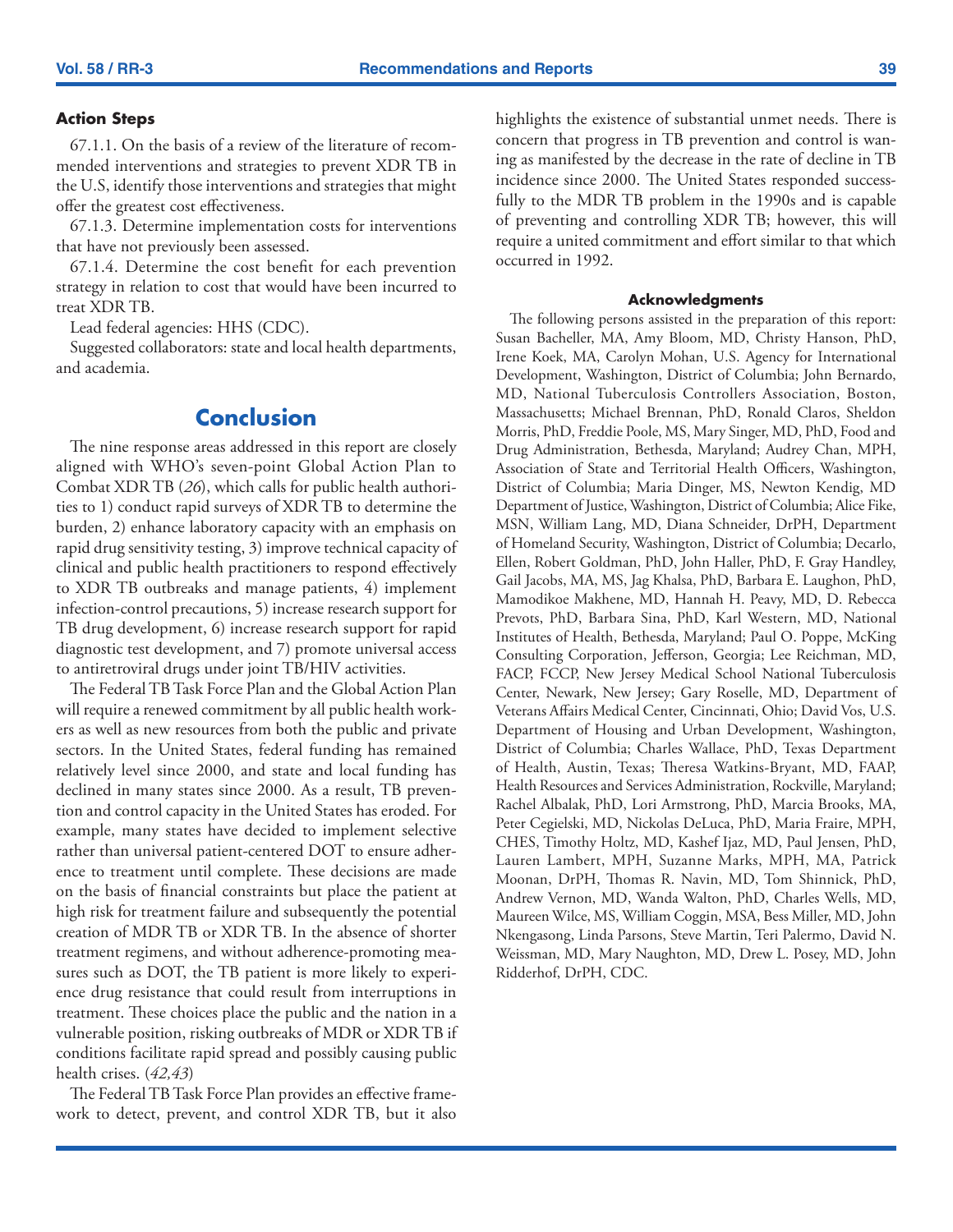#### **References**

- 1. World Health Organization. Global tuberculosis control 2008: surveillance, planning, financing. Geneva, Switzerland: World Health Organization; 2008. Publication no. WHO/HTM/TB/2008.393.
- 2. CDC, American Thoracic Society. Targeted tuberculin testing and treatment of latent tuberculosis infection. MMWR 2000;49(No. RR-6).
- 3. American Thoracic Society, CDC, Infectious Diseases Society. Treatment of tuberculosis. Am J Respir Crit Care Med 2003;167:603.
- 4. CDC. Reported tuberculosis in the United States, 2007. Atlanta, GA: US Department of Health and Human Services, CDC; 2008.
- 5. Churchyard GJ, Wardell E. Tuberculosis and HIV coinfection: current state of knowledge and research priorities. J Infect Dis 2007;196(Suppl 1):S1–3.
- 6. Institute of Medicine. Ending neglect: the elimination of tuberculosis in the United States. Washington, DC: National Academy Press; 2000.
- 7. CDC. National action plan to combat multidrug-resistant tuberculosis. MMWR 1992;41(No. RR-11):1–48.
- 8. CDC. Nosocomial transmission of multidrug-resistant tuberculosis to health-care workers and HIV-infected patients in an urban hospital— Florida. MMWR 1990;39:718–22.
- 9. CDC. Nosocomial transmission of multidrug-resistant tuberculosis among HIV-infected persons—Florida and New York, 1988–1991. MMWR 1991;40:585–91.
- 10. National Institute for Allergy and Infectious Diseases. NIAID research agenda: multidrug-resistant and extensively drug-resistant tuberculosis. Bethesda, MD: National Institute for Allergy and Infectious Diseases; 2006. Available at [http://www3.niaid.nih.gov/topics/tuberculosis/](http://www3.niaid.nih.gov/topics/tuberculosis/Research/PDF/MDRXDRTBresearchAgenda06-06-07.pdf.) [Research/PDF/MDRXDRTBresearchAgenda06-06-07.pdf.](http://www3.niaid.nih.gov/topics/tuberculosis/Research/PDF/MDRXDRTBresearchAgenda06-06-07.pdf.)
- 11. University of California, San Diego, School of Medicine. National Tuberculosis Curriculum Consortium. San Diego, CA: University of California, San Diego, School of Medicine; 2007.
- 12. National Institutes of Health. Fact book fiscal year 2007. Bethesda, MD: National Institutes of Health, National Institute for Heart, Lung and Blood; 2008. Available at [http://www.nhlbi.nih.gov/about/fact](http://www.nhlbi.nih.gov/about/factbook/FactBookFinal.pdf)[book/FactBookFinal.pdf](http://www.nhlbi.nih.gov/about/factbook/FactBookFinal.pdf).
- 13. National Institutes of Health. Fogarty International Center announces new research training program for AIDS and tuberculosis. Bethesda, MD. National Institutes of Health; 2001. Available at [http://www.nih.](http://www.nih.gov/news/pr/nov2001/fic-30.htm) [gov/news/pr/nov2001/fic-30.htm.](http://www.nih.gov/news/pr/nov2001/fic-30.htm)
- 14. National Institutes of Health. Center for Research for Mothers & Children (CRMC) supported projects for 2008. Bethesda, MD: National Institutes of Health, National Institute for Child Health and Human Development; 2008. Available at [http://www.nichd.nih.gov/about/](http://www.nichd.nih.gov/about/org/crmc/projects.cfm?fiscal_year=2008&nihorg=HNT3) [org/crmc/projects.cfm?fiscal\\_year=2008&nihorg=HNT3](http://www.nichd.nih.gov/about/org/crmc/projects.cfm?fiscal_year=2008&nihorg=HNT3).
- 15. Chien S. The National Institute of Biomedical Imaging and Bioengineering. Annu Rev Biomed Eng 2004;6:1.
- 16. Food and Drug Administration. Rifater. Label and approval history. Rockville, MD Food and Drug Administration; 1994. Available at [http://www.accessdata.fda.gov/scripts/cder/drugsatfda/index.](http://www.accessdata.fda.gov/scripts/cder/drugsatfda/index.cfm?fuseaction=Search.Label_ApprovalHistory#apphist) [cfm?fuseaction=Search.Label\\_ApprovalHistory#apphist](http://www.accessdata.fda.gov/scripts/cder/drugsatfda/index.cfm?fuseaction=Search.Label_ApprovalHistory#apphist).
- 17. Food and Drug Administration. Rifapentine. Label and approval history. Rockville, MD. Food and Drug Administration; 1998. Available at [http://www.accessdata.fda.gov/scripts/cder/drugsatfda/index.](http://www.accessdata.fda.gov/scripts/cder/drugsatfda/index.cfm?fuseaction=Search.Label_ApprovalHistory#apphist) [cfm?fuseaction=Search.Label\\_ApprovalHistory#apphist](http://www.accessdata.fda.gov/scripts/cder/drugsatfda/index.cfm?fuseaction=Search.Label_ApprovalHistory#apphist).
- 18. US Agency for International Development. Expanded response to tuberculosis. Washington, DC: US Agency for International Development; 2005. Available at [http://www.usaid.gov/our\\_work/global\\_](http://www.usaid.gov/our_work/global_health/id/tuberculosis/tbexpanded05.pdf) [health/id/tuberculosis/tbexpanded05.pdf](http://www.usaid.gov/our_work/global_health/id/tuberculosis/tbexpanded05.pdf).
- 19. World Health Organization. Green Light Committee Initiative annual report 2007. Geneva, Switzerland. World Health Organization; 2008. Publication no. WHO/HTM/TB/2008.409. Available at [http://www.](http://www.who.int/tb/challenges/mdr/greenlightcommittee/en/) [who.int/tb/challenges/mdr/greenlightcommittee/en](http://www.who.int/tb/challenges/mdr/greenlightcommittee/en/).
- 20. US Department of Homeland Security. Standard operating procedure: tuberculosis referrals and continuity of care. Washington, DC: US Department of Homeland Security, Division of Immigrant Health Services; 2007. Available at<http://www.inshealth.org/Programs/Epi/TBPgm.shtm>.
- 21. Texas Department of State Health Services. Guiding principles and operational guidelines for Ten Against Tuberculosis Binational Working Group. Austin, TX: Texas Department of State Health Services, Infectious Disease Control Unit; 1999. Available at [http://www.dshs.state.tx.us/idcu/disease/](http://www.dshs.state.tx.us/idcu/disease/tb/programs/ten_against_tb/about/tatbguidingprinciples.pdf) [tb/programs/ten\\_against\\_tb/about/tatbguidingprinciples.pdf](http://www.dshs.state.tx.us/idcu/disease/tb/programs/ten_against_tb/about/tatbguidingprinciples.pdf).
- 22. CDC. Emergence of *Mycobacterium tuberculosis* with extensive resistance to second-line drugs—worldwide, 2000–2004. MMWR 2006;55:301–5.
- 23. CDC. Notice to readers: revised definition of extensively drug-resistant tuberculosis. MMWR 2006;55:1176.
- 24. Shisana O, Rehle T, Simbayi L, et al., eds. South African national HIV prevalence, HIV incidence, behaviour and communication survey, 2005. Cape Town, South Africa: HSRC Press; 2005.
- 25. World Health Organization. Report of the meeting of the WHO Global Task Force on XDR-TB; Geneva, Switzerland, October 9–10,2006. Geneva, Switzerland: World Health Organization; 2007. Publication no. WHO/HTM/TB/2007.375.
- 26. World Health Organization. The global MDR-TB and XDR-TB response plan 2007–2008. Geneva, Switzerland: World Health Organization; 2007. Publication no. WHO/HTM/TB/ 2007.387).
- 27. CDC. 2005. National plan for reliable tuberculosis laboratory services using a systems approach: recommendations from CDC and Association of Public Health Laboratories Task Force on Tuberculosis Laboratory Services. MMWR 2005;54(No. RR-6).
- 28. CDC. Guidelines for preventing the transmission of *Mycobacterium tuberculosis* in health-care settings, 2005. MMWR 2005;54(No. RR-17).
- 29. CDC, Advisory Council on the Elimination of Tuberculosis. Tuberculosis control laws—United States, 1993. MMWR 1993;42 (No. RR-15).
- 30. Stout JE, Ostbye T, Walter EB, Hamilton CD. Tuberculosis knowledge and attitudes among physicians who treat young children in North Carolina, USA. Int J Tuberc Lung Dis 2006;10:783–8.
- 31. LoBue PA, Moser K, Catanzaro A. Management of tuberculosis in San Diego County: a survey of physicians' knowledge, attitudes and practices. Int J Tuberc Lung Dis 2001;5:933–8.
- 32. CDC. Prevention and control of tuberculosis in correctional and detention facilities: recommendations from CDC. MMWR 2006;55(No. RR-9).
- 33. CDC. Controlling tuberculosis in the United States: recommendations from the American Thoracic Society, CDC, and the Infectious Diseases Society of America. MMWR 2005;54(No. RR-12).
- 34. World Care Council. The patients' charter for tuberculosis care. Viols en Laval, France: World Care Council; 2006. Available at [http://www.](http://www.imaxi.org/pdf/PatientsCharterEN2006.pdf) [imaxi.org/pdf/PatientsCharterEN2006.pdf.](http://www.imaxi.org/pdf/PatientsCharterEN2006.pdf)
- 35. CDC. A strategic plan for the elimination of tuberculosis in the United States. MMWR 1989;38(No. S-3).
- 36. Allos BM, Genshelmer KF, Bloch AB, et al. Management of an outbreak of tuberculosis in a small community. Ann Intern Med 1996;125:114–7.
- 37. Golub JE, Bur S, Cronin WA, et al. Patient and health care system delays in pulmonary tuberculosis diagnosis in a low-incidence state. Int J Tuberc Lung Dis 2005;9:992–8.
- 38. Mahmoudi A, Iseman MD. Pitfalls in the care of patients with tuberculosis. Common errors and their association with the acquisition of drug resistance. JAMA 1993;270:65–8.
- 39. World Health Organization. Tuberculosis infection control in the era of expanding HIV care and treatment: addendum to WHO guidelines for the prevention of tuberculosis in health care facilities in resource-limited settings, 1999. Geneva, Switzerland: World Health Organization; 2006.
- 40. Ginsberg AM. A proposed national strategy for tuberculosis vaccine development. Clin Infect Dis 2000;30(Suppl 3):S233–42.
- 41. Colditz GA, Brewer TF, Berkey CS, et al. Efficacy of BCG vaccine in the prevention of tuberculosis. Meta-analysis of the published literature. JAMA 1994;271:698–702.
- 42. Infectious Diseases Society of America. U.S. TB infrastructure eroding. IDSA News 2007;17, No. 2. Available at [http://www.idsociety.](http://www.idsociety.org/newsArticle.aspx?id=4556) [org/newsArticle.aspx?id=4556](http://www.idsociety.org/newsArticle.aspx?id=4556).
- 43. Kamholz SL. Resurgence of tuberculosis: the perspective a dozen years later. J Assoc Acad Minor Phys 1996;7:83–6.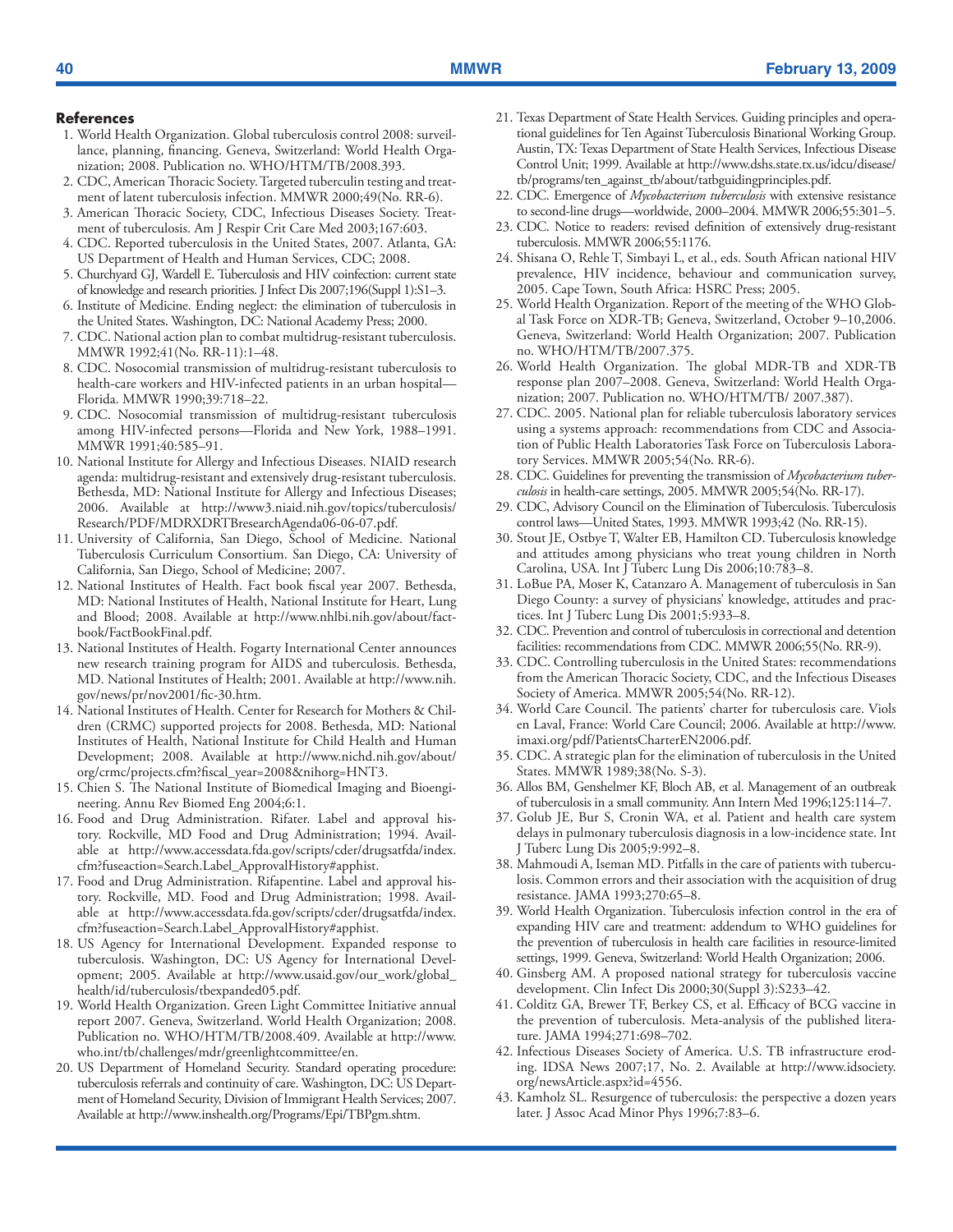# **Appendix**

# **Acronyms and Abbreviations Used in This Report**

| AAFP          | American Academy of Family Physicians                                                     |
|---------------|-------------------------------------------------------------------------------------------|
| <b>ACCP</b>   | American College of Chest Physicians                                                      |
| <b>ACET</b>   | Advisory Council for the Elimination of Tuberculosis                                      |
| <b>AERAS</b>  | Aeras Global TB Vaccine Foundation                                                        |
| <b>AFB</b>    | Acid fast bacillus                                                                        |
| AIA           | American Institute of Architects                                                          |
| <b>AIDS</b>   | Acquired immunodeficiency syndrome                                                        |
| ALA           | American Lung Association                                                                 |
| AM            | American Medical Association                                                              |
| <b>APHL</b>   | Association of Public Health Laboratories                                                 |
| <b>APIC</b>   | Association for Professionals in Infection Control and Epidemiology                       |
| <b>ASHRAE</b> | American Society of Heating, Refrigerating and Air-Conditioning Engineers                 |
| <b>ASM</b>    | American Society for Microbiology                                                         |
| <b>ASTHO</b>  | Association of State and Territorial Health Officers                                      |
| <b>ATS</b>    | American Thoracic Society                                                                 |
| <b>BAMT</b>   | Blood assays for Mycobacterium tuberculosis                                               |
| <b>BOP</b>    | Federal Bureau of Prisons                                                                 |
| <b>CBP</b>    | U.S. Customs and Border Protection                                                        |
| <b>CLSI</b>   | Clinical and Laboratory Standards Institute                                               |
| <b>DHS</b>    | Department of Homeland Security                                                           |
| <b>DIHS</b>   | Division of Immigration Health Services                                                   |
| <b>DOD</b>    | Department of Defense                                                                     |
| <b>DOJ</b>    | Department of Justice                                                                     |
| <b>DOS</b>    | Department of State                                                                       |
| <b>DOT</b>    | Directly observed therapy                                                                 |
| <b>DOTS</b>   | Directly observed therapy, short-course                                                   |
| DR LTBI       | Drug-resistant latent tuberculosis infection                                              |
| <b>DST</b>    | Drug susceptibility testing                                                               |
| <b>DTBE</b>   | Division of Tuberculosis Elimination                                                      |
| EQA           | External quality assurance                                                                |
| EU            | European Union                                                                            |
| <b>FDA</b>    | Food and Drug Administration                                                              |
| <b>FIC</b>    | <b>Fogarty International Center</b>                                                       |
| <b>FIND</b>   | Foundation for Innovative New Diagnostics                                                 |
| <b>FHI</b>    | Family Health International                                                               |
| <b>GLC</b>    | Green Light Committee                                                                     |
| <b>HHS</b>    | Department of Health and Human Services                                                   |
| <b>HICPAC</b> | Hospital Infection Control Practices Advisory Committee                                   |
| <b>HIV</b>    | Human immunodeficiency virus                                                              |
| <b>HRSA</b>   | Health Resources and Services Administration                                              |
| <b>HUD</b>    | Department of Housing and Urban Development                                               |
| ICE           | U.S. Immigration and Customs Enforcement                                                  |
| <b>IDSA</b>   | Infectious Diseases Society of America                                                    |
| <b>IUATLD</b> | International Union Against Tuberculosis and Lung Disease                                 |
| <b>JCAHO</b>  | Joint Commission (formerly Joint Commission on Accreditation of Healthcare Organizations) |
| <b>KNCV</b>   | Royal Netherlands Tuberculosis Association                                                |
|               |                                                                                           |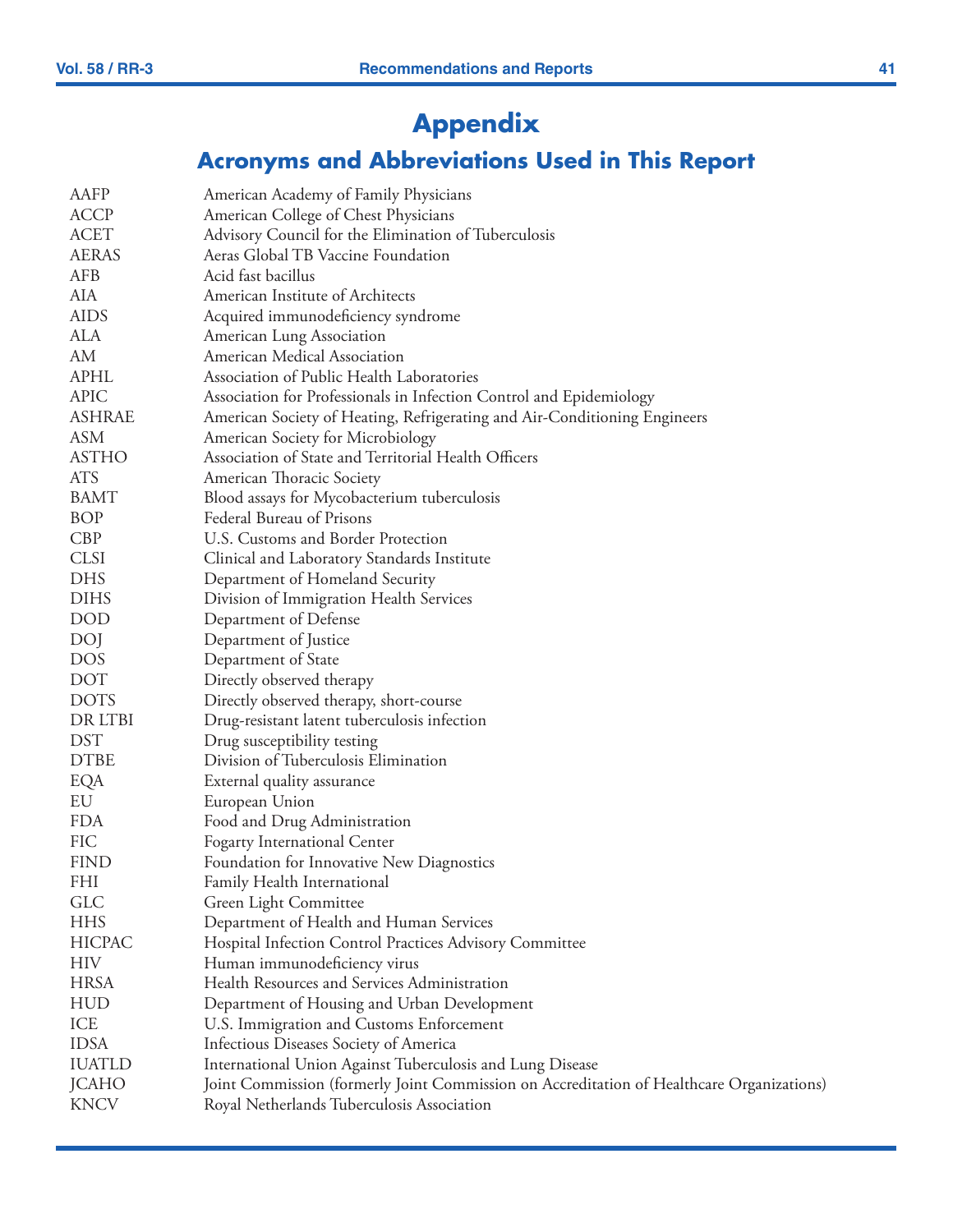| <b>ITBI</b>   | Latent tuberculosis infection                                        |
|---------------|----------------------------------------------------------------------|
| <b>MDRTB</b>  | Multidrug-resistant tuberculosis                                     |
| <b>MSF</b>    | Doctors Without Borders/Medecins Sans Frontieres                     |
| <b>NCET</b>   | National Coalition for the Elimination of Tuberculosis               |
| <b>NGO</b>    | Non-governmental organization                                        |
| <b>NIH</b>    | National Institutes of Health                                        |
| <b>NLTN</b>   | National Laboratory Training Network                                 |
| <b>NTCA</b>   | National TB Controllers Association                                  |
| <b>NTCC</b>   | National Tuberculosis Curriculum Consortium                          |
| <b>NTP</b>    | National TB Program                                                  |
| <b>NTSS</b>   | National TB Surveillance System                                      |
| <b>OHSA</b>   | Occupational Safety and Health Administration                        |
| POC           | Point-of-contact                                                     |
| <b>RIF</b>    | Rifampin resistance                                                  |
| <b>RIT</b>    | Research Institute of Tuberculosis                                   |
| <b>RTMCC</b>  | Regional Training and Medical Consultation Center                    |
| <b>RVCT</b>   | Report of verified case of tuberculosis                              |
| <b>SAMHSA</b> | Substance Abuse and Mental Health Services Administration            |
| TAG           | <b>Treatment Action Group</b>                                        |
| TB            | Tuberculosis                                                         |
| <b>TST</b>    | Tuberculin skin test                                                 |
| <b>USAID</b>  | U.S. Agency for International Development                            |
| <b>USMS</b>   | United States Marshals Service                                       |
| <b>UVGI</b>   | Ultraviolet germicidal irradiation                                   |
| VA            | Department of Veterans Affairs                                       |
| WHO           | World Health Organization                                            |
| WHO (TDR)     | World Health Organization Research and Training in Tropical Diseases |
| <b>XDRTB</b>  | Extensively drug-resistant tuberculosis                              |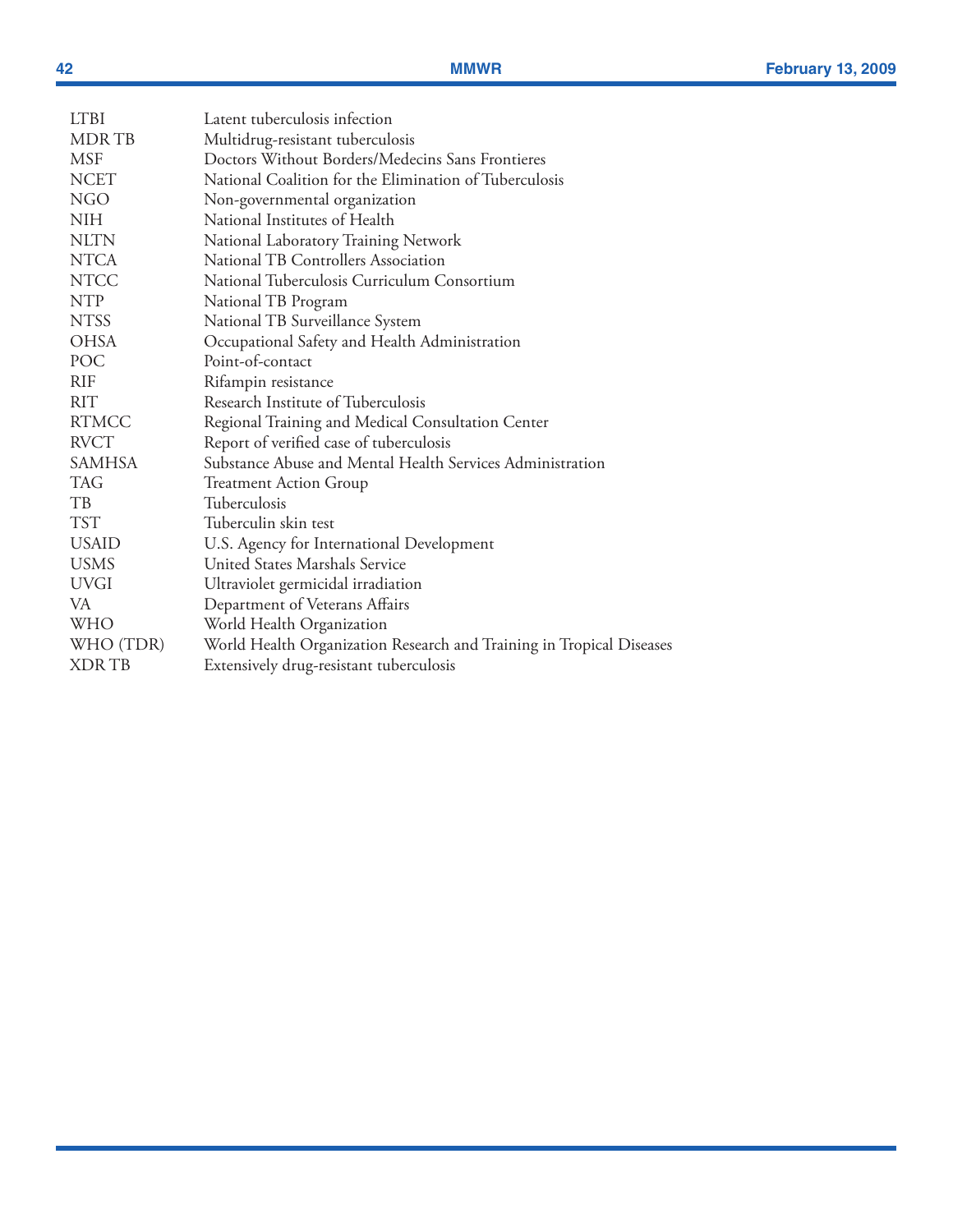#### **Federal Tuberculosis Task Force Membership List as of March 2007**

**Co-chairs:** Kenneth G. Castro, MD, CDC; Christine Sizemore, PhD, National Institutes of Health, Bethesda, Maryland.

**Members:** John Bernardo, MD, National Tuberculosis Controllers Association, Boston, Massachusetts; Amy Bloom, MD, Christy Hanson, PhD, U.S. Agency for International Development, Washington, District of Columbia; Michael Brennan, PhD, Food and Drug Administration, Bethesda, Maryland; Kenneth Bridboard, MD, Henry "Skip" Francis, MD, Robert Goldman, PhD, Gail Jacobs, MA, MS, ; Jag Khalsa, PhD, Elizabeth Lambert, MSc, Chris Lambros, Barbara Laughon, PhD, Mamodikoe Makhene, MD, Jeanne McDermott, PhD, Hannah H. Peavy, MD, Rebecca D. Prevots, PhD, Karl A. Western, MD, DTPH, National Institutes of Health, Bethesda, Maryland; Sarah Bur, MPH, Federal Bureau of Prisons, Baltimore, Maryland; William J. Callan, PhD, Association of Public Health Laboratories, Montgomery, Alabama; James Cheek, MD, Indian Health Service, Albuquerque, New Mexico; Barbara Sina, Phillip Smith, MD, Indian Health Service, Rockville, Maryland; Maria Dinger, MS, U.S. Public Health Service, Washington, District of Columbia; Alice Fike, MSN, Diana Schneider, DrPH, Department of Homeland Security, Washington, District of Columbia;; James Hadler, MD, Association of State and Territorial Health Officers, Hartford, Connecticut; Harry Haverkos, MD, Sheldon Morris, PhD, Melford J. Henderson, MA, MPH, Leonard Sacks, MD, Roxanne G. Shively, MS, Food and Drug Administration, Rockville, Maryland; Warren W. J. Hewitt, Substance Abuse and Mental Health Services Administration, Rockville, Maryland; Newton Kendig, MD, Federal Bureau of Prisons; Washington, District of Columbia; Donna Olive, MS, Federal Bureau of Prisons, Washington, District of Columbia; Lee Reichman, MD, FACP, FCCP, New Jersey Medical School National Tuberculosis Center, Newark, New Jersey; Gary Roselle, MD, Department of Veterans Affairs Medical Center, Cincinnati, Ohio; Sarah Royce, MD, California Department of Health Services, Berkeley, California; David Vos, U.S. Department of Housing and Urban Development, Washington, District of Columbia; Charles Wallace, PhD, Texas Department of Health, Austin, Texas; Theresa Watkins-Bryant, MD, FAAP, Health Resources and Services Administration, Rockville, Maryland; Anstice Brand, Michael Craig, MPH, CDC, Washington, District of Columbia; Drew L. Posey, MD, John Ridderhof, DrPH, Teresa Durden, MPA, Kevin Fenton, MD, PhD, Mary Naughton, MD, Rachel Albalak, PhD, Marcia Brooks, MA, Ann Cronin, Philip LoBue, MD, FACP, FCCP, Bess Miller, MD, Thomas R. Navin, MD, Tom Shinnick, PhD, Phillip Talboy, Andrew, Vernon, MD, Wanda Walton, PhD, Charles Wells, MD, Maureen Wilce, MS, CDC, Atlanta, Georgia.